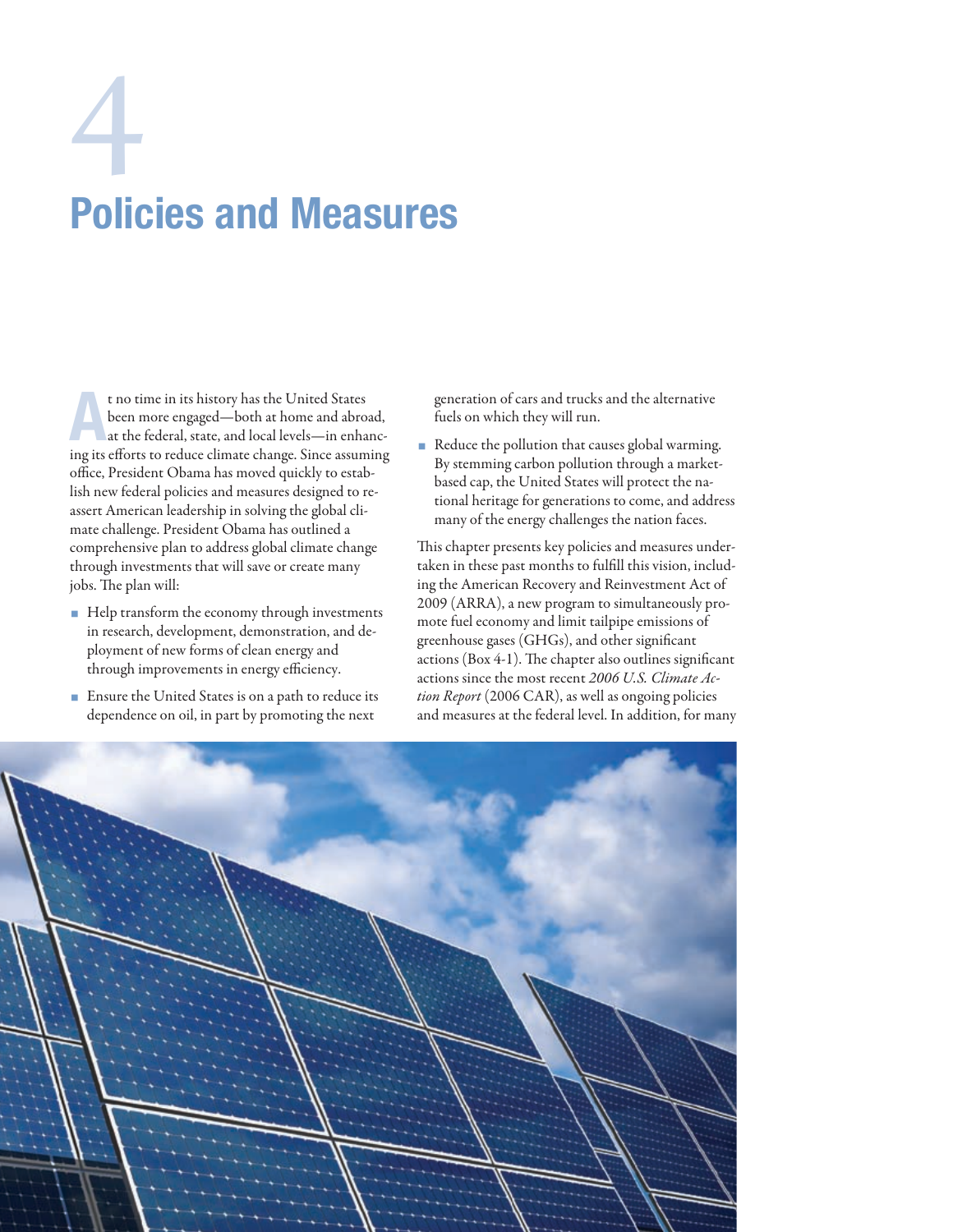#### Box 4-1 American Recovery and Reinvestment Act of 2009

On February 17, 2009, President Obama signed the American Recovery and Reinvestment Act of 2009, which provided tax cuts and targeted investments to jump-start the U.S. economy. The bill provides \$787 billion in to multiple sectors of the economy in order to create jobs and stimulate growth. This includes extensive incentives to speed the development and growth of clean energy technologies in the United States. To create jobs today and reduce U.S. dependence on oil, the bill makes investments aimed at doubling renewable energy production and renovating public buildings to make them more energy efficient. Some of the specific investments and incentives targeted at clean energy and energy efficiency that will address climate change include:1

*Modernized Transit*—\$17.7 billion for transit and rail to reduce traffic congestion and gas consumption.

*Reliable, Efficient Electricity Grid*—\$11 billion to modernize the electricity grid, making it more efficient, secure, and reliable, and build new power lines, including lines that transmit clean, renewable energy from sources throughout the nation.

*Renewables and Smart Grid Energy Loan Guarantees*—\$4 billion to support loan guarantees for up to \$40 billion in loans for renewable energy generation and electric power transmission modernization projects.

*GSA Federal Buildings*—\$4.5 billion for renovations and repairs to federal buildings, focused on transitioning toward a High-Performance Green Building portfolio.

*State and Local Government Energy Efficiency Grants*—\$6.3 billion to help state and local governments make investments that make them more energy efficient and reduce carbon emissions.

*Energy Efficiency Housing Retrofits*—\$250 million for a new program to upgrade U.S. Department of Housing and Urban Development-sponsored low-income housing to increase energy efficiency, including new insulation, windows, and furnaces. Funds will be competitively awarded.

*Energy Efficiency and Renewable Energy Research*—\$2.5 billion for energy efficiency and renewable energy research, development, demonstration, and deployment activities to foster energy independence, reduce carbon emissions, and cut utility bills. Funds are awarded on a competitive basis to universities, companies, and national laboratories.

*Advanced Battery Grants*—\$2 billion for the Advanced Battery Grants Program, to support manufacturers of advanced vehicle batteries and battery systems.

*Home Weatherization*—\$5 billion to help low-income families reduce their energy costs and increase energy efficiency by weatherizing their homes.

*Smart Appliances*—\$300 million to provide consumers with rebates for buying energy-efficient ENERGY STAR products to replace old appliances, which will lower energy bills.

*GSA Federal Fleet*—\$300 million to replace older vehicles owned by the federal government with more fuel-efficient vehicles, including alternative-fuel and plug-in hybrid automobiles that will save on fuel costs and reduce carbon emissions.

*Electric Transportation*—\$400 million for a new grant program to encourage electric vehicle technologies.

*Cleaner Fossil Energy*—\$3.4 billion for carbon capture and sequestration (CCS) technology demonstration projects. These demonstration projects will provide valuable information needed to advance the deployment of CCS technology, which will be critical to reduce the amount of carbon dioxide emitted into the atmosphere from industrial facilities and fossil fuel power plants.

*Training for Green Jobs*—\$500 million to prepare workers for careers in energy efficiency and renewable energy fields.

1 U.S. House of Representatives, Committee on Appropriations. "Summary: American Recovery and Reinvestment Conference Agreement." February 13, 2009. *Available at: http://www.appropriations.house.gov/pdf/ PressSummary02-13-09.pdf.*

1 See http://www.whitehouse.gov/ the\_press\_office/Statement-By-The-President-On-House-Passage-Of-The-American-Clean-Energy-And-Security-Act/.

\_\_\_\_\_\_\_\_\_

years, U.S. states and localities have led the way in advancing clean energy climate policies. This chapter does not attempt to cover the broad landscape of U.S. state and local efforts on climate change. Instead, it provides a brief overview and sampling of the many programs that are occurring at the sub-national level.

A cornerstone of the President's platform involves comprehensive new energy and climate legislation, which requires approval by Congress and the executive branch. In February 2009, before a joint session of Congress, President Obama announced his intent to work with Congress to achieve legislation that would reduce GHG emissions through a market-based cap, drive the production of more renewable energy, and invest billions in low-emission technologies, to put the United States on a path to reduce its GHG emissions by more than 80 percent below 2005 levels by 2050.

In June 2009, the U.S. House of Representatives passed the landmark American Clean Energy and Security Act, which includes economy-wide GHG reduction goals of 3 percent below 2005 levels in 2012, 17 percent below 2005 levels in 2020, and 83 percent below 2005 levels in 2050. President Obama praised the passage of the House bill as a "bold and necessary step" in reducing GHGs.<sup>1</sup> Through a cap-and-trade program and other complementary measures, the bill would promote the development and deployment of new clean energy technologies that would fundamentally change the way we produce, deliver, and use energy. The bill would (1) advance energy efficiency and reduce reliance on oil; (2) stimulate innovation in clean coal technology to reduce GHG emissions before they enter the atmosphere; (3) accelerate the use of renewable sources of energy, including biomass, wind, solar, and geothermal; (4) create strong demand for a domestic manufacturing market for these nextgeneration technologies that will enable American workers to serve in a central role in U.S. clean energy transformation; and (5) play a critical role in the American economic recovery and job growth—from retooling shuttered manufacturing plants to make wind turbines, to using equipment and expertise from oil drilling to develop clean energy from underground geothermal sources, to tapping into American ingenuity to engineer coal-fired power plants that do not contribute to climate change.

This is an exciting and critical time for global climate change in U.S. history. The U.S. Senate is currently considering its own legislation to promote clean energy and reduce GHG emissions. Under the U.S. system, legislation passed by the House and Senate is reconciled, and the resulting bill is passed to the President for signature. As new policies and measures are enacted, existing climate change strategies and investments will continue to be evaluated and adjusted as necessary. Though much remains to be done, this fifth national communication demonstrates new momentum in U.S. efforts to achieve the objective of the United Nations Framework Convention on Climate Change.

# Federal Policies and Measures

The United States recognizes that a strong set of national policies and measures is critical to achieving the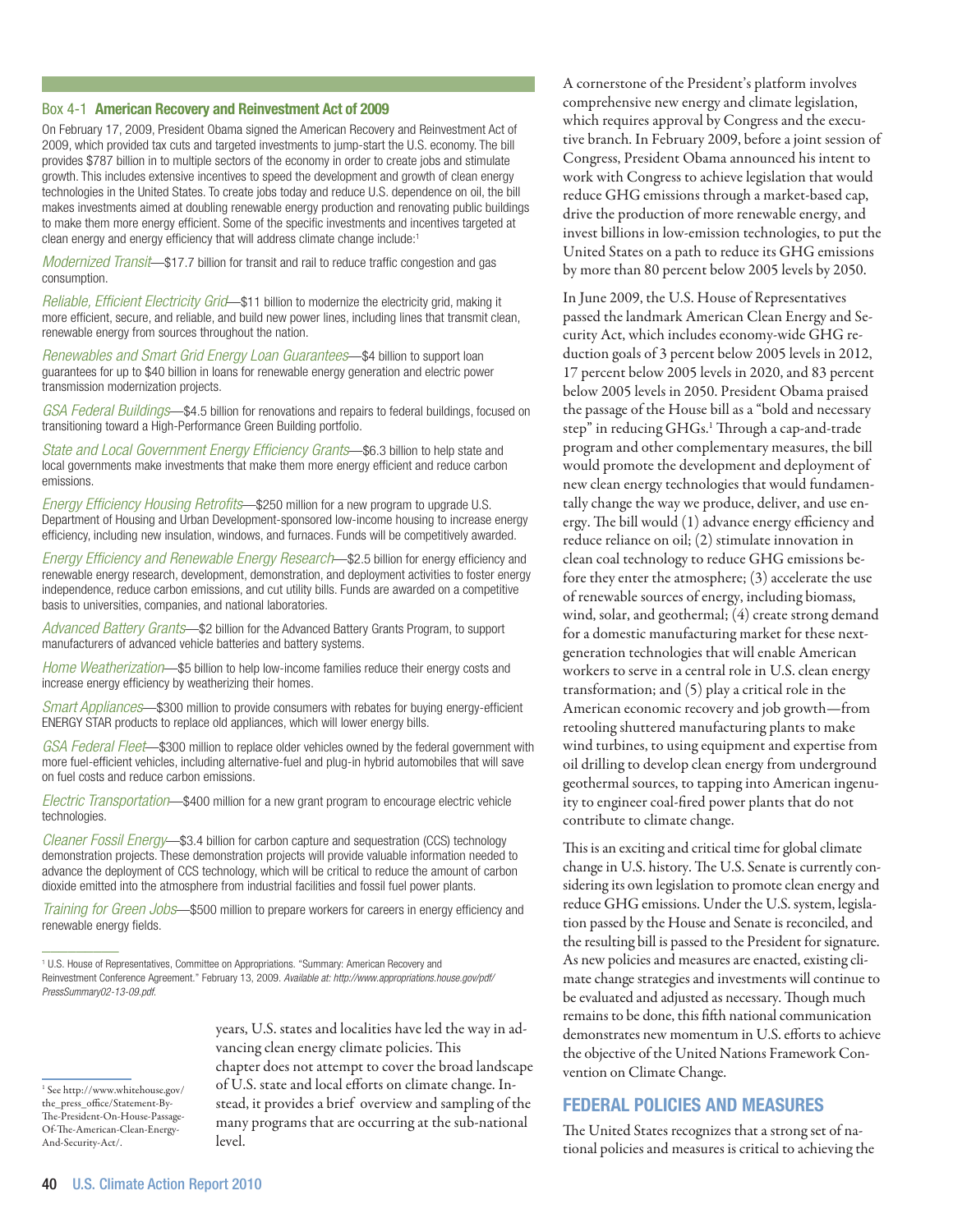President's emissions reduction goal. To reach this goal, a combination of near- and long-term, voluntary and regulatory activities will be needed across the economy, including in the residential, commercial, industrial, transportation, waste, and agricultural sectors. While significant GHG reductions have been made through existing initiatives, the administration recognizes the need to expand upon successful initiatives and introduce new policies and measures.Through the programs outlined sector by sector in this chapter, the federal government will build on its partnerships, invest in the research, development, demonstration, and deployment of emission-reducing technologies, and advance the implementation of critical regulatory policies.

# New Initiatives Since the 2006 CAR

In addition to the significant funding for energy efficiency and alternative forms of energy provided through ARRA, the United States has advanced legislation, regulations, and initiatives to reduce GHG emissions since the nation last reported to the United Nations in the 2006 CAR. These efforts constitute a "bottom-up" approach to addressing climate change. They are both distinct from and complementary to the top-down targets described in Chapter 5. These activities are only a sample of U.S. efforts; they do not comprehend all that the United States does to mitigate and adapt to climate change. Most of all, such bottomup efforts are necessary, tangible evidence of America's commitment to reducing dangerous GHG emissions. This section and Table 4-1 introduce these initiatives, and the following broader section discusses progress resulting from both recent and ongoing initiatives.

# *American Recovery and Reinvestment Act*

On February 17, 2009, President Obama took an important step toward reaching the administration's climate change goals with his signing of ARRA. This law provides unprecedented investments in clean energy improvements for the U.S. economy, allocating more than \$90 billion for clean energy programs, such as weatherization assistance for low-income homes, and billions more for science and infrastructure, including the efficient modernization of mass transit systems (EOP/CEA 2010). Key components of the legislation include:

- Appropriating funding for numerous grant programs and tax incentives for clean energy technologies, including solar, wind, biomass, geothermal, marine, hydropower, fuel cells, plug-in electric vehicles, and other technologies that have the potential to reduce U.S. GHG emissions.
- Emphasizing energy-efficient technologies, practices, and policies, including a 30 percent tax credit for residential energy efficiency investments, as well as mandates for improved energy efficiency standards for electric heat pumps, central air condition-

# Table 4-1 Recent Initiatives Not Featured in CAR 2006

In addition to the significant funding for energy efficiency and alternative forms of energy provided through the American Recovery and Reinvestment Act of 2009, the United States has advanced legislation, regulations, and initiatives to reduce GHG emissions since the nation last reported to the United Nations in the 2006 *U.S. Climate Action Report.*

| <b>Policy/Measure</b>                                                                                                                                   | <b>Agency</b>  |
|---------------------------------------------------------------------------------------------------------------------------------------------------------|----------------|
| <b>Energy: Residential and Commercial</b>                                                                                                               |                |
| Energy Efficiency and Conservation Block Grants Net-Zero Energy Commercial<br><b>Building Initiative</b>                                                | <b>DOE</b>     |
| <b>Energy: Industrial</b>                                                                                                                               |                |
| Energy-Intensive Industries Program                                                                                                                     | <b>DOE</b>     |
| <b>Energy: Supply</b>                                                                                                                                   |                |
| <b>Biorefinery Assistance</b>                                                                                                                           | <b>USDA</b>    |
| <b>Energy Smart Parks</b><br>Indian Education Renewable Energy Challenge<br>University-National Park Energy Partnership Program                         | DOI/DOE        |
| <b>Energy Transmission Infrastructure</b><br>Geothermal Energy Deployment Program<br>Solar Energy Deployment Program<br>Wind Energy Development Program | <b>DOI</b>     |
| <b>Transportation</b>                                                                                                                                   |                |
| Alternative Transport Systems and Use of Clean Vehicles                                                                                                 | D <sub>0</sub> |
| Loan Programs (Advanced Technology Vehicles Manufacturing Incentive)                                                                                    | <b>DOE</b>     |
| Transit Investments for Greenhouse Gas and Energy Reduction (TIGGER)                                                                                    | <b>DOT</b>     |
| <b>Industry (Non-Carbon Dioxide)</b>                                                                                                                    |                |
| Responsible Appliance Disposal Program                                                                                                                  | EPA            |
| <b>Forestry</b>                                                                                                                                         |                |
| Enhancing Ecosystems Services on Forest, Grasslands, Parks, and Wildlife<br>Reserves                                                                    | <b>DOI</b>     |
| <b>Cross-Sectoral</b>                                                                                                                                   |                |
| Carbon Monitoring and Sequestration<br><b>Climate Friendly Parks</b>                                                                                    | D <sub>0</sub> |
| Climate Showcase Communities Grant Program                                                                                                              | EPA            |
| National Action Plan for Energy Efficiency                                                                                                              | EPA/DOE        |
| Interagency Partnership for Sustainable Communities                                                                                                     | DOT/HUD/EPA    |

DOE = U.S. Department of Energy; DOI = U.S. Department of the Interior; DOT = U.S. Department of Transportation; EPA = U.S. Environmental Protection Agency; HUD = U.S. Department of Housing and Urban Development; USDA = U.S. Department of Agriculture.

ers, water heaters, wood stoves, oil furnaces, and hot-water boilers.

- **Increasing the investments allocated to new clean** renewable energy bonds and qualified energy conservation bonds.
- Investing in critical energy infrastructure by providing loan guarantees for new or upgraded electric power transmission projects, and by providing funding for the Smart Grid and new Smart Grid technologies.
- Asserting an energy efficiency leadership role for the federal government, investing in the "green" conversion of federal facilities, and purchasing vehicles for government use with higher fuel economy, including hybrid and electric vehicles.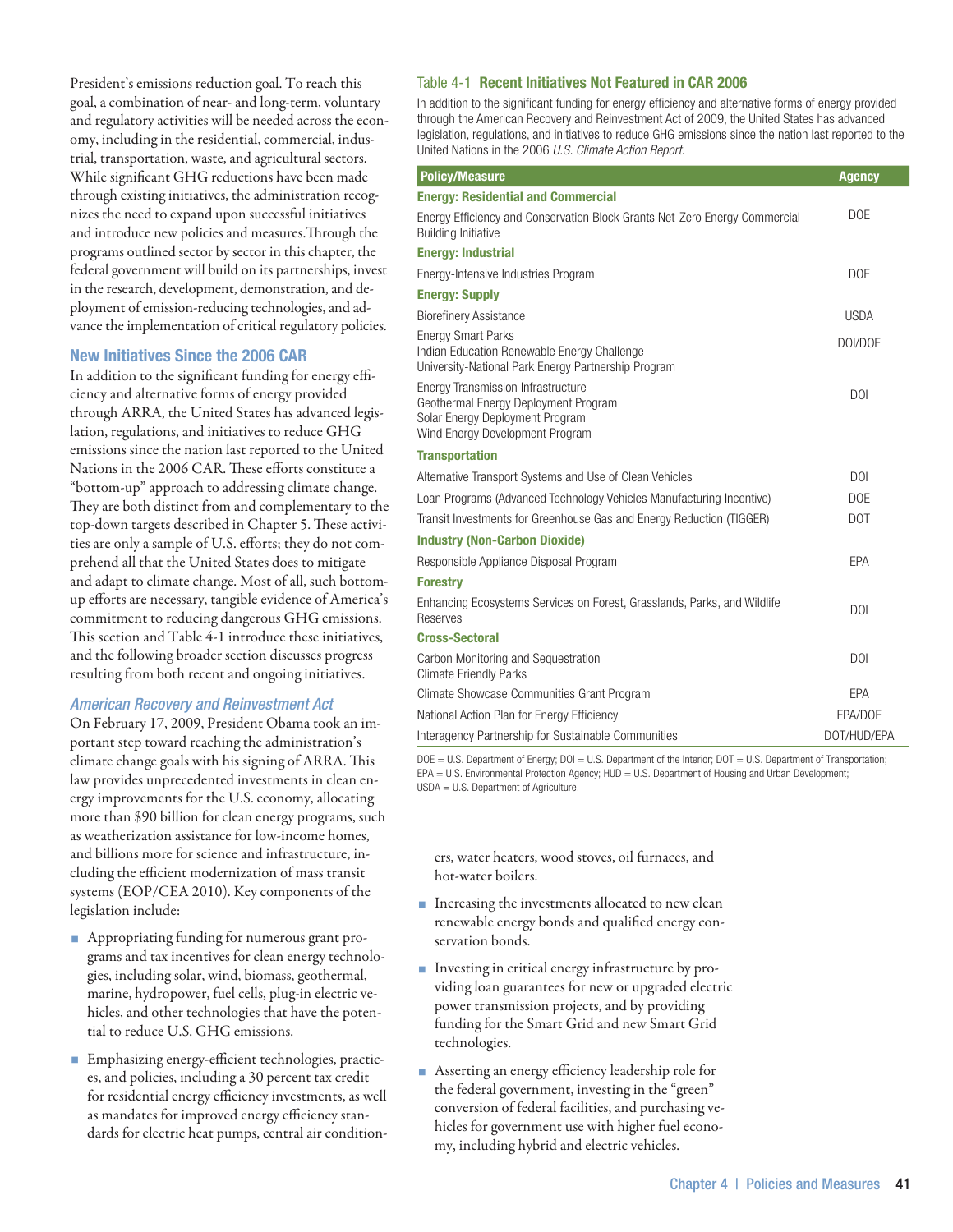# *Executive Order 13514: Federal Leadership in Environmental, Energy, and Economic Performance2*

On October 5, 2009, President Obama signed an Executive Order<sup>3</sup> that sets sustainability goals for federal agencies and focuses on improving their environmental, energy, and economic performance. The Executive Order requires federal agencies to set a 2020 GHG emission reduction target within 90 days, increase energy efficiency, reduce fleet petroleum consumption, conserve water, reduce waste, support sustainable communities, and leverage federal purchasing power to promote environmentally responsible products and technologies.

The new Executive Order requires agencies to measure, manage, and reduce GHG emissions toward agency-defined targets. It describes a process by which agency goals will be set and reported to the President by the Chair of the Council on Environmental Quality (CEQ). The Executive Order also requires agencies to meet a number of energy, water, and waste reduction targets, including:

- 30 percent reduction in vehicle fleet petroleum use by 2020, relative to 2005;
- 26 percent improvement in water efficiency by 2020;
- 50 percent recycling and waste diversion by 2015;
- 95 percent of all applicable contracts in compliance with sustainability requirements;
- **n** implementation of the 2030 net-zero-energy building requirement;
- **n** implementation of the stormwater provisions of the Energy Independence and Security Act of 2007 (EISA), section 438; and
- development of guidance for sustainable federal building locations in alignment with the Livability Principles put forward by the U.S. Department of Housing and Urban Development (HUD), the U.S. Department of Transportation (DOT), and the U.S. Environmental Protection Agency (EPA).

Implementation of the Executive Order will focus on integrating achievement of sustainability goals with agency mission and strategic planning to optimize performance and minimize implementation costs. Each agency will develop and carry out an integrated Strategic Sustainability Performance Plan that prioritizes the agency's actions toward the goals of the Executive Order based on life-cycle return on investments. Implementation will be managed through the previously established Office of the Federal Environmental Executive, working in close partnership with the Office of Management and Budget, CEQ, and the federal agencies.

# *Energy Independence and Security Act of 20074*

In December 2007, EISA was signed into law. This major energy policy bill enacted numerous key provisions designed to increase energy efficiency and the availability of renewable energy, including:

- *Corporate Average Fuel Economy (CAFE)*—The law set a minimum target of 35 miles per gallon for the combined fleet of cars and light trucks by model year (MY) 2020. In March 2009, DOT issued a final rule increasing fuel economy standards for MY 2011 passenger cars and light trucks. In May 2010, EPA and DOT published a final regulation (FR 2010). This rule is expected to save some 960 million metric tons of carbon dioxide  $(MMTCO<sub>2</sub>)$ over the life of the regulated vehicles (U.S. EPA/ OTAQ 2010).
- *Renewable Fuels Standard (RFS)*<sup>5</sup> —The law established a modified standard that taps the potential of renewable fuels to reduce life-cycle GHG emissions and provide economic growth. The RFS starts at 9 billion gallons in 2008 and increases to 36 billion gallons by 2022, including 21 billion gallons from cellulosic ethanol and other advanced biofuels.
- *Energy Efficiency Equipment Standards*—EISA contains a variety of new standards for reducing energy use in lighting and for residential and commercial appliance equipment, including incandescent and fluorescent lamps, residential refrigerators, freezers, electric motors, and residential boilers.

EISA also established a national goal to achieve zeronet-energy use for new commercial buildings built after 2025, and a goal to retrofit all pre-2025 commercial buildings to zero-net-energy use by 2050. For federal buildings, the law requires total energy use to be reduced by 30 percent by 2015 compared to 2005.

EISA authorized the Energy Efficiency and Conservation Block Grant Program to develop and implement projects that help reduce energy use and emissions at the local and regional levels. Over \$2.7 billion in grants are available through the program, which is funded by ARRA. EISA also established loans, grants, and debentures to help small businesses develop, invest in, and purchase energy-efficient buildings, fixtures, equipment, and technology.

EISA directs U.S. government agencies to support accelerated research, development, and demonstration (RD&D) and commercial application of clean technologies, such as solar, geothermal, marine and hydrokinetic, and energy storage. It also calls for expanded research and development (R&D) for carbon capture and sequestration, including large-scale demonstration projects, and assessment of ecosystem capacities to sequester carbon. It establishes a federal policy to modernize the electric utility transmission and distribution system, including investments in smart grid technologies.

2 See http://www.whitehouse. gov/the\_press\_office/President-Obama-signs-an-Executive-Order-Focused-on-Federal-Leadershipin-Environmental-Energy-and-Economic-Performance/.

3 See http://www.whitehouse.gov/ assets/documents/2009fedleader\_ eo\_rel.pdf.

4 See http://frwebgate.access.gpo. gov/cgi-bin/getdoc.cgi?dbname =110\_cong\_bills&docid=f:h6enr. txt.pdf.

5 See http://www.epa.gov/otaq/ renewablefuels/index.htm.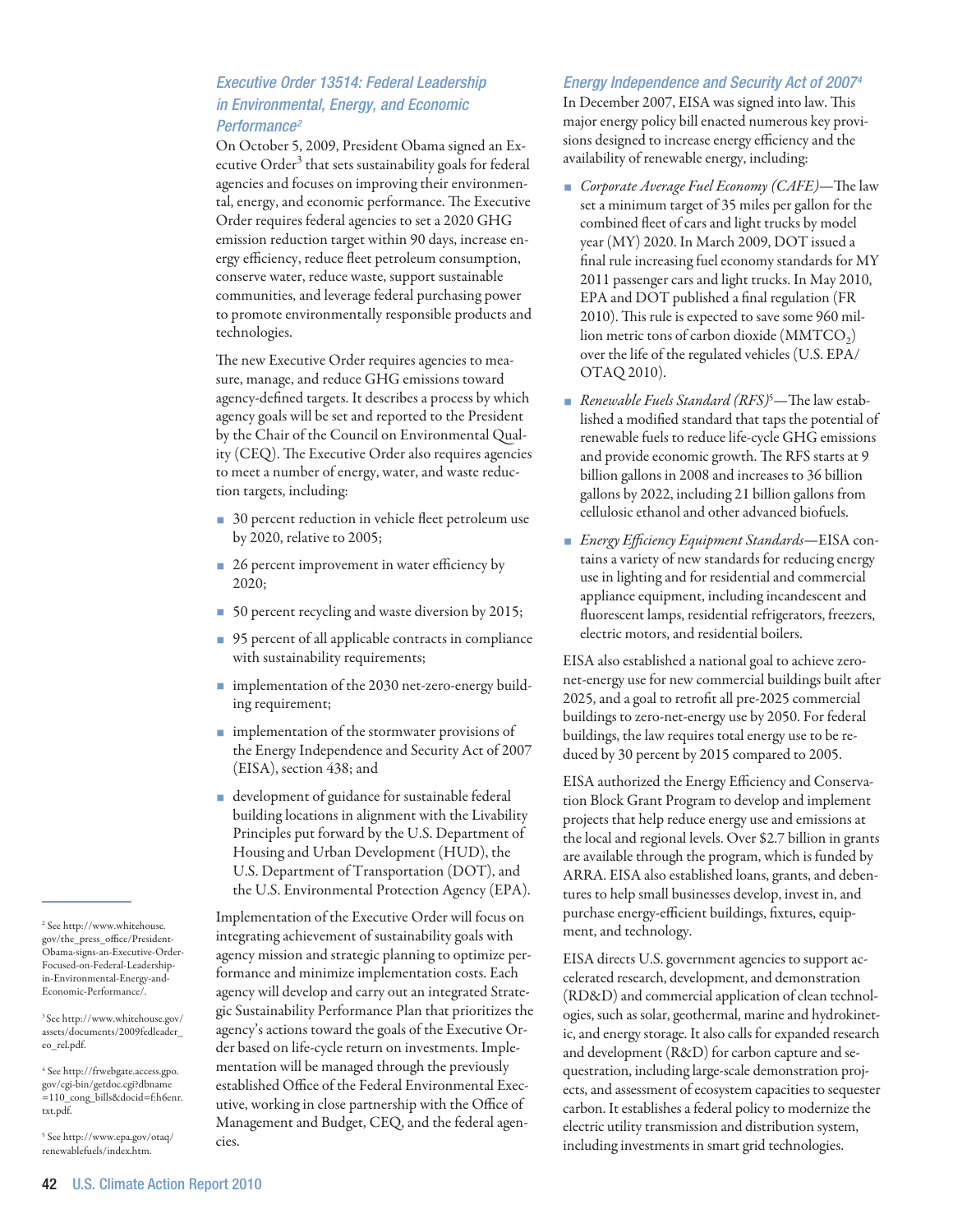# *Energy Improvement and Extension Act of 2008*

Signed into law in October 2008, the Energy Improvement and Extension Act of 2008 offers an array of incentives for U.S. energy production and conservation, including provisions for renewable energy production, clean coal and carbon sequestration, and efficient transportation and end-use standards and incentives (Box 4-2).

Measures to encourage investment in capital-intensive projects with otherwise high financial risk are emphasized, such as incentives for wind, biomass, solar, geothermal, landfill gas, trash combustion, combined heat and power systems, marine and hydropower facilities, fuel cells, microturbines, and advanced coal-based generation technology projects. The legislation provides a new tax credit for investment in qualified energy conservation bonds to reduce energy consumption in public buildings, implement green community programs, and promote mass commuting facilities. Qualifying commercial and residential improvements and provisions for energy-efficient household appliances also are included.

The act also accelerates the deployment of the next generation of vehicles by supporting renewable and alternative fuels and alternative-fuel vehicles. Other low-carbon transportation measures include incentives for bicycle commuting and idling-reduction devices in heavy trucks.

# *National Policy to Establish Vehicle GHG Emissions and CAFE Standards7, 8*

EPA and DOT's National Highway Traffic Safety Administration (NHTSA) signed a joint proposal on September 15, 2009, to establish a national program consisting of new standards for light-duty vehicles that will reduce GHG emissions and improve fuel economy. In May 2010, EPA and DOT published a final regulation (FR 2010). This joint rulemaking implements the National Autos Policy announced by President Obama on May 19, 2009, responding to the country's critical need to address global climate change and reduce oil consumption. For the first time, EPA promulgated federal emission standards for GHGs, using its authority under the Clean Air Act, and NHTSA proposed CAFE standards under the Energy Policy and Conservation Act. These standards apply to passenger cars, light-duty trucks, and medium-duty passenger vehicles, covering MY 2012–2016, and represent a harmonized and consistent national program. Under the program, automobile manufacturers could build a single light-duty national fleet that satisfies all requirements under both standards, while ensuring that consumers still have a full range of vehicle choices.

The new standards, covering MY 2012–2016, require an average fuel economy of 35.5 miles per gallon and an average 250 grams per mile of carbon dioxide

# Box 4-2 Energy Improvement and Extension Act of 2008<sup>6</sup>

The Emergency Economic Stabilization Act of 2008 (Public Law 110-343) [4], which was signed into law on October 3, 2008, incorporates the Energy Improvement and Extension Act of 2008 in Division B as follows:

- **Extension of the residential and business tax credits for renewable energy as well as for the purchase** and production of certain energy-efficient appliances, many of which were originally enacted in the Energy Policy Act of 2005.
- Removal of the cap on the tax credit for purchases of residential solar photovoltaic installations and an increase in the tax credit for residential ground-source heat pumps.
- Addition of a business investment tax credit for combined heat and power, small wind systems, and commercial ground-source heat pumps.
- **Provision of a tax credit for the purchase of new, qualified, plug-in electric drive motor vehicles.**
- Extension of the income and excise tax credits for biodiesel and renewable diesel to the end of 2009, and an increase in the amount of the tax credit for biodiesel and renewable diesel produced from recycled feedstock.
- **Provision of tax credits for the production of liquid petroleum gas, compressed natural gas, and avia**tion fuels from biomass.
- **Provision of an additional tax credit for the elimination of CO<sub>2</sub> that would otherwise be emitted into the** atmosphere in enhanced oil recovery and non-enhanced oil recovery operations.
- **Extension and modification of key renewable energy tax provisions that were scheduled to expire at** the end of 2008, including production tax credits (PTCs) for wind, geothermal, landfill gas, and certain biomass and hydroelectric facilities.
- Expansion of the PTC-eligible technologies to include plants that use energy from offshore, tidal, or river currents (in-stream turbines), ocean waves, or ocean thermal gradients.

 $({\rm CO}_2)$  in 2016. In turn, they are projected to save 1.8 billion barrels of oil over the life of the program, with a fuel economy gain averaging more than 5 percent per year, and a cumulative reduction of approximately 960 teragrams of carbon dioxide equivalents  $(Tg CO, Eq.)$ in GHG emissions over the lifetime of the vehicles sold in MY 2012–2016. This substantially accelerates increases in average fuel economy mandated under the CAFE law passed by Congress in 2007.

## *Mandatory Greenhouse Gas Reporting Rule9*

In 2009, EPA issued the Mandatory Reporting of Greenhouse Gas Emissions Final Rule. The rule requires reporting of GHG emissions from large U.S. sources, and is intended to collect accurate and timely emissions data to inform future policy decisions. Under the rule, suppliers of fossil fuels or industrial GHGs, manufacturers of vehicles and engines, and facilities that emit 25,000 metric tons or more per year of GHGs are required to submit annual reports to EPA. The gases covered by the proposed rule are  $CO_2$ , methane  $(CH_4)$ , nitrous oxide  $(N, O)$ , hydrofluorocarbons (HFCs), perfluorocarbons (PFCs), sulfur hexafluoride (SF $_6$ ), and other fluorinated gases, including nitrogen trifluoride (NF<sub>3</sub>) and hydrofluorinated ethers (HFEs).

This comprehensive national reporting system's accurate and timely GHG emissions data will serve as a cornerstone of the domestic U.S. effort to combat climate change. The reporting program covers about 85 percent of total U.S. emissions from roughly 10,000

8 See http://www.nhtsa.dot.gov/ portal/fueleconomy.jsp.

9 See www.epa.gov/climatechange/ emissions/ghgrulemaking.html.

<sup>6</sup> See http://frwebgate.access.gpo. gov/cgibin/getdoc. cgi?dbname=110\_cong\_public\_ laws&docid=f:publ343.110.pdf.

<sup>7</sup> See http://www.epa.gov/otaq/ climate/regulations.htm.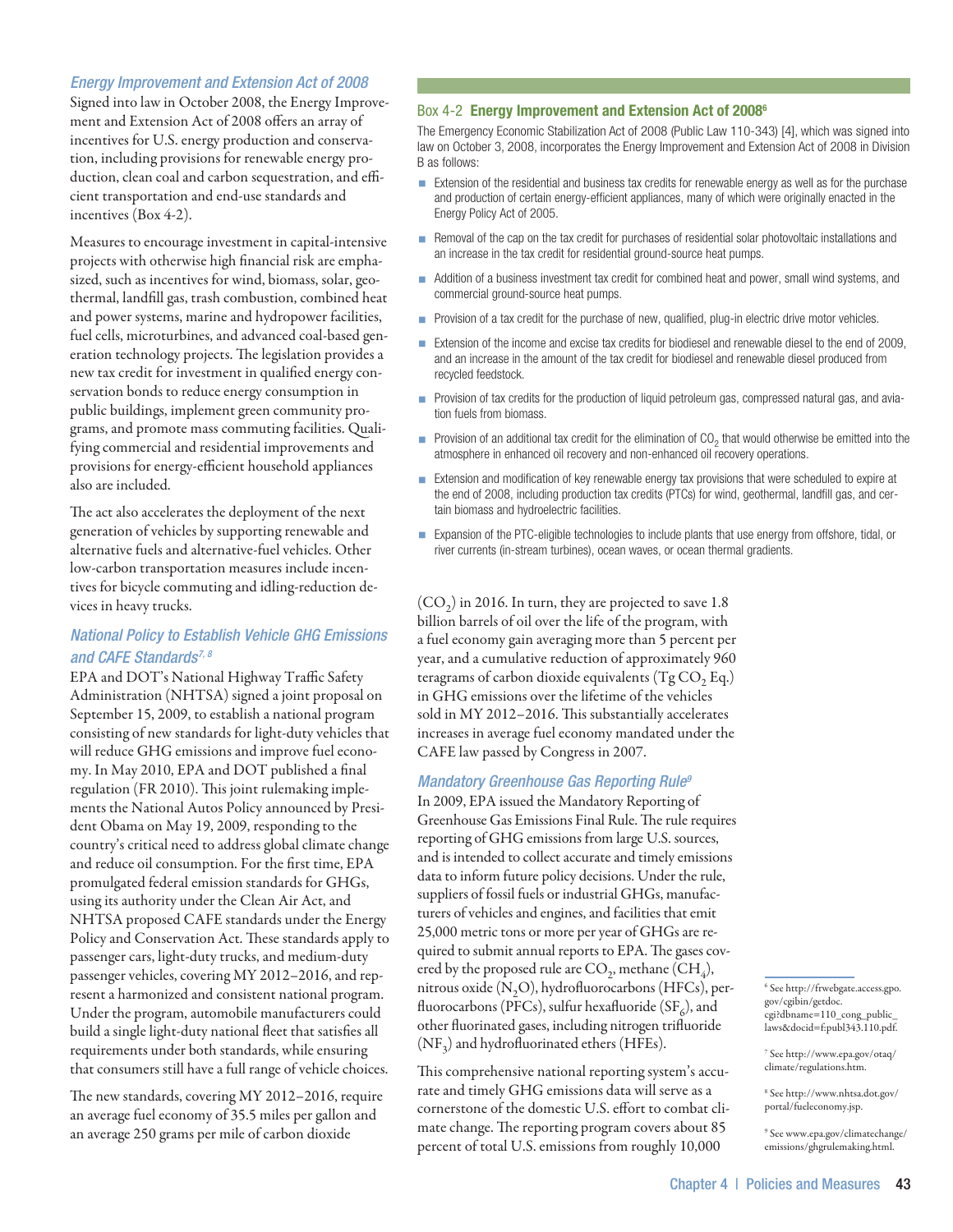facilities. The reporting threshold of 25,000 metric tons per year is roughly equivalent to the annual GHG emissions from just over 4,500 passenger vehicles. Annual reporting will begin in 2011 for calendar year 2010 emissions. Once the system is in place, EPA will make the GHG emissions data freely available to the public.

# *Proposed Regulation Facilitating Geologic Sequestration of CO2 10*

EPA proposed new federal requirements under the Safe Drinking Water Act for the underground injection of  $CO<sub>2</sub>$  for the purpose of long-term underground storage, or geologic sequestration. The proposed rule would establish a new class of injection well—Class VI—and technical criteria for geologic site characterization, area of review and corrective action, well construction and operation, mechanical integrity testing and monitoring, well plugging, postinjection site care, and site closure for protecting underground sources of drinking water. Elements of the proposal are based on the existing regulatory framework of EPA's Underground Injection Control Program, while modifications address the unique nature of  $CO<sub>2</sub>$  injection for geologic sequestration. EPA is currently evaluating public comments on the proposal, and expects to issue final regulations by 2011.

# *Department of the Interior Secretarial Order 3289*

Under President Obama, the U.S. Department of the Interior (DOI) has taken a key leadership role in the federal government's plans to adapt to the impacts of climate change. To these efforts, DOI brings considerable expertise in climate change and adaptation science, management of U.S. natural landscapes and resources, fish and wildlife, ecosystem services, and biological carbon sequestration.

DOI initiatives will help to address climate change, adapt to a warming planet, and create the new jobs of a clean energy economy. In response to the need for fully integrated information to achieve these objectives, DOI issued Secretarial Order 3285 on March 11, 2009. The order made the production and transmission of renewable energy on public lands a priority and created a new DOI Energy and Climate Change Task Force co-chaired by the Deputy Secretary and Counselor to the Secretary. Building upon this effort, DOI issued Secretarial Order 3289 on September 14, 2009, establishing a Department-wide approach for applying scientific tools to increase understanding of climate change and to coordinate an effective response to its impacts on tribes and on the land, water, ocean, fish and wildlife, and cultural heritage resources that DOI manages.

10 See http://www.epa.gov/ OGWDW/uic/wells\_ sequestration.html.

11 See http://www.eere.energy.gov/ buildings/.

To fulfill President Obama's vision for a clean energy economy, DOI manages America's public lands and oceans, not just for balanced oil, natural gas, and coal

development, but also to promote environmentally responsible renewable energy development. Sun, wind, biomass, and geothermal energy from U.S. public lands is creating new jobs and will soon power millions of American homes.

# Progress and Projections for Reducing U.S. GHG Emissions

The U.S. government is continuing to make important progress toward reducing GHG emissions through energy-related policies and measures that promote increased investment in end-use efficiency, clean energy development, and reductions in GHG emissions in agriculture and through efforts focused on the most potent GHGs. The policies and measures in this chapter highlight the successful U.S. government initiatives focused on reducing GHG emissions. While many of the policies and measures include projections for reducing GHGs, several do not for a variety of reasons, such as double benefit counting and stage of implementation. As a result, the projections presented in this chapter should not be compared to the information presented in Chapter 5. Table 4-3 at the end of this chapter summarizes the current representative U.S. programs and their estimated GHG mitigation impacts through 2020.

In addition, any mitigation levels or projections in this chapter are estimates generated using a range of methods and assumptions. Amounts are subject to change in the future and may have changed relative to amounts presented in past reports due to improvements in calculation methodologies. As noted in Table 4-3, estimates of mitigation impacts for individual policies or measures should not be aggregated to the sectoral level and may not be directly comparable, due to differences in calculation methodologies and possible synergies and interactions among policies and measures that may result in double counting.

# Energy: Residential and Commercial Sectors<sup>11</sup>

The residential and commercial sectors represent approximately 35 percent of U.S. GHG emissions, making them an integral focus of U.S. climate change policies and measures. The use of electricity for such services as lighting, heating, cooling, and running electronic equipment and appliances accounts for the majority of  $CO<sub>2</sub>$  emissions in these sectors. Much progress has been made in achieving GHG emission reductions in these sectors, but significant additional potential can be realized through both regulatory and voluntary programs that set standards, provide information, develop measurement tools, and build partnerships. With the use of commercially available energy-efficient products, technologies, and best practices, many commercial buildings and homes could save significantly on energy bills and substantially reduce GHG emissions. These savings are hindered due to a range of pervasive and persistent market barriers.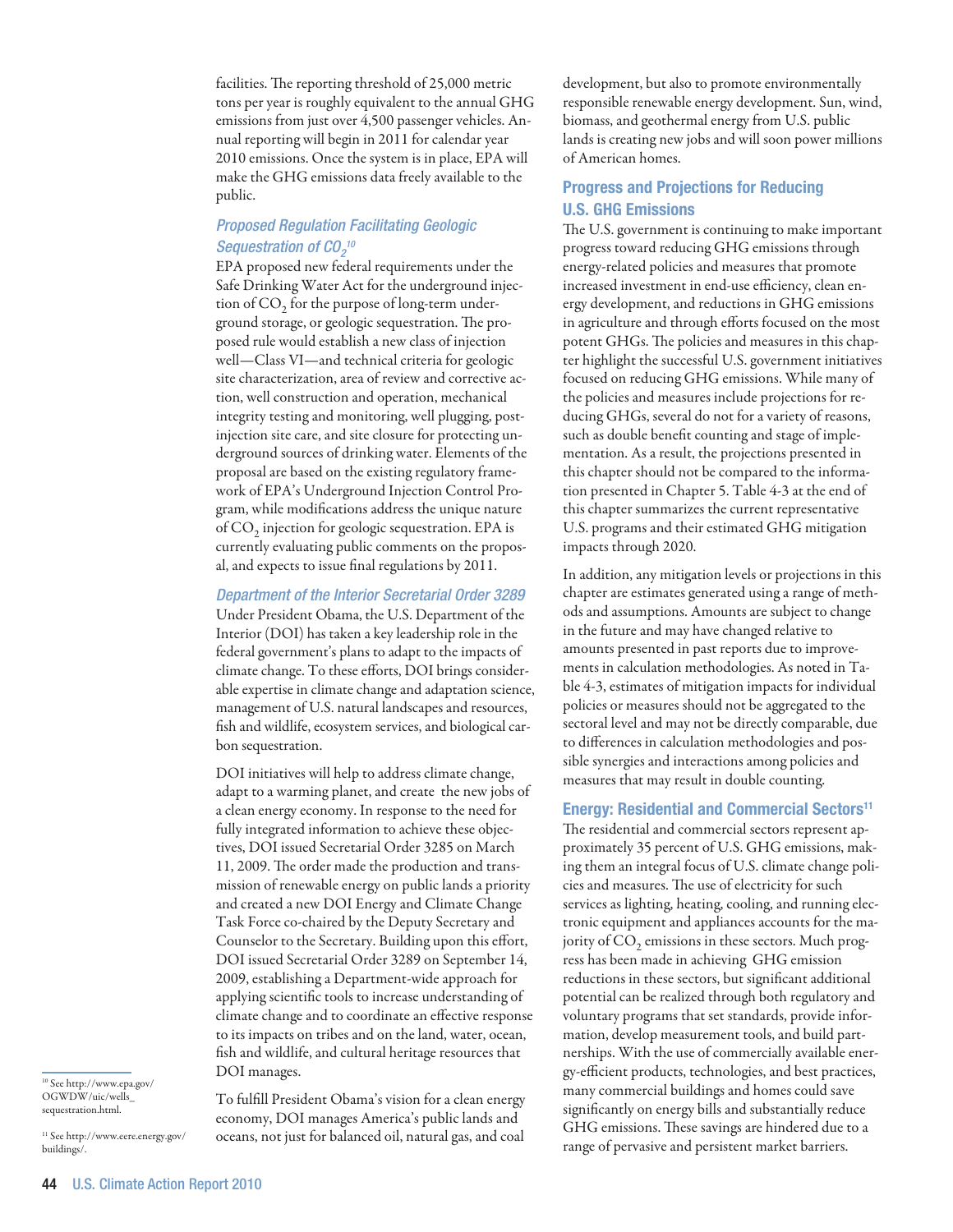Following are descriptions of key policies and measures aimed at addressing these barriers, saving energy, and avoiding GHG emissions in the residential and commercial sectors.

# *Appliances and Commercial Equipment Standards Program, Appliance Energy Efficiency Standards,12 Lighting Energy Efficiency Standards*

The U.S. Department of Energy's (DOE's) Appliances and Commercial Equipment Standards Program develops test procedures and minimum efficiency standards for residential appliances and commercial equipment. The rules and regulations that are developed apply to products manufactured for sale in, as well as those imported into, the United States. By law, DOE is required to set efficiency standards at levels that achieve the maximum improvement in energy efficiency that is technologically feasible and economically justified. Standards benefit consumers by requiring that appliance manufacturers reduce the energy and water use of their products—and thus the costs to operate them. They are a cost-effective means of saving energy, reducing consumer utility bills, and lowering  $CO<sub>2</sub>$  emissions.

Less than three weeks into his term, on February 5, 2009, President Obama issued a memorandum requiring DOE to set more stringent efficiency standards for appliances, consistent with EISA and the Energy Policy Act of 2005 (EPAct). EPAct requires DOE to issue semi-annual reports describing its rulemaking schedule and plan for implementing the schedule. DOE published the first report on January 31, 2006. Efficiency and environmental advocates, states, utilities, manufacturers, retailers, and consumers are encouraged to participate in all stages of the rulemaking process. DOE is currently developing standards and test procedures for the following products:

- *Commercial Equipment*—clothes washers, distribution transformers, electric motors, furnaces and boilers, high-intensity discharge lamps, metal halide lamp fixtures, small electric motors, and walk-in coolers and freezers.
- *Residential Products*—battery chargers, external power supplies, central air conditioners and heat pumps, clothes washers and dryers, direct heating equipment, furnaces and boilers, fluorescent lamp ballasts, high-intensity discharge lamps, pool heaters, microwave ovens, refrigerators and freezers, room air conditioners, and water heaters.

In addition, the program shares responsibility with the Federal Trade Commission for labeling commercial equipment.

# *Building Energy Codes Program13*

DOE's Building Energy Codes Program is an advocate for and information resource on national model energy codes, working with other federal government agencies, state and local jurisdictions, national code organizations, and industry to promote stronger model building energy codes and help states adopt, implement, and enforce those codes. The program is involved in three major areas to help improve the energy efficiency of residential and commercial buildings: propose and advocate improvements to national model energy codes; lead DOE's development and promulgation of improved federal energy codes for manufactured housing (mobile homes); and provide financial and technical assistance to help states adopt, implement, and enforce building energy codes. The technical assistance includes development and distribution of easy-to-use compliance tools and materials, and collaboration with stakeholders to address industry needs and provide information on compliance products, Web-based training, and energy code-related news.

# *ENERGY STAR Labeled Products*

EPA and DOE have continued to expand the energyefficient products available for homes and businesses through the ENERGY STAR program. The label is now available on more than 60 product categories. In 2008, the level of public awareness of ENERGY STAR increased to more than 75 percent. In addition to maintaining the integrity of the brand, DOE and EPA continue to identify new product categories for ENERGY STAR as well as revise existing product specifications to more stringent levels. Between 2000 and 2008, more than 2.5 billion ENERGY STARqualified products were sold. EPA estimates that consumption of these products helped to reduce emissions by about 64.5  $TgCO$ , Eq. in 2007 and could help to reduce emissions by  $141.2$  Tg. CO<sub>2</sub> Eq. by 2020.

# *ENERGY STAR for the Commercial Market*

Commercial buildings use nearly 20 percent of the total U.S. energy consumed and contribute nearly the same proportion of GHGs to the atmosphere. Addressing these emissions through energy efficiency is critical to reducing GHG emissions.

EPA has continued to expand the ENERGY STAR<sup>14</sup> program in the commercial market, offering thousands of businesses and other organizations a strategy for superior energy management and standardized measurement tools. Since 2006, EPA has expanded and improved its national performance rating system, Portfolio Manager. Introduced in 1999, Portfolio Manager evaluates building energy efficiency and helps identify cost-effective opportunities for improvements for a wide range of building types, including hospitals, schools, grocery stores, office buildings, warehouses, retail spaces, residence halls, and hotels. By 2008, about 16 percent of U.S. floor space had been rated using this building rating system. Utilities can down-

<sup>12</sup> See http://www1.eere.energy. gov/buildings/appliance\_ standards/index.html.

<sup>13</sup> See http://www.energycodes. gov/.

<sup>&</sup>lt;sup>14</sup> See www.energystar.gov.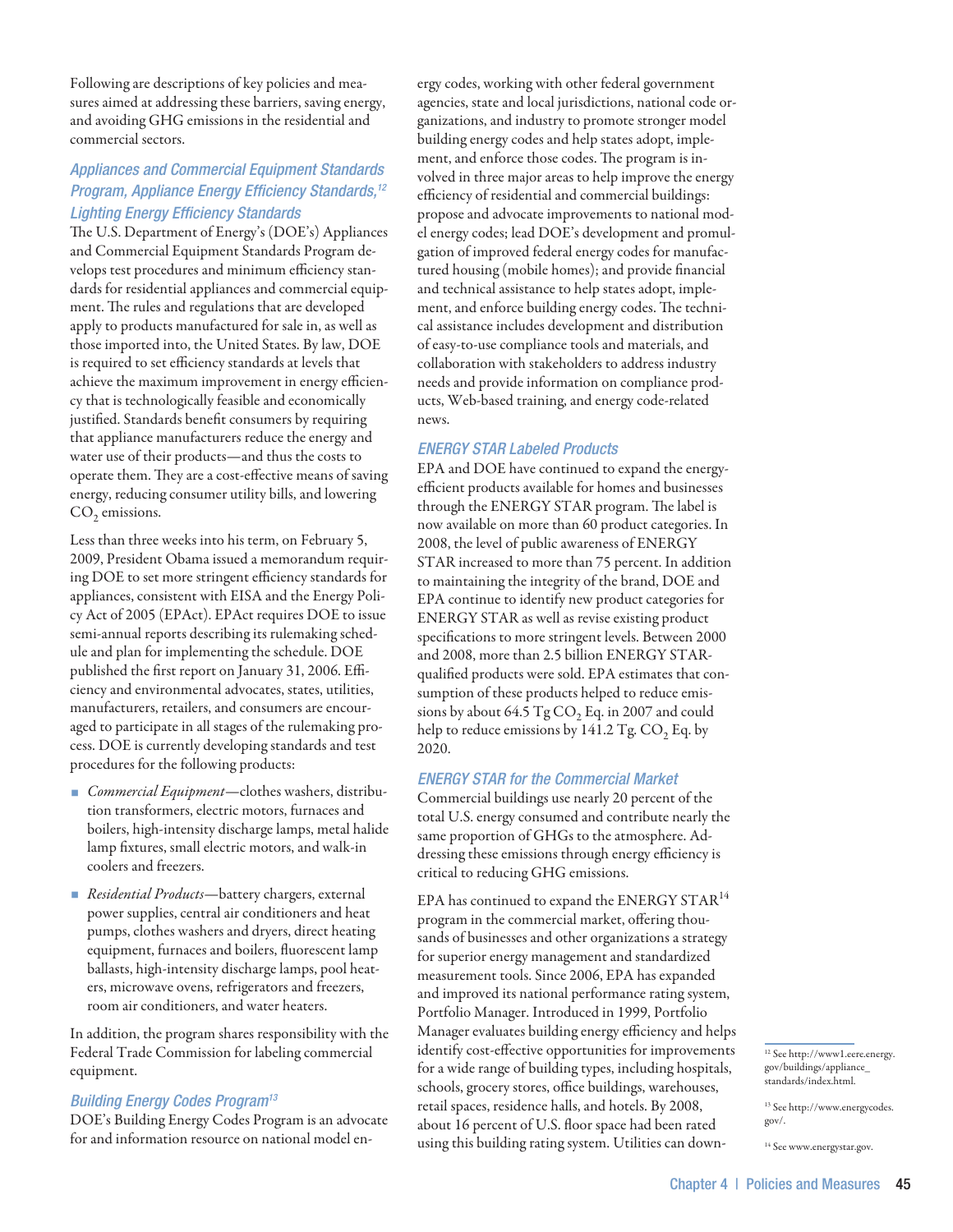load customers' data directly into Portfolio Manager, and a number of states and municipalities are requiring the disclosure of this information as part of the key building transactions.

In addition, more than 6,000 buildings have earned the ENERGY STAR label for top performance, and are using 35–40 percent less energy than average buildings. Further, through ENERGY STAR Leaders, EPA is recognizing organizations that reduce the energy use in their buildings by as much as 30 percent or by achieving top-performing portfolios in Portfolio Manager. EPA estimates that in 2007, ENERGY STAR in the commercial sector helped avoid 66 Tg CO<sub>2</sub> Eq., and that continued efforts could result in reductions of about 93 Tg  $CO$ , Eq. by 2020.

# *ENERGY STAR for the Residential Market*

The ENERGY STAR programs in the residential sector—in both new and existing housing markets have continued to expand since the 2006 CAR. Despite the recent downturn in the new housing market, ENERGY STAR for New Homes has gained momentum, with nearly 17 percent of all new homes being built to ENERGY STAR specifications in 2008. The program is working with more than 6,000 builders and, in November 2009, passed the 1 million homes threshold across the country, even as EPA proceeds to increase the stringency of program requirements.<sup>15</sup>

EPA has also worked with partners across the country to expand ENERGY STAR into the existing homes market with "Home Performance with ENERGY STAR," a whole-house retrofit program. As of 2008, more than 50,000 homeowners relied on trained and certified contractors to conduct whole-house energy audits and implement improvements. To help homeowners assess the current efficiency of their homes, EPA released interactive Web-based tools. In addition, EPA launched the ENERGY STAR HVAC Quality Installation Program to increase the number of properly installed heating, ventilation, and air conditioning systems, helping homeowners save 25 percent or more on energy.

EPA is also making ENERGY STAR tools and resources available to improve the energy efficiency of housing for lower-income families by providing housing finance agencies with recommendations and cost/ benefit analysis for considerations as criteria in competitively allocating low-income housing credits. Finally, through the ENERGY STAR Mortgage program, EPA is helping to finance new energy-efficient homes, as well as energy efficiency improvements in existing homes. EPA estimates these programs helped to reduce emissions by nearly  $2 \text{ Tg CO}_2$  Eq. in 2007 and could help to reduce emissions by  $44$  Tg CO<sub>2</sub> Eq. in 2020.

#### *Net-Zero Energy Commercial Building Initiative16*

DOE's Net-Zero Energy Commercial Building Initiative (CBI, formerly known as Commercial Building Integration) aims to achieve marketable net-zeroenergy commercial buildings by 2025. Net-zero-energy buildings generate as much energy as they consume through efficiency technologies and on-site power generation. CBI encompasses all activities that support this goal, including industry partnerships, research, and tool development. The initiative provides key design and evaluation steps for developing energy-efficient and net-zero-energy buildings, including energy simulation software for evaluating building performance. DOE estimates that this initiative could generate 15.5 Tg CO<sub>2</sub> Eq. of emission reductions in 2020.

Under the authorization of EISA in 2007, CBI has advanced net-zero-energy commercial buildings by launching three Commercial Building Energy Alliances: the Retailer Energy Alliance, the Commercial Real Estate Energy Alliance, and the Hospital Energy Alliance. These alliances link commercial building owners and operators, by sector, who want to reduce the energy consumption, GHG emissions, and operating expenses of their buildings with the advanced technologies, analytical tools, and capabilities emerging from DOE and the national laboratories. CBI has also established the National Accounts program, which partners companies from the private sector and representatives from the national laboratories in order to construct and operate a new building and retrofit an existing building to achieve energy savings of 50 percent and 30 percent, respectively, over baselines. As of August 2009, 23 companies were signed up for the National Accounts program.

# *Building America17*

DOE's Building America program helps design, build, and evaluate energy-efficient homes that use 30–40 percent less energy than comparable traditional homes with little or no increase in construction costs, and helps industry to adopt these practices for new home construction. The program optimizes building energy performance and savings through the integration of new technologies with innovative residential building practices. Ongoing research also focuses on integrating on-site power systems, including renewable energy technologies.

Hundreds of industry partners have followed the Building America approach in constructing more than 41,000 homes in 41 states (U.S. DOE/EERE 2010). The energy technologies and solutions being advanced by the program will contribute to a 70 percent reduction in energy use of new prototype residential buildings that, when combined with on-site energy technologies, will result in "zero-energy homes" by 2020, and an additional 20 percent reduction in energy use of exist-

15 See http://www.energystar.gov/ index.cfm?fuseaction=mil\_homes. showSplash.

16 See http://www1.eere.energy. gov/buildings/commercial\_ initiative/goals.html.

17 See http://www1.eere.energy. gov/buildings/building\_america/.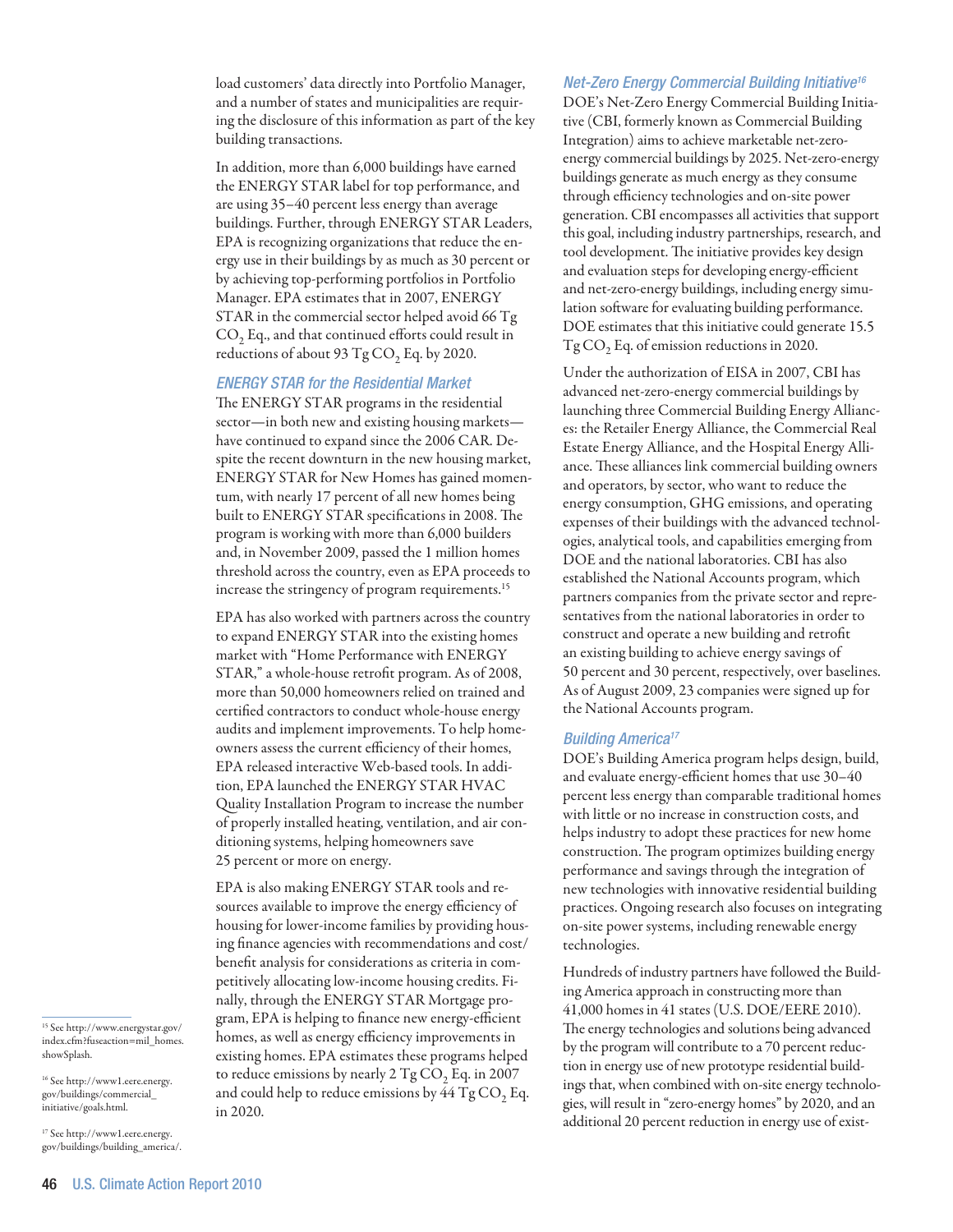ing homes. DOE estimates these efforts could help to reduce GHG emissions by 19.8  $TgCO<sub>2</sub>Eq.$  in 2020.

# *Energy Efficiency and Conservation Block Grants18*

DOE's Energy Efficiency and Conservation Block Grants (EECBG) program represents a presidential priority to invest in the cheapest, cleanest, and most reliable energy technologies that can be deployed immediately. Through formula and competitive grants to U.S. cities, counties, states, territories, and Native American nations, the program empowers local communities to make strategic investments to meet the nation's long-term goals for energy independence and leadership on climate change. Over \$2.7 billion in formula grants are now available to U.S. states, territories, local governments, and Native American nations under this program, funded for the first time under ARRA. Authorized in EISA Title V, Subtitle E and signed into Public Law (PL 110-140) on December 19, 2007, the EECBG program provides funds to units of local and state governments, Native American nations, and territories to develop and implement projects to improve energy efficiency and reduce energy use and fossil fuel emissions.

# *Weatherization Assistance Program19*

DOE's Weatherization Assistance Program (WAP) increases residential energy efficiency and reduces energy costs for low-income families. The program provides technical and financial assistance in support of state and local weatherization agencies throughout the United States. These providers manage one of the largest residential energy retrofit programs in the country.

Since the WAP's inception in 1976, over 6.2 million homes have been weatherized with DOE funds, with an estimated 100,000 homes weatherized in 2009. An average of 30.5 million British thermal units (Btus) of energy per household is saved as a result of weatherization, approximately a 16 percent reduction in primary heating fuel use. At 2009 prices, low-income families will save an average of \$350 in reduced first-year energy costs. In addition, weatherization projects create both direct and indirect job opportunities. ARRA dedicated \$5 billion in additional funding to support the administration's goal of weatherizing 1 million homes each year. DOE estimates that  $8.9 \text{ Tg CO}, \text{Eq}.$ of GHGs will be reduced in 2020.

# Energy: Industrial Sector

The industrial sector contributes approximately 29 percent of U.S. GHG emissions, largely from fossil fuel combustion on site or at the power generation source.<sup>20</sup> Many U.S. industries are energy-intensive, with energy use contributing to a significant portion of operating costs. It is estimated that energy efficiency alone can reduce industry emissions by nearly 10 percent (Creyts et al. 2007). The policies and measures highlighted in this section are focused on opportunities that improve energy efficiency and reduce GHG emissions by helping the industrial sector adopt costeffective, efficient technologies that improve productivity, while reducing energy costs, energy consumption, and waste.

#### *ENERGY STAR for Industry*

EPA's ENERGY STAR for Industry program has continued to grow since the 2006 CAR. EPA's ENERGY STAR Industrial Focuses, which directly address barriers to energy efficiency by providing industry-specific energy management tools and resources, have grown to include 16 industrial sectors with the launch of the Steelmaking Focus in 2008. In 2006 EPA began recognizing energy-efficient industrial plants with the ENERGY STAR label, and by the end of 2008 45 plants had earned this label. EPA has further developed its existing relationships with industrial partners. EPA estimates that the industrial sector, with the help of the ENERGY STAR program, prevented about 23  $TgCO$ , Eq. in 2007, and could avoid 36.6 Tg CO<sub>2</sub> Eq. in 2020.

## *Save Energy Now21*

DOE's Industrial Technologies Program (ITP) works with industry to identify plant-wide opportunities for energy savings and process efficiency. By implementing new technologies and system improvements, many companies are realizing the benefits of applying DOE's software tools and resources. In fiscal year (FY) 2006, ITP introduced Save Energy Now to address high U.S. natural gas prices. The goal of this initiative is to achieve a 25 percent reduction in U.S. industrial energy intensity over 10 years.

Since 2006, Save Energy Now has completed 2,324 energy assessments in small, medium, and large U.S. industrial plants, with resulting annual energy cost savings of \$218 million and related  $CO<sub>2</sub>$  reductions of 2.3  $Tg\,CO_2$  Eq.<sup>22</sup> The assessments have ranged from plantwide to system-specific to process-specific. On average, energy assessments identify \$1.5 million in energy cost savings per plant, or 8 percent of total plant energy costs.23 Save Energy Now partnership development and outreach further extends the program's impact by increasing technology deployment and efficiency implementation and leveraging financial and technical resources. DOE estimates this program will reduce GHG emissions by 28.9 Tg  $CO$ , Eq. by 2020.

#### *Industrial Assessment Centers24*

DOE funds 26 Industrial Assessment Centers (IACs) housed at universities across the nation where DOE Energy Experts and IAC faculty and students conduct no-cost energy assessments for small- and mediumsized manufacturers, identifying an average of 1,300 metric tons of potential  $CO<sub>2</sub>$  savings per assessment per year.<sup>25</sup> The IACs also serve as a training ground for engineers who conduct energy audits or industrial

18 See http://www.eecbg.energy. gov/.

19 See http://apps1.eere.energy. gov/weatherization/.

20 See http://www.eia.doe.gov/ oiaf/archive/aeo08/index.html.

21 See http://www.eere.energy.gov/ industry/saveenergynow.

22 See http://apps1.eere.energy. gov/industry/saveenergynow/ partners/results.cfm.

23 As of September 1, 2009. The 8 percent is a conservative estimate based on the *Results from the U.S. DOE 2007 Save Energy Now Assessment Initiative* in 2006 and 2007, which is 10 percent (ORNL 2009). See http://apps1. eere.energy.gov/industry/ saveenergynow/partners/results. cfm.

24 See http://www1.eere.energy. gov/industry/bestpractices/iacs. html.

25 Prymak, Bill. "Energy Assessments: What Are the Benefits to Small and Medium Facilities?" February 19, 2009. Available at: http://www1.eere. energy.gov/industry/pdfs/ webcast\_2009-0219 \_small\_ medium\_assessment\_benefits.pdf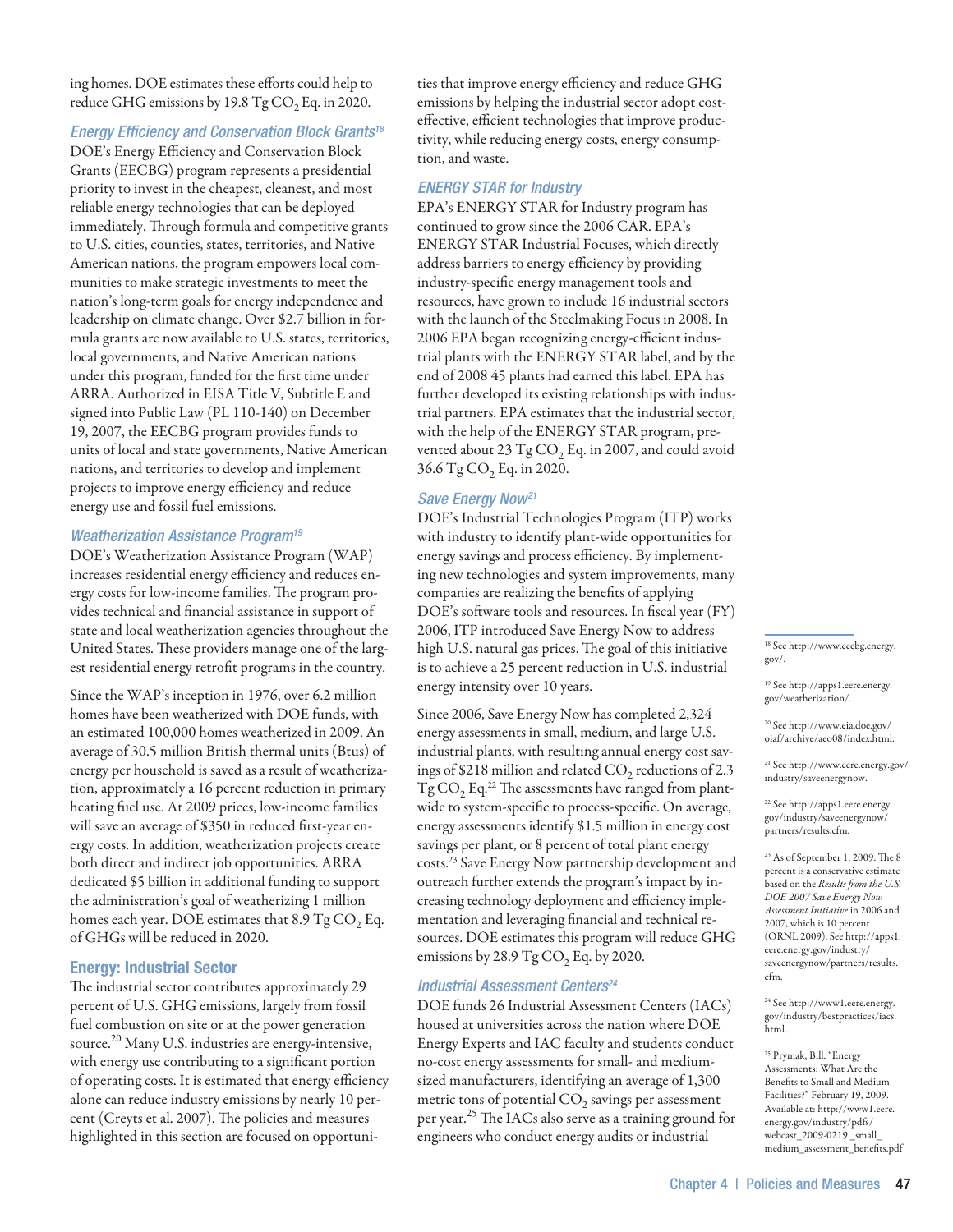assessments, and provide recommendations to manufacturers to help them identify opportunities to improve productivity, reduce waste, and save energy.

Recommendations from the IACs have averaged \$55,000 in potential annual savings for each manufacturer.<sup>26</sup> The savings identified for IACs between 2006 and 2008 were 28.8 trillion Btus per year (TBtus/yr) and \$277.2 million per year. The continuing efforts of this program may help to reduce an estimated 5.1 Tg CO<sub>2</sub> Eq. in 2020 (U.S. DOE/EERE 2010).

# *Industry-Specific and Cross-Cutting RDD&D27*

DOE funds both industry-specific and cross-cutting research, development, demonstration, and deployment (RDD&D) of emerging industrial energy efficiency technologies and best practices. Industryspecific RDD&D focuses on energy-intensive industries, including aluminum, chemicals, forest products, glass, metal casting, mining, petroleum refining, and steel. Cross-cutting RDD&D focuses on key technology areas common to most energy-intensive industries, such as combustion, distributed energy, energyintensive processes, fuel and feedstock flexibility, Industrial Materials for the Future, nanomanufacturing, and sensors and automation. From the program's inception in 1975 through 2006, and over the useful life of the newly developed technologies, industry-specific and cross-cutting technologies have saved 5,650 TBtus of energy and about 375 Tg  $CO<sub>2</sub>$  Eq.<sup>28</sup> The program has supported more than 600 RDD&D projects, producing 220 commercialized technologies, with more than 141 technologies expected to emerge within the next one to two years.<sup>29</sup>

# Energy: Supply

Electricity generation from fossil fuels is a major contributor to U.S.  $CO<sub>2</sub>$  emissions. Federal policies and measures aimed at the American energy supply promote  $CO<sub>2</sub>$  reductions through a variety of means, including energy efficiency for power generation and transmission, cleaner fuels, and the use of nuclear power and renewable energy resources. Solar, wind, and geothermal energy, and hydroelectric and biomass are some of the renewable energy resources consumed and generated by the United States. The nation's programs include the provision of tax credits and R&D, which help increase domestic investments in renewable energy and continue to accelerate the costcompetitiveness of these emerging technologies.

# *Solar Energy Development Program*

While no commercial-scale solar energy facilities currently exist on public lands managed by DOI's Bureau of Land Management (BLM), federal tax incentives, loan guarantees, grants, and state renewable energy portfolio standards are driving an interest in utilityscale solar energy development projects on public lands. BLM has identified approximately 12 million

hectares (ha) (29.5 million acres [ac]) of public lands in six southwestern states with solar energy potential, and is evaluating a number of alternatives to determine best management practices for environmentally responsible utility-scale solar energy development on public lands.30

# *Wind Energy Development Program*

Wind energy is the fastest-growing renewable energy resource in the nation, with an annual growth rate of over 30 percent.<sup>31</sup> As of November 2009, the total installed capacity of U.S. wind energy was over 31,000 megawatts (MW).<sup>32</sup> As of July 2009, BLM had approved 28 wind energy projects on BLM-managed public lands with installed capacity of 327 MW, and another 249 MW under construction. BLM completed a Programmatic Environmental Impact Statement (EIS) and Record of Decision (ROD) in December 2005 that established best management practices for the development of wind energy resources on the public lands. The EIS identified 8.3 million ha (20.6 million ac) of BLMmanaged lands with wind energy resource potential.<sup>33</sup>

# *Geothermal Energy Development Program*

In 2009, BLM managed 612 geothermal leases. Of these, 58 leases were in producing status and generated approximately 1,275 MW of capacity—about 50 percent of total U.S. geothermal energy capacity. BLM has also completed a Programmatic EIS and ROD, which allocated about 45 million ha (111 million ac) of BLM-managed lands as open to geothermal leasing. In 2007–2009, BLM sold 232 geothermal lease parcels.

# *Energy Transmission Infrastructure*

One of President Obama's top energy priorities is to speed the development of a 21st-century network to move American electricity more cleanly, efficiently, and securely around the nation. To create this network, the United States is exploring ways to develop a unified, forward-looking strategy for siting, allocating the cost of, and coordinating the permitting for proposed transmission projects.

On October 23, 2009, nine agencies signed a Memorandum of Understanding (MOU) to expedite the permitting, siting, and construction of electric transmission infrastructure on federal lands. This will be accomplished through improved coordination among project applicants, federal agencies, and other stakeholders involved in the siting process. By reducing the expense and uncertainty associated with siting new lines, the MOU will speed approval of new lines and cut costs passed on to consumers. In addition, BLM has identified and designated more than 5,000 miles of energy transport corridors on public lands in the western United States.<sup>34</sup>

# *Energy SmartPARKS35*

In November 2008, DOI's National Park Service (NPS) joined DOE to establish an innovative partner-

26 See http://www1.eere.energy. gov/industry/bestpractices/ about\_iac.html.

27 See http://www1.eere.energy. gov/industry/technologies/ emerging\_tech.html.

<sup>28</sup> Prymak, Bill. " Energy Assessments: What Are the Benefits to Small and Medium Facilities?" February 19, 2009. Available at: http://www1.eere. energy.gov/industry/pdfs/ webcast\_ 2009-0219\_small\_ medium\_assessment\_benefits.pdf.

29 See http://www1.eere.energy. gov/industry/technologies/ emerging\_tech.html.

30 See http://www.blm.gov/ pgdata/etc/medialib/blm/wo/ MINERALS\_\_REALTY\_\_AND\_ RESOURCE\_PROTECTION\_/ energy.Par.28512.File. dat/09factsheet\_Solar.pdf.

 $\rm{^{31}}$  See http://www.blm.gov/ pgdata/etc/medialib/blm/wo/ MINERALS\_\_REALTY\_\_AND\_ RESOURCE\_PROTECTION\_/ energy.Par.82982.File. dat/09factsheet\_Wind.pdf.

32 See http://www.awea.org/ publications/reports/3Q09.pdf

 $\rm ^{33}$  See http://www.blm.gov/wo/st/ en/prog/energy/renewable\_energy. html.

 $^{34}$  Record of Decision, January 14, 2009. See http://www.blm.gov/ pgdata/etc/medialib/blm/wo/ MINERALS\_\_REALTY\_\_AND\_ RESOURCE\_PROTECTION\_/ lands\_and\_realty.Par.27853.File. dat/Energy\_Corridors\_final\_ signed\_ROD\_1\_14\_2009.pdf.

35 See http://www.nps.gov/ energy/.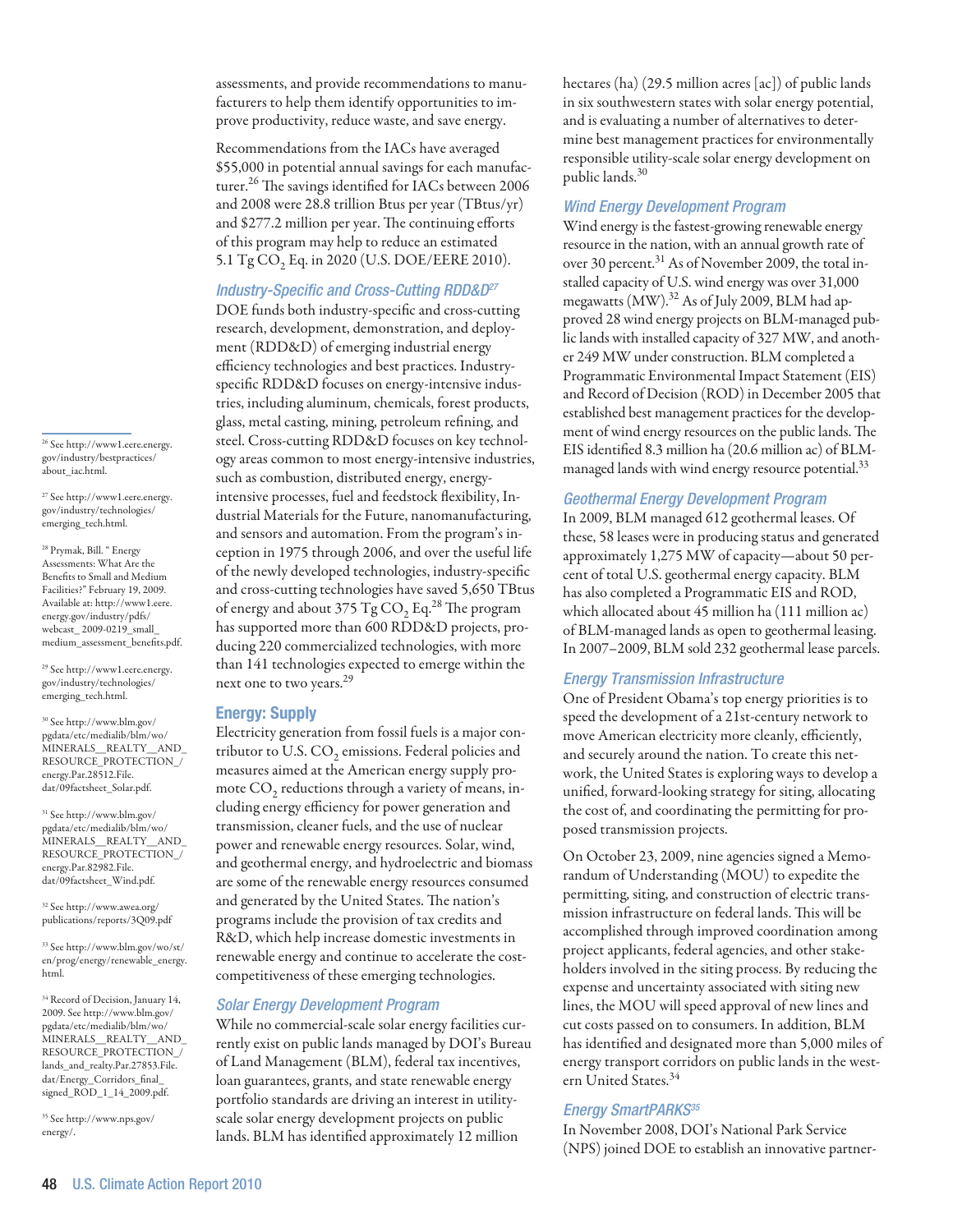ship called Energy SmartPARKS. This partnership will showcase sustainable energy practices in national parks and inspire a green energy future for America. Energy SmartPARKS will enable NPS to showcase sustainable energy best practices and further its leadership mission. With combined federal government and private-sector support, Energy SmartPARKS will spark a green energy movement in America.

# *Clean Energy Initiative*

Launched in 2001, EPA's Clean Energy Initiative consists of two partnership programs that promote costeffective technologies that offer improved efficiencies and lower emissions than traditional energy supply options. In 2007 alone, these programs helped to reduce GHG emissions by about 17.6  $TgCO$ , Eq. and could result in reductions of  $73$  Tg CO<sub>2</sub> Eq. in 2020.

# Green Power Partnership<sup>36</sup>

EPA's Green Power Partnership facilitates the purchase of environmentally friendly electricity from renewable energy sources by addressing the market barriers that stifle demand. The program now includes more than 1,000 partners who have committed to purchasing 16 billion kilowatt-hours (kWh) of green power. There has been increasing interest in on-site renewable generation, and the partnership has developed new resources and forms of recognition to encourage this trend further. Another innovation was the creation of the Green Power Communities designation, which eligible municipalities can achieve through minimum purchases of green power and community-wide campaigns.

# Combined Heat and Power Partnership<sup>37</sup>

EPA's Combined Heat and Power (CHP) Partnership provides technical assistance to organizations across multiple sectors who invest in CHP projects, and assists state governments in designing regulations that encourage investment in CHP. As a result, the program now includes almost 270 partners who have installed over 4,700 MW of operational CHP. The CHP Partnership has targeted key sectors for action, including dry mill ethanol production, wastewater treatment facilities, and utilities. Technical guidance documents and project assistance have been provided to partners in these sectors.

# *Indian Education Renewable Energy Challenge38*

In September 2009, DOE's Argonne National Laboratory (ANL) and DOI's Bureau of Indian Education (BIE) and Indian Affairs Office of Indian Energy and Economic Development announced a competition for students attending tribal and BIE high schools and tribal colleges to promote careers in the fields of green and renewable energy and build sustainable tribal economies. During Phase I of the Indian Education Renewable Energy Challenge, competing teams of students designed a small wind turbine that will harness wind energy, store it mechanically or electrically,

and use it to power an array of light-emitting diodes. At the end of Phase I, five high school and five college design teams with the best submissions received \$1,300 each to construct prototypes of their inventions. During Phase II, the 10 teams conducted performance data collections to submit to ANL, along with detailed reports and videos of their prototypes in operation, for evaluation by a team of judges. In April 2010, two college teams and one high school team were announced as Energy Challenge winners.

# *University-National Park Energy Partnership Program39*

In 1997, NPS partnered with the Rochester Institute of Technology and the Federal Energy Management Program to launch the University-National Park Energy Partnership Program (UNPEPP). This nationwide program partners university students and faculty with NPS energy management personnel to address universities' energy concerns and provide students realworld problem-solving experience in the energy field. Since 1997, UNPEPP has established nearly 50 partnerships nationwide, creating nearly 70 separate projects ranging from energy audits to solar power implementation to public education.<sup>40</sup>

# *Biorefinery Assistance41*

The Food, Conservation, and Energy Act of 2008 (Farm Bill) includes three programs designed to provide targeted assistance to biorefineries and producers of advanced biofuels. The Biorefinery Assistance Program (Section 9003) provides loan guarantees for the development, construction, and retrofitting of commercialscale biorefineries, and grants to help pay for the development and construction costs of demonstration-scale biorefineries. The Repowering Assistance Program (Section 9004) provides for payments to biorefineries (that were in existence at the time the 2008 Farm Bill was passed) to replace fossil fuels used to produce heat or power to operate the biorefineries with renewable biomass. The Bioenergy Program for Advanced Biofuels (Section 9005) provides for payments to eligible biofuel producers to support and ensure expanded production of advanced biofuels. The three programs are administered by the U.S. Department of Agriculture's (USDA's) Rural Development mission area.

# *Nuclear Technologies42, 43*

DOE's Office of Nuclear Energy funds a diverse portfolio of programs to research and develop nuclear energy technologies. In FY 2009, major efforts included R&D on nuclear waste management techniques and advanced reactor designs through the Generation IV Nuclear Energy Systems program (Gen IV). Another effort funded in 2009 was the Nuclear Power 2010 program. Nuclear Power 2010 is an industry costshared effort to demonstrate revised Nuclear Regulatory Commission licensing processes; the program will be brought to closure in FY 2010. Gen IV worked to

36 See http://www.epa.gov/ greenpower/index.htm.

37 See http://www.epa.gov/chp/ index.htm.

38 See http://www.bie.edu/downlo ads/641F7A3E9A724657B79FFD FF764986E7/Indian%20 Education%20Renewable%20 Energy%20Challenge.doc.

39 See http://www. energypartnerships.org/.

40 See http://www.rurdev.usda. gov/rbs/busp/baplg9003.htm.

41 See http://www.energy partnerships.org/docs/UNPEPP\_ 10Year\_Report.pdf.

42 See http://www.ne.doe.gov/ np2010/overview.html.

43 See http://climatetechnology. gov/Strategy-Intensity-Reducing-Technologies.pdf.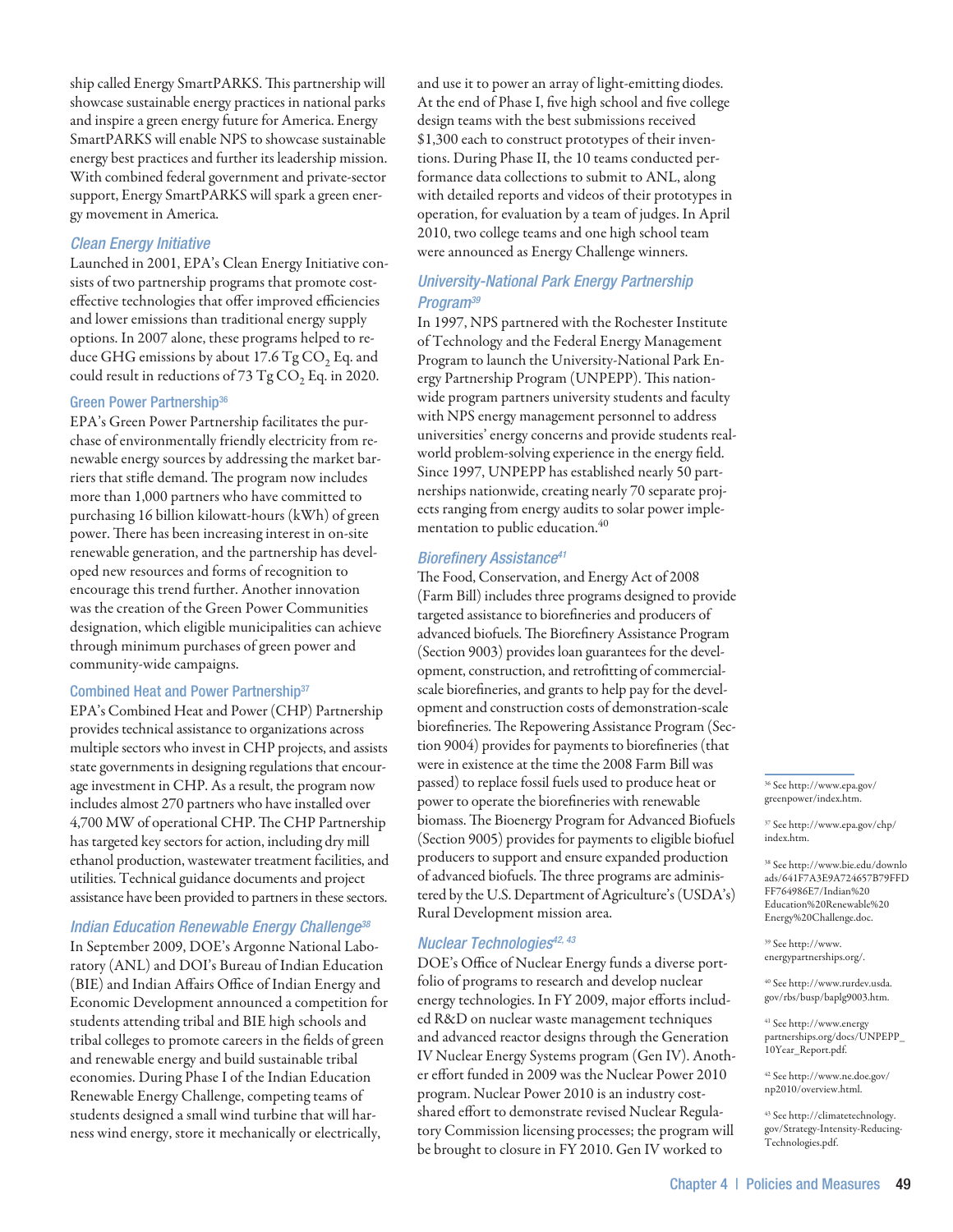address critical unanswered questions about advanced nuclear reactor technologies through R&D and included support for the Next Generation Nuclear Plant project. The fuel-cycle R&D program focused on the development of fuel-cycle technologies that minimize waste and improve proliferation resistance. Many Gen IV and fuel-cycle R&D activities will be continued in FY 2010.

# *Renewable Energy Deployment Grants44*

Community renewable energy deployment grants, totaling nearly \$22 million, provide financial assistance for the implementation of integrated renewable energy deployment plans for communities, and construction of renewable energy systems. The grants support utility-scale renewable energy projects in up to four communities nationwide. The projects funded by these grants are expected to create jobs and avoid 50,000 tons of  $CO<sub>2</sub>$  annually.

#### *Renewable Energy Production Incentive45*

The Renewable Energy Production Incentive (REPI) program was created by the Energy Policy Act of 1992, and amended in 2005, to provide financial incentives for renewable energy electricity produced and sold by qualified renewable energy generation facilities. REPI provides financial incentive payments for electricity generated and sold by new qualifying renewable energy generation facilities. Qualifying facilities are eligible for annual incentive payments of 1.5 cents/kWh (1993 dollars and indexed for inflation) for the first 10-year period of their operation, subject to the availability of annual appropriations in each federal fiscal year of operation.

## *Rural Energy for America Program46*

Formerly known as the Renewable Energy Systems and Energy Efficiency Improvements Program, USDA's Rural Energy for America Program provides loan guarantees and grants to agricultural producers and rural small businesses to purchase renewable energy systems and improve energy efficiency. Between 2002 and 2008, the program helped finance 694 renewable energy systems (including 271 biomass, 245 wind, 108 solar, 52 geothermal, and 18 hybrid projects) and 1,329 energy efficiency improvements. USDA estimates that these projects have achieved energy savings amounting to 46.6 million barrels of oil and an estimated reduction in GHG emissions of 8.2  $TgCO$ , Eq. Reduced GHG emissions for 2020 are projected to be 21 Tg  $CO<sub>2</sub>$  Eq.

## *Solar Energy Technologies Program47*

DOE's Solar Energy Technologies Program is improving the performance of energy systems and reducing development, production, and installation costs to competitive levels, thereby accelerating large-scale use across the nation. When federal solar energy research began in the 1970s, the cost of electricity from solar resources was about \$2.00/kWh. Technological advances over the last two decades have significantly reduced solar electricity costs, which range from as low as \$0.12/kWh for concentrating solar power to \$0.18/ kWh for certain photovoltaic applications. DOE estimates that realizing the program's R&D goals could result in solar energy displacing 2.5 Tg  $CO<sub>2</sub>$  Eq. in 2020.

# *Wind Energy Program48*

Wind energy is the world's fastest-growing energy supply technology. Today, the United States has more than 31,000 MW of wind-generating capacity. DOE's Wind Energy Program has helped lower the cost of wind energy to between 5 and 8 cents/kWh, making large wind farms in certain areas of the United States costcompetitive with fossil fuel and nuclear power plants.

Since 2002, the program has focused most of its efforts on utility-scale technologies and, through its public– private partnerships, has improved the cost of energy for large systems in Class 4 onshore winds.<sup>49</sup> The Wind Energy Program also supports U.S. offshore wind power development prospects. DOE estimates that realizing the program's R&D goals could result in wind energy displacing more than  $67.6$  Tg CO<sub>2</sub> Eq. in 2020.

#### *Biomass Program50*

DOE has contributed to the advancement of biomass technology by working with industry, academia, and national laboratory partners on a balanced portfolio of RD&D efforts geared toward biomass feedstocks and conversion technologies. A major effort includes deployment and further development of infrastructure and opportunities for market penetration of bio-based fuels and products. DOE seeks to develop advanced technologies for producing biofuels—including ethanol—from wood chips, crop residues, and dedicated energy crops, such as switchgrass, while bridging the gap from technology validation to deployment and promoting terrestrial carbon sequestration. The DOE research portfolio is supporting national goals related to reducing GHG emissions associated with bioenergy production and use when compared to conventional petroleum-based fuels.

DOE has contributed to the advancement of biomass technology by testing and demonstrating biomass co-firing with coal, developing advanced technologies for biomass gasification, developing and demonstrating small modular systems, and developing and testing high-yield, low-cost biomass feedstocks. This research has helped biomass become a proven commercial electricity generation option in the United States. DOE estimates that these efforts could help reduce emissions by about 55.2 Tg  $CO<sub>2</sub>$  Eq. in 2020.

#### *Coal Technologies51*

The mission of DOE's Office of Fossil Energy Coal Program is to ensure the availability of near-zero atmospheric emissions, and abundant, affordable, do-

44 See http://apps1.eere.energy. gov/news/daily.cfm/hp\_news\_ id=185.

45 See http://apps1.eere.energy. gov/repi/.

46 See http://www.rurdev.usda. gov/rbs/farmbill/index.html.

47 See http://www1.eere.energy. gov/solar/.

48 See http://www1.eere.energy. gov/windandhydro/.

49 Onshore sites with a Class 4 rating (7.0–7.5 meters per second at 50 ft) or higher (on a scale of 7 classes) are preferred for large-scale wind plants. See American Wind Energy Association: http://www. awea.org/faq/basicwr.html.

50 See http://www1.eere.energy. gov/biomass/.

51 See http://www.fossil.energy. gov/programs/powersystems/ cleancoal/.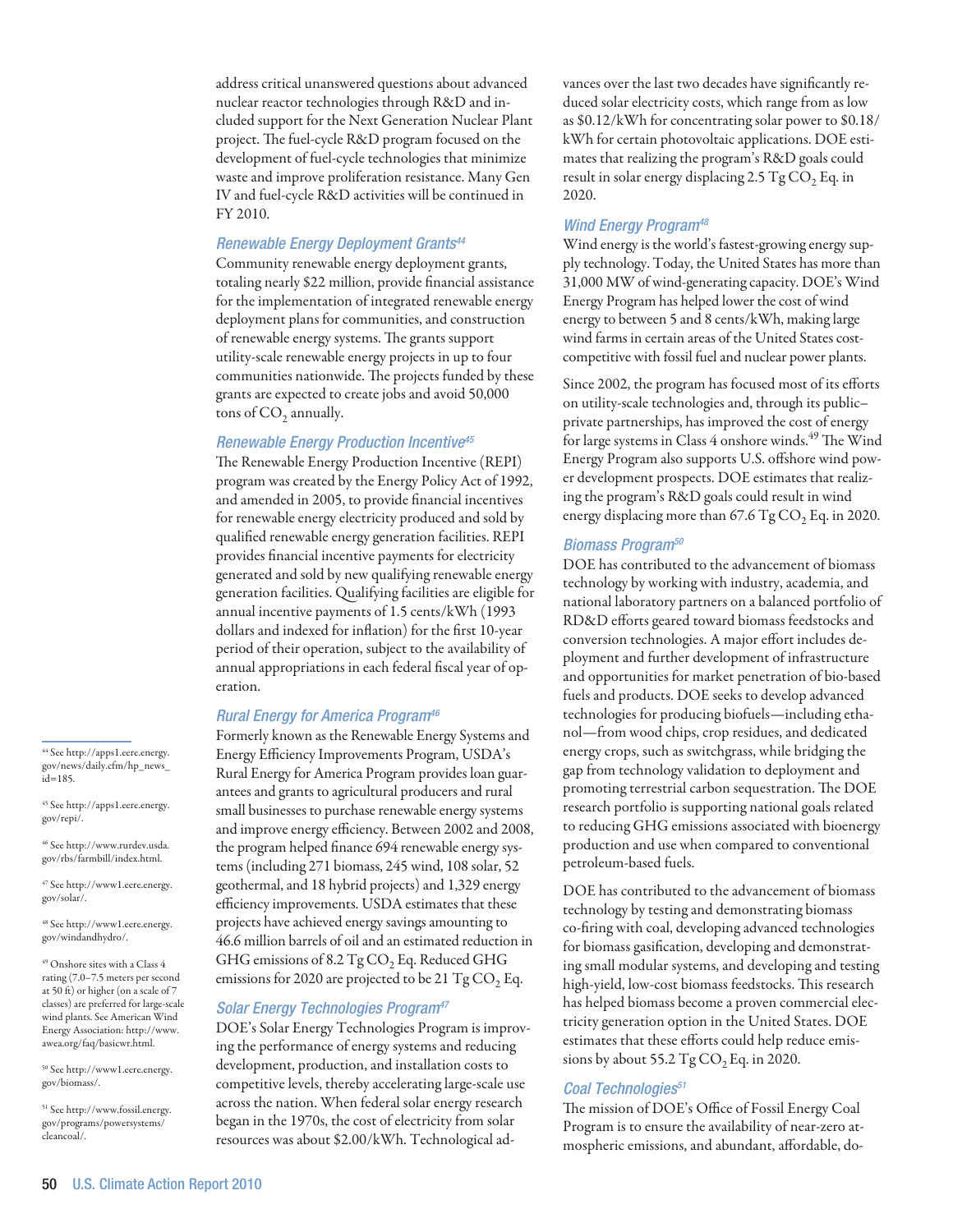mestic energy to fuel economic prosperity, strengthen energy security, and enhance environmental quality. In the late 1980s and early 1990s, DOE conducted a joint program with industry and state agencies to demonstrate technologies that addressed the environmental challenges of the time—primarily concerns about the impact of acid rain on forests and watersheds. In the 21st century, the focus of environmental concern has shifted to the global climate-altering impact of GHGs.

With coal likely to remain one of the nation's lowestcost energy resources for the foreseeable future, the United States is actively funding applied R&D of advanced coal technologies that improve efficiency and reduce the intensity of  $CO<sub>2</sub>$  emissions. In addition, the Clean Coal Power Initiative is a cost-shared partnership between the government and industry to develop and demonstrate advanced coal-based power generation technologies. By 2020, these initiatives could prevent the emission of  $23.1 \text{ Tg CO}, \text{Eq}.$ 

# *Geothermal Technologies Program52*

Geothermal energy is poised for widespread expansion, if enhanced geothermal systems (EGS) technology can be proven commercially viable. DOE is working to overcome a variety of technical, market, and institutional barriers. Studies indicate that these challenges can be overcome with further investment in research, changes in policy, and market conditioning. The Massachusetts Institute of Technology (MIT) and the U.S. Geological Survey (USGS) have conducted studies that point to the potential contribution of EGS to domestic electricity supply ranging from 100,000 megawatts electric (MWe) to 517,800 MWe, respectively.<sup>53, 54</sup> As these studies suggest, geothermal energy, once restricted to naturally occurring hydrothermal fields in remote areas, could someday be operating in more locations and in greater proximity to large end-use markets.

DOE's Geothermal Technologies Program was relaunched in 2008. ARRA has dedicated \$400 million in investments across the spectrum of geothermal technologies, from co-produced geothermal energy from oil and gas fields to EGS technologies and more widespread deployment of geothermal heat pumps. DOE estimates that U.S. electricity generated from geothermal power could displace  $1.8$  Tg CO<sub>2</sub> Eq. in 2020.

# *Loan Guarantee Program55*

DOE's Loan Guarantee Program provides financial support for projects that employ new or significantly improved technologies that avoid, reduce, or sequester air pollutants or anthropogenic GHG emissions. As authorized by Title XVII of EPAct, the program promotes early commercial use of advanced technologies for projects with a reasonable prospect of repayment of the principal and interest. In addition to \$4 billion in loan guarantee authority provided in FY 2007, DOE has the authority to issue \$18.5 billion for new nuclear plants, \$2 billion for uranium enrichment, \$8 billion for advanced coal, and \$18.5 billion for renewable or energy-efficient systems and manufacturing projects. An additional \$4 billion in credit subsidy was provided in ARRA to support up to \$40 billion in loans for renewable energy and transmission projects, including commercial and advanced technologies.

# *Water Power Program56*

Today, power from water resources represents the largest U.S. renewable energy source and serves as a foundation for other renewable forms of energy being developed. DOE's Water Power Program seeks to identify and undertake RDD&D to assess the potential extractable energy from water resources and to facilitate the development and deployment of renewable, environmentally sound, and cost-effective energy from U.S. rivers, estuaries, and marine waters. In 2008, the program began supporting a comprehensive suite of R&D projects geared toward advances in marine and hydrokinetic technology that has the potential to provide 43 gigawatts of additional capacity from waves, tides, and currents in U.S. waters. DOE is also supporting capacity additions for both small and large conventional hydropower, as well as advances in water power grid services to make better use of existing hydroelectric capacity and its highly valuable ancillary services.

# **Transportation**

# *Renewable Fuel Standard57*

EISA made several changes to the RFS, as originally implemented under EPAct, including a significant increase in the volume of renewable fuel that must be used in transportation fuel each year. By 2022, 36 billion gallons of renewable fuel are required—a fivefold increase over the volumes included in EPAct. The statute also includes volume requirements for biomassbased diesel and other advanced biofuels, including 16 billion gallons of cellulosic biofuel by 2022.

The revised requirements also include new definitions and criteria for both renewable fuels and the feedstocks used to produce them, including new life-cycle GHG emission thresholds for renewable fuels. EPA, which issued a final rule in February 2010, is currently working to implement these changes to the RFS program, which is anticipated to achieve significant reductions in both petroleum use and GHGs.

# *National Clean Diesel Campaign58*

EPA's National Clean Diesel Campaign (NCDC) works aggressively to reduce diesel emissions across the country through the implementation of proven emission control technologies and innovative strategies with the involvement of national, state, and local partners. Many of the clean diesel strategies that NCDC

52 See http://www1.eere.energy. gov/geothermal/.

53 Tester et al. *The Future of Geothermal Energy: Impact of Enhanced Geothermal Systems (EGS) on the United States in the 21st Century.* 2006. Refers to 100,000 MWe.

54 Williams et al. "Assessment of Moderate- and High-Temperature Geothermal Resources of the United States." 2008. Refers to 517,800 MWe. Note that this assessment is only applicable to the western states, and does not include an eastern assessment.

55 See http://www.lgprogram. energy.gov/index.html.

56 See http://www1.eere.energy. gov/windandhydro/.

57 See http://www.epa.gov/otaq/ renewablefuels/index.htm.

58 See http://www.epa.gov/diesel/.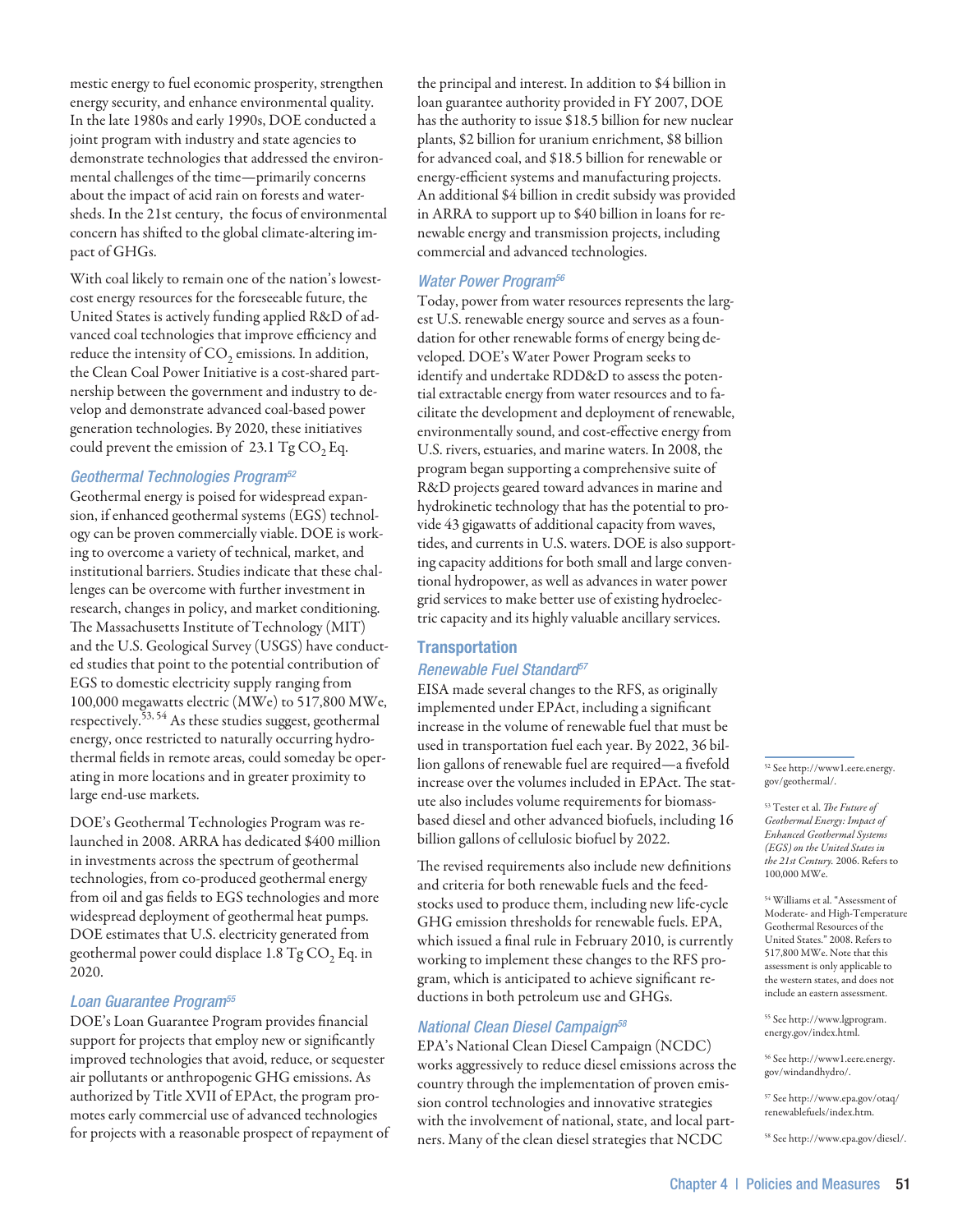promotes to mitigate nitrogen oxides  $\mathrm{(NO_x)}$  and particulate matter (PM)—such as retrofits, engine repair, engine replacement, engine repower, idle reduction, and cleaner fuels—can also reduce  $CO<sub>2</sub>$  emissions through diesel fuel savings and help mitigate black carbon emissions. Black carbon, a component of PM, has been found to both increase atmospheric warming and speed Arctic melting. Removing PM may have a significant effect on slowing global warming due to the short-lived nature of black carbon.

The Diesel Emissions Reduction Act (DERA) provisions in EPAct are a significant funding source for NCDC. In the first year of the DERA program (FY 2008), EPA awarded \$49.2 million for projects across the country—including projects funded through the SmartWay Clean Diesel Finance Program, State Clean Diesel Grants, National Clean Diesel Funding Assistance Program, and Emerging Technologies Program which will lead to emission reductions of approximately 41,700 metric tons of  $\rm NO_x$  and 2,000 metric tons of fine particulate matter  $(PM<sub>2.5</sub>)$ . EPA estimates that the idle-reduction technologies funded through FY 2008 grants alone will save more than 3.2 million gallons of fuel and 32,300 metric tons of  $CO<sub>2</sub>$  per year. Engine replacement, repowering, and vehicle replacement projects are contributing additional fuel savings and  $CO<sub>2</sub>$ reductions. With an additional \$300 million of ARRA funding to be awarded for clean diesel projects and \$60 million appropriated for FY 2009 and FY 2010, EPA anticipates that the level of emissions, including  $CO<sub>2</sub>$ and black carbon, from the existing fleet of diesel engines will continue to decrease significantly.

# *SmartWaySM Transport Partnership59*

The SmartWay<sup>SM</sup> Transport Partnership is an innovative collaboration with the freight industry to increase energy efficiency while significantly reducing GHGs and air pollution. EPA provides tools and models to help SmartWay Transport partners—including producers and the trucking, rail, and marine shipping companies that deliver their products—adopt costeffective strategies to save fuel and reduce GHG emissions. To date, more than 2,000 companies and organizations have joined the partnership. Freight shippers meet their goals by using participating carriers, while trucking and rail companies meet their goals by improving freight transport efficiency.

The SmartWay Clean Diesel Finance Program is a complementary initiative that aims to accelerate the deployment of energy-efficient and emission-control technologies by helping truck owners overcome financial obstacles. In 2008, EPA awarded \$3.4 million to support three loan programs to help small trucking companies reduce fuel costs and emissions. In 2009, EPA will award the program \$30 million from ARRA funding to support the development of new financing programs.

Other SmartWay initiatives include identification of clean and efficient SmartWay-certified vehicles, including heavy-duty trucks, upgrade kits, and components. SmartWay-designated tractor-trailers can save 10–20 percent annually in fuel and  $CO<sub>2</sub>$  emissions compared to a typical long-haul truck. SmartWay also promotes a national idle-reduction program for trucks and locomotives and has developed guidance on idlereduction policies and programs for states. Smart-Way's Supply Chain initiative is developing new tools to help companies quantify and track freight transport environmental performance across all modes, including truck, marine, rail, and aviation.

The SmartWay program is also working with other governments and organizations around the world to establish international benchmarks for cleaner, efficient freight transportation. EPA held the first international SmartWay workshop in December 2008, and several countries have initiated projects and programs modeled after the U.S. SmartWay program. EPA estimates that SmartWay could help the industry reduce up to  $43$  Tg CO<sub>2</sub> Eq. in 2020.

#### *Aviation Fuel Efficiency60*

In the United States, aviation makes up about 3 percent of the national GHG inventory and about 12 percent of transportation emissions. Currently, measuring and tracking fuel efficiency from aircraft operations provide the data for assessing the improvements in aircraft and engine technology, operational procedures, and the airspace transportation system that reduce aviation's contribution to  $CO<sub>2</sub>$  emissions.

Although there are no mandatory U.S. or international goals or requirements with respect to aviation fuel efficiency, the Federal Aviation Administration (FAA) has a number of initiatives to improve aviation fuel efficiency. For example, FAA has aviation GHG reduction goals as part of the Next Generation Air Transportation System (NextGen). In the near term, new technologies to improve air traffic management will help reduce fuel consumption and, thus, emissions. In the long term, new engines and aircraft will feature more efficient components and aircraft aerodynamics, enhanced engine cycles, and reduced weight, thereby improving fuel efficiency and fuel economy.

# *Commercial Aviation Alternative Fuels Initiative61*

FAA's Commercial Aviation Alternative Fuels Initiative (CAAFI) seeks to enhance energy security and environmental sustainability for aviation through alternative jet fuels. CAAFI is a government and private-sector coalition that focuses the efforts of commercial aviation to engage the emerging alternative fuels industry. It enables its diverse participants representing all the leading stakeholders in the field of aviation—to build relationships, share and collect data, identify resources, and direct RD&D of alternative jet fuels.

59 See http://www.epa.gov/ smartway/.

 $\rm ^{60}$  See http://ntl.bts.gov/ lib/32000/32700/32779/ DOT\_Climate\_Change\_ Report\_-\_April\_2010\_-\_ Volume\_1\_and\_2.pdf.

61 See http://www.caafi.org.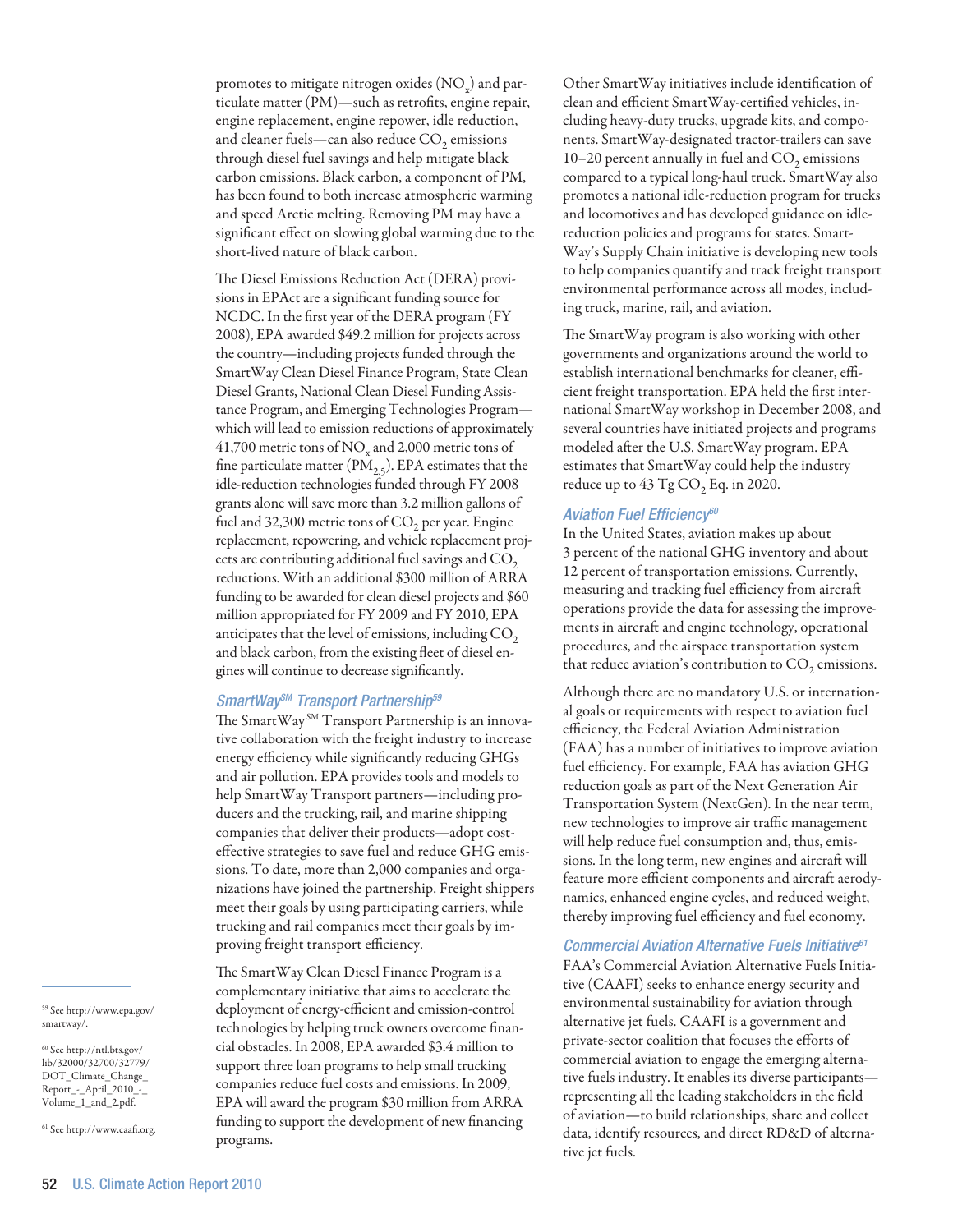# *Clean Automotive Technology62*

EPA's Clean Automotive Technology program searches for cost-effective advanced automotive technologies that greatly cut GHG emissions, increase fuel efficiency, reduce emissions, and are affordable for mainstream consumer and commercial vehicles. The program has developed several historic engine and drivetrain technology breakthroughs, and currently holds 60 powertrain patents with 28 more in process.

EPA has been instrumental in moving advanced vehicle technologies from the lab to the road by partnering with industry companies, such as UPS, FedEx, Navistar, Freightliner, Eaton, and Parker, to get the first series of hydraulic hybrid package-delivery vehicles on the road. The first generation of this advanced technology has improved real-world fuel efficiency by 50 percent. EPA is working to incorporate the next generation of advanced engine and fuel technologies into series hybrids to boost these gains for commercial trucks to near 100 percent.

# *Fuel Cell Technologies Program63*

DOE's Fuel Cells Technologies Program is implementing RD&D efforts needed for the widespread use of fuel cells and hydrogen in the stationary, portable, and transportation sectors. Through partnerships with the public and private sectors, national laboratories, and academia, the program accelerates the pace of R&D to reduce U.S. dependence on oil, GHG emissions, and criteria pollutants. Technological advances through R&D over the last seven years have successfully reduced fuel cell costs from \$275 per kilowatt (kW) to approximately \$61/kW in 2009, based on a production volume of 500,000 units per year, doubled fuel cell durability (to 60,000 miles), and reduced high-volume hydrogen costs to \$3 per gallon gasoline equivalent.

# *Federal Transit Program64*

DOT's Federal Transit Administration (FTA) grows and sustains public transportation as a low-emission alternative to automobiles by providing grants, technical assistance, research, and policy leadership to communities throughout the United States. FTA's main area of support to communities is providing more than \$10 billion per year in grants for the construction and operation of transit services ranging from local buses and paratransit services to heavy-rail subways and commuter rail. Over 1,500 transit providers in communities throughout the United States benefit from FTA grant programs as a way to assist their own efforts to provide public transportation options to their customers. FTA also encourages adoption of clean technologies by funding a significant percentage of the cost of purchasing lower-emission vehicles.

Through its technical assistance efforts focused on transportation planning and transit-oriented development, FTA provides communities with the tools to effectively coordinate land-use and transportation decisions. Combining investment in public transportation with compact, mixed-use development around transit stations has a synergistic effect that amplifies the GHG reductions of each activity. FTA also provides environmental management systems training to transit agencies to help them continually assess and reduce the environmental impact of their operations.

FTA research on alternative fuels and high-fuelefficiency vehicles has yielded the introduction of low-emission technologies, such as hybrid electric, compressed natural gas, and biodiesel. Current research is also supporting the development of a commercially viable fuel cell bus through a multi-year, multi-organization research effort. Finally, FTA policy research is aimed at providing the analysis to give decision makers the information to make informed decisions about the role of public transportation in reducing GHG emissions.

# *Transit Investments for Greenhouse Gas and Energy Reduction65*

Administered by FTA, DOT's Transit Investments for Greenhouse Gas and Energy Reduction (TIGGER) grant program aims to position the public transportation industry as a leader in the effort to reduce America's dependence on foreign oil and help address global climate change. Created by ARRA, the program provides \$100 million in discretionary grants to U.S. transit agencies for capital investments that will help reduce energy consumption or GHG emissions. In particular, TIGGER seeks to fund projects that will yield longterm energy savings and emission reductions from targeted investments in public transit facilities and vehicle operations.

## *Vehicle Technologies Program66*

DOE's Vehicle Technologies Program develops energyefficient and environmentally friendly highway transportation technologies that will reduce use of petroleum in the United States. The long-term aim is to develop "leapfrog technologies" that will provide Americans with greater freedom of mobility and energy security, while lowering costs and reducing impacts on the environment. Program areas include hybrid and vehicle systems, energy storage, power electronics and electrical machine technologies, advanced combustion engines, fuel and lubricant technologies, materials, EPAct support, and educational activities. Clean Cities, the main deployment arm of the program, is a public–private partnership designed to reduce petroleum consumption in the transportation sector by advancing the use of alternative fuels and vehicles, idle-reduction technologies, hybrid electric vehicles, fuel blends, and fuel economy measures. Industry partnerships include the FreedomCAR and Fuel Partnership and the 21st Century Truck Partnership.

62 See http://www.epa.gov/otaq/ technology/.

63 See http://www1.eere.energy. gov/hydrogenandfuelcells/.

64 See http://www.fta.dot.gov/.

65 See http://www.fta.dot.gov/ index\_9440\_9920.html.

66 See http://www1.eere.energy. gov/vehiclesandfuels/.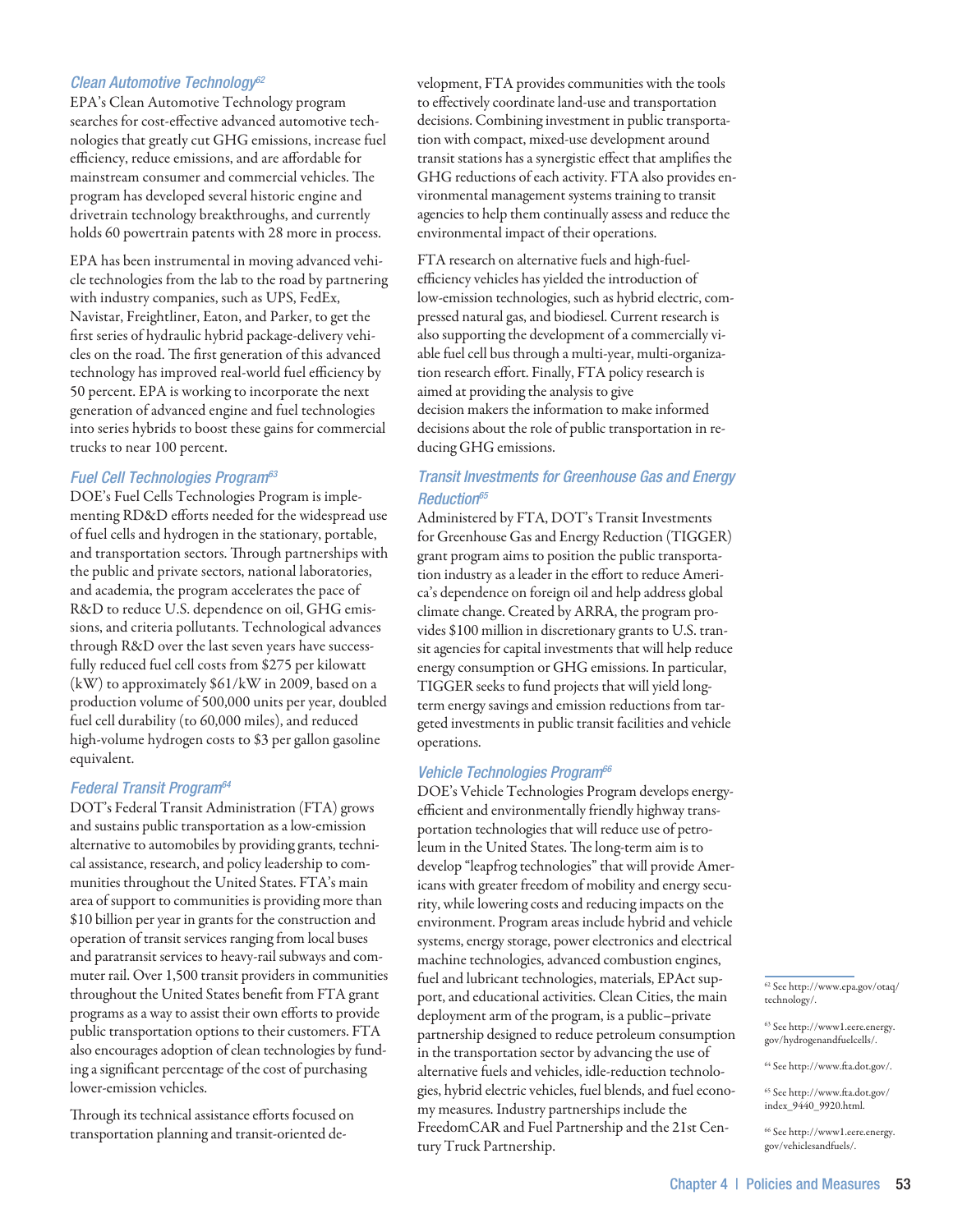# *Congestion Mitigation and Air Quality Improvement Program67*

Administered by DOT's Federal Highway Administration (FHA) and FTA in consultation with EPA, the Congestion Mitigation and Air Quality Improvement (CMAQ) Program provides states with funding to reduce congestion and improve air quality through transportation control measures and other transportation strategies that will contribute to attainment or maintenance of the national ambient air quality standards for ozone, carbon monoxide, and PM. Funds are apportioned to states by statutory formula, and the amount of funding is primarily based on the severity of the air quality problem and the population of the area. State and local governments select CMAQ projects and coordinate them through metropolitan planning organizations (MPOs), where appropriate. The projects typically include transit improvements, alternative fuel programs, shared-ride services, traffic flow improvements, demand management strategies, freight and intermodal facilities, diesel engine retrofits, pedestrian and bicycle programs, and inspection and maintenance programs.

The Safe, Accountable, Flexible, Efficient, Transportation Equity Act: A Legacy for Users (SAFETEA- $\mathrm{LU})^{68}$  directed states and MPOs to give priority to two categories of funding: (1) diesel retrofits and other cost-effective emission reduction activities, taking into consideration air quality and health effects; and (2) cost-effective congestion mitigation activities that provide air quality benefits. States and local governments, however, retain their project selection authority through SAFETEA-LU, maintaining the full range of eligible CMAQ projects, such as idle-reduction efforts and public education and outreach programs.

# *Alternative Transport Systems and Use of Clean Vehicles*

#### Alternative Transportation Systems<sup>69</sup>

Alternative Transportation Systems integrate all modes of travel within a park managed by NPS, including public transit, bicycle and pedestrian linkages, automobiles, and a whole range of technologies, facilities, and transportation management strategies. There are 98 National Park Units supporting 110 Alternative Transportation Systems: 17 systems are owned and operated by NPS; 71 systems are operated by a concessionaire; and 22 systems are run by NPS, in partnership with local public transit service.

#### Alternative-Fuel Vehicles

BLM has reduced the size of its vehicles and fleet, has purchased more than 500 alternative-fuel vehicles, and has established a transportation policy to reduce vehicle use, which saves money, reduces fossil fuel use, and lowers GHG emissions. Current BLM targets include reducing the fleet's total consumption of petroleum products by 2 percent annually through the end of FY

2015, increasing the total fuel consumption that is non-petroleum-based by 10 percent annually, and using plug-in hybrid electric vehicles (PHEVs) when they are commercially available at a cost reasonably comparable to non-PHEVs, on the basis of life-cycle cost.

# Industry: Non-CO<sub>2</sub> *Methane Programs70*

U.S. industries and state and local governments collaborate with EPA to implement several voluntary programs that promote profitable opportunities for reducing emissions of methane, an important GHG. These programs are designed to overcome a wide range of informational, technical, and institutional barriers to reducing methane emissions, while creating profitable activities for the coal, natural gas, and petroleum industries. The collective results of EPA's voluntary methane partnership programs have been substantial. Total U.S. methane emissions in 2004 were 10 percent lower than emissions in 1990, despite robust economic growth over that period. EPA expects that these programs will maintain emissions below 1990 levels through and beyond 2020 due to expanded industry participation and the continuing commitment of the participating companies to identify and implement cost-effective technologies and practices.

#### Coalbed Methane Outreach Program<sup>71</sup>

The fraction of coal mine methane captured and used by degasification systems grew from 25 percent in 1990 to more than 80 percent in 2006. Initiated in 1994, EPA's Coalbed Methane Outreach Program (CMOP) is working to demonstrate technologies that can eliminate the remaining emissions from active mine degasification systems, including mitigating methane emissions in mine ventilation air. The program also addresses opportunities to recover and use methane emitted from abandoned (closed) underground mines. EPA estimates that CMOP reduced 7  $Tg CO$ , Eq. in 2007. Based on a number of anticipated conditions, including enhanced market opportunities for natural gas and power, further refinement of technical options for the capture and utilization of mine methane, a growing reliance on methane degasification in the U.S. West, and CMOP's anticipated success in reducing ventilation air methane over the next few years, EPA projects that the program could help reduce emissions by 12 Tg CO<sub>2</sub> Eq. in 2020.

#### Natural Gas STAR72

Through this partnership program, EPA works with oil and natural gas companies to promote proven, cost-effective technologies and practices that improve operational efficiency and reduce methane (i.e., natural gas) emissions. Methane is emitted by oil production and all sectors of the natural gas industry, from drilling and production, through processing and storage, to transmission and distribution. Since its launch

67 See http://www.fhwa.dot.gov/ environment/cmaqpgs/.

68 Public Law 109-59.

 $^{69}$  See http://www.nps.gov/ transportation/tmp/shuttles.htm.

 $^{70}$  See http://www.epa.gov/ methane/index.html.

71 See http://www.epa.gov/cmop/ index.html.

72 See http://www.epa.gov/gasstar/ index.htm.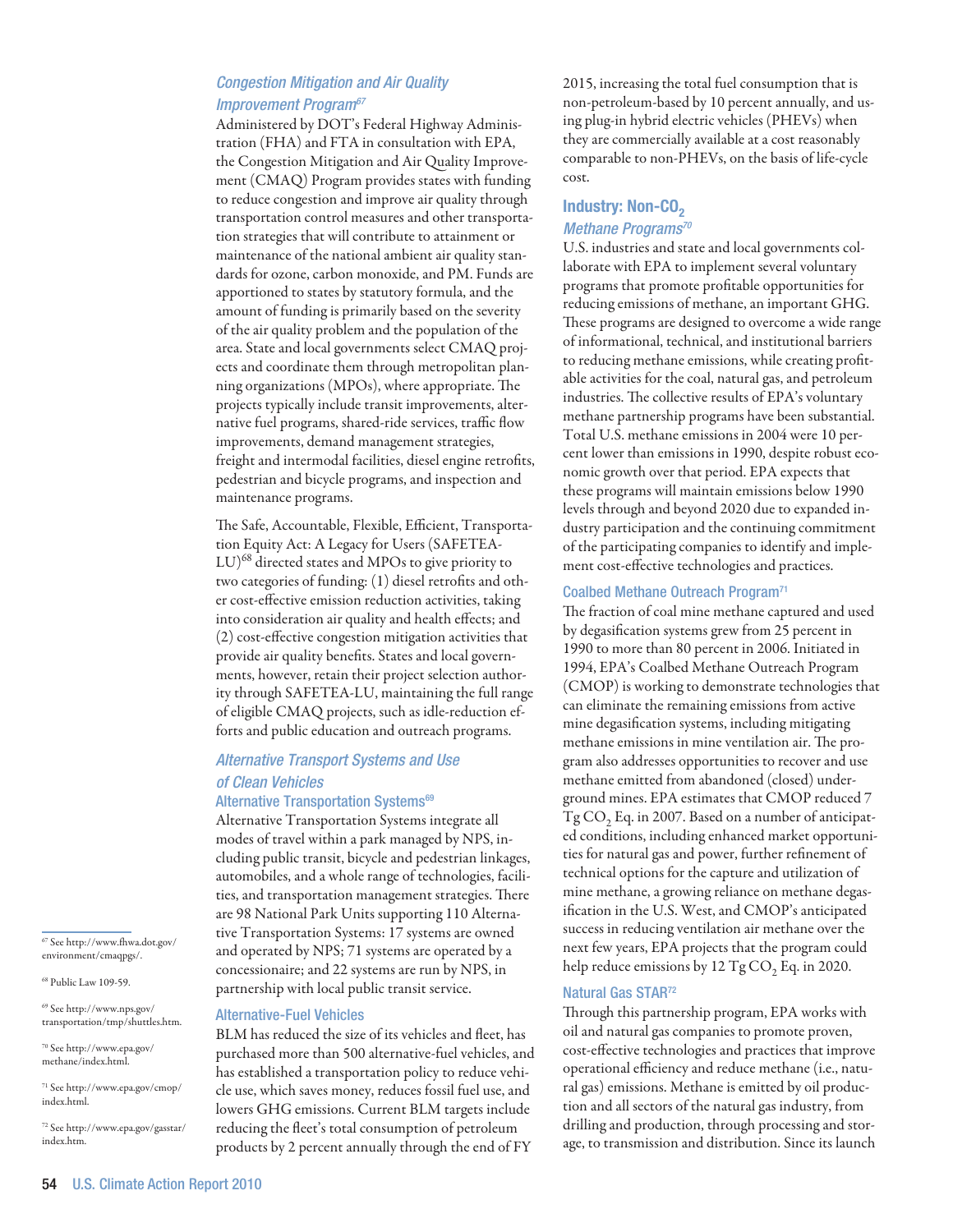in 1993, Natural Gas STAR has been successful in working with U.S. oil and natural gas companies to reduce methane emissions and bring more energy to markets. As of 2007, Natural Gas STAR partner companies represented almost 60 percent of the U.S. natural gas industry. For calendar year 2007, Natural Gas STAR domestic partners reported emission reductions of approximately  $37$  Tg CO<sub>2</sub> Eq. EPA projects that the program could help reduce methane emissions by  $46.9 \text{ Tg CO}_2$  Eq. in 2020.

# *High Global Warming Potential Programs73*

The United States is one of the first nations to develop and implement a national strategy to control emissions of high global warming potential (GWP) gases. The strategy is a combination of industry partnerships and regulatory mechanisms to minimize atmospheric releases of hydrofluorocarbons (HFCs), perfluorocarbons (PFCs), and sulfur hexafluoride (SF<sub>6</sub>), which are potent GHGs that contribute to global warming, while ensuring a safe, rapid, and cost-effective transition away from chlorofluorocarbons (CFCs), hydrochlorofluorocarbons (HCFCs), halons, and other ozone-depleting substances (ODS) across multiple industry sectors.

#### Environmental Stewardship Initiative

EPA's Environmental Stewardship Initiative aims to limit emissions of HFCs, PFCs, and  $SF_6$  in three industrial applications: semiconductor production,<sup>74</sup> electric power distribution,<sup>75</sup> and magnesium production.<sup>76</sup> Since 2002, the SF<sub>6</sub> emission reduction partnership for magnesium has worked toward its goal of eliminating emissions of  $SF_6$  by the end of 2010. Additional sectors are being assessed for the availability of cost-effective emission reduction opportunities and are being added to this initiative. EPA estimates that partnerships in this initiative reduced emissions by 17.3  $TgCO<sub>2</sub>$  Eq. in 2007 and projects that the programs could help reduce emissions by  $44.7 \text{ Tg CO}_2$ Eq. in 2020.

# Voluntary Code of Practice for the Reduction of Emissions of HFC & PFC Fire Protection Agents<sup>77</sup>

In 2002, EPA and several hundred equipment and chemical manufacturers and distributors representing the U.S. fire protection industry launched the Voluntary Code of Practice for the Reduction of Emissions of HFC & PFC Fire Protection Agents (VCOP). Successful implementation of VCOP achieves the dual goals of minimizing nonfire emissions of HFCs and PFCs (predominantly HFCs), which are used as firesuppression alternatives to ozone-depleting halons, and can effectively protect people and property from the threat of fire. In addition, approximately 22 manufacturers annually report to the HFC Emissions Estimating Program, tracking industry-wide emissions of HFCs and progress under VCOP.

#### HFC-23 Emission Reduction Partnership<sup>78</sup>

EPA's HFC-23 Emission Reduction Partnership continued to encourage companies to develop and implement technically feasible, cost-effective processing practices or technologies to reduce HFC-23 emissions from the manufacture of HCFC-22. Despite a 4 percent increase in the production of HCFC-22 compared to 1990, EPA estimates that total HFC emissions in 2007 were significantly below 1990 levels. Compared to business as usual, EPA estimates the partnership reduced emissions by 17.8  $TgCO$ , Eq. in 2007, and projects that this partnership could help reduce GHG emissions by 20.9 Tg  $CO<sub>2</sub>$  Eq. for 2020, due to manufacturers switching away from the production of this chemical.

# Mobile Air Conditioning Climate Protection Partnership<sup>79</sup>

EPA's Mobile Air Conditioning Climate Protection Partnership has been reducing GHG emissions from vehicle air conditioning fuel use and refrigerant emissions. In 2007, the partnership demonstrated new, commercially available technology that would reduce vehicle air conditioner fuel use by over 30 percent, cut refrigerant emissions by 50 percent, reduce cooling loads, and improve refrigerant recovery and recycling. These technologies are currently being integrated into vehicles and refrigerant recovery and recycling equipment sold in the United States and worldwide. In addition, partnership members have announced plans to switch to a low-GWP refrigerant. This transition, which will begin in 2010, could help displace 24.6 Tg  $CO<sub>2</sub>$  Eq. of GHG in 2020.<sup>80</sup>

# GreenChill Advanced Refrigeration Partnership81

Formerly known as Green Grocer, the GreenChill Advanced Refrigeration Partnership is an EPA cooperative alliance with the supermarket industry to promote advanced technologies, strategies, and practices that reduce supermarkets' impact on the ozone layer and climate system. Through GreenChill, EPA works with supermarkets to reduce the amount of refrigerants they use in their stores. Refrigerants are responsible for high-GWP and ozone-depleting gases, so their minimization is especially beneficial for the environment.

EPA launched GreenChill in November 2007 with 10 founding partners. GreenChill now has 45 partners with more than 6,500 supermarkets (18 percent of all U.S. supermarkets) in 47 states. Upon joining, partners measure their refrigerant emissions annually and set goals to reduce those emissions. On average, more than 20 percent of the refrigerant used each year in the supermarket industry is released into the atmosphere in the form of dangerous GHGs. In 2008—Green-Chill's first year of measuring supermarket emission reductions—partners reduced their aggregate total corporate emission rate from 13 percent to 11.9 per73 See http://www.epa.gov/ highgwp/.

74 See http://www.epa.gov/ semiconductor-pfc/.

75 See http://www.epa.gov/ highgwp/electricpower-sf6/index. html.

76 See http://www.epa.gov/ magnesium-sf6/.

77 See http://epa.gov/ozone/snap/ fire/vcopdocument.pdf.

78 See http://www.epa.gov/ highgwp/voluntary.html.

79 See http://www.epa.gov/cppd/ mac/.

80 According to the latest U.S. GHG Inventory Report (U.S. EPA/OAP 2009), HFC-134a emissions from U.S. vehicle air conditioners account for 50 MMTCO<sub>2</sub> Eq. per year. Transition to a low-GWP refrigerant (either CO<sub>2</sub>, GWP 1, or HFO-1234yf,  $GWP$  4) will reduce  $CO$ , Eq. emissions by well over 99 percent).

81 See http://www.epa.gov/ greenchill/.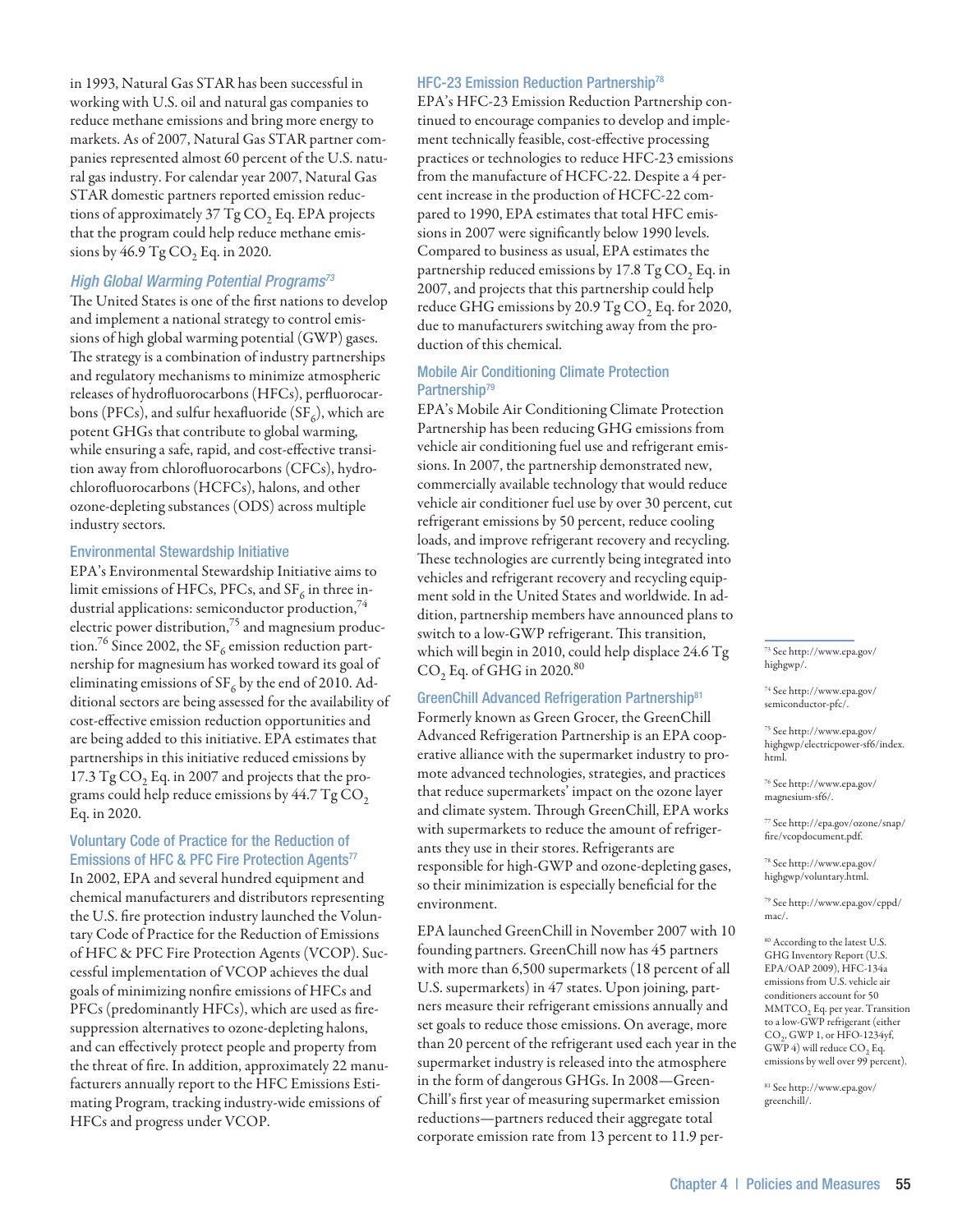cent per year. As the partnership continues to grow, EPA estimates it could help reduce annual GHG emissions in 2020 by 1.9 Tg  $CO$ , Eq.

#### Responsible Appliance Disposal Program<sup>82</sup>

Announced in 2006, the Responsible Appliance Disposal Program is reducing GHG emissions from refrigerant-containing home appliances that have reached their end of life. Through this voluntary program, partners ensure the disposal of refrigerantcontaining appliances using the best environmental practices available. Through such responsible disposal practices, partners are able to recover and recycle refrigerants and foam, thereby reducing emissions of high-GWP gases. They also prevent the release of hazardous materials (e.g., used oil, polychlorinated biphenyls, and mercury), and they save landfill space and energy by recycling durable materials. EPA estimates that the annual emission reduction in 2010 from this effort will be  $0.1$  Tg  $CO$ , Eq. In 2020, the program could help to save  $0.4$  Tg CO<sub>2</sub> Eq. (not including possible  $CO<sub>2</sub>$  reductions from energy savings).

# Significant New Alternatives Policy Program<sup>83</sup>

Since the 2006 CAR, EPA's Significant New Alternatives Policy Program has continued to identify substitutes for ODS, such as CFCs and HCFCs. EPA has worked closely with industry to research, identify, and implement climate- and ozone-friendly alternatives, supporting a smooth transition to these new technologies. In addition, EPA has initiated programs with different industry sectors to monitor and minimize emissions of global-warming gases, such as HFCs and PFCs, used as substitutes for ozone-depleting chemicals. By limiting use of these gases in specific applications where safe alternatives are available, EPA reduced annual emissions by an estimated 115 Tg CO<sub>2</sub> Eq. in 2007, and the program could help to reduce GHG emissions by an estimated 240  $TgCO$ , Eq. in 2020.

#### Voluntary Aluminum Industry Partnership84

EPA's Voluntary Aluminum Industry Partnership continued to reduce PFCs, tetrafluoromethane, and hexafluoroethane where cost-effective technologies and practices are technically feasible. Since 2006, the partnership has intensified its efforts to further reduce PFC emissions and direct carbon emissions from anode consumption. EPA estimates that the partnership reduced PFC emissions by 10.0 Tg CO<sub>2</sub> Eq. in 2007, and EPA projects reductions of 8.2 Tg  $CO<sub>2</sub>$  Eq. in 2020.

# **Agriculture**

Through a portfolio of conservation, renewable energy, and energy efficiency programs, USDA provides incentives and other support for voluntary actions by private landowners to reduce GHG emissions and increase carbon sequestration. Depending on the program and activity, USDA support can include financial incentives, technical assistance, demonstrations, pilot programs, education and capacity building, and

frameworks and tools for assessing success in achieving GHG benefits. Major elements of the USDA actions to reduce GHGs are described in the sections below.

# *AgSTAR85*

AgSTAR is a voluntary effort jointly sponsored by EPA, USDA, and DOE. The program encourages the use of methane recovery (biogas) technologies at confined animal feeding operations that manage manure as liquids or slurries. These technologies reduce methane emissions while achieving other environmental benefits. Although the overall impact of AgSTAR on GHG emissions has been comparatively small on a national scale, livestock producers in the dairy and swine sector have demonstrated that the practices can reduce GHG emissions and achieve other pollution control benefits while increasing farm profitability. The practices recommended under AgSTAR have been incorporated into USDA's broader technical, conservation, and cost-share programs.

## *Conservation Reserve Program86*

The Conservation Reserve Program (CRP) encourages farmers to convert environmentally sensitive acreage to native grasses, wildlife plantings, trees, restored wetlands, filter strips, or riparian buffers. Administered by USDA's Farm Service Agency (FSA), the CRP sequesters more carbon on private lands than any other federally administered program. CRP contracts last 10– 15 years, and landowners retain the right to put land back into production once contracts end. Hence, the benefits of many contracts are not permanent. FSA allows the private sale of carbon credits for lands enrolled in the CRP. FSA has also included carbon sequestration potential in its ranking process by which offers are selected for enrollment. In addition to increasing carbon sequestration, CRP lands produce GHG benefits in the form of reduced  $CO<sub>2</sub>$  emissions from fewer field operations and reduced N<sub>2</sub>O emissions from avoided fertilizer applications. For 2008, FSA estimates the net GHG benefits of the CRP were emission reductions of 56 Tg  $CO$ , Eq. This value is expected to decrease to 53 Tg  $CO$ , Eq. in 2012 and remain at that level through 2020.

# *Environmental Quality Incentives Program87*

The Environmental Quality Incentives Program (EQIP) provides financial assistance for conservation practices on working farm and ranch lands. NRCS has provided guidance to its state offices to recognize actions that provide GHG benefits within the EQIP ranking systems. A wide array of conservation practices can reduce GHG emissions, including residue management, irrigation and water management, nutrient management, crop rotations, cover crops, restoring wetlands, and grazing land management. However, these benefits are not permanent, as EQIP contracts last for 10 years, and producers retain the right to put land back into production after the contract ends. In

82 See http://www.epa.gov/Ozone/ partnerships/rad/.

83 See http://www.epa.gov/ozone/ snap/.

84 See http://www.epa.gov/ highgwp/aluminum-pfc/index. html.

85 See http://www.epa.gov/agstar/ and http://www.rurdev.usda.gov/ rbs/farmbill/index.html.

86 See http://www.fsa.usda.gov/ dafp/cepd/crp.htm.

87 See http://www.nrcs.usda.gov/ programs/eqip/.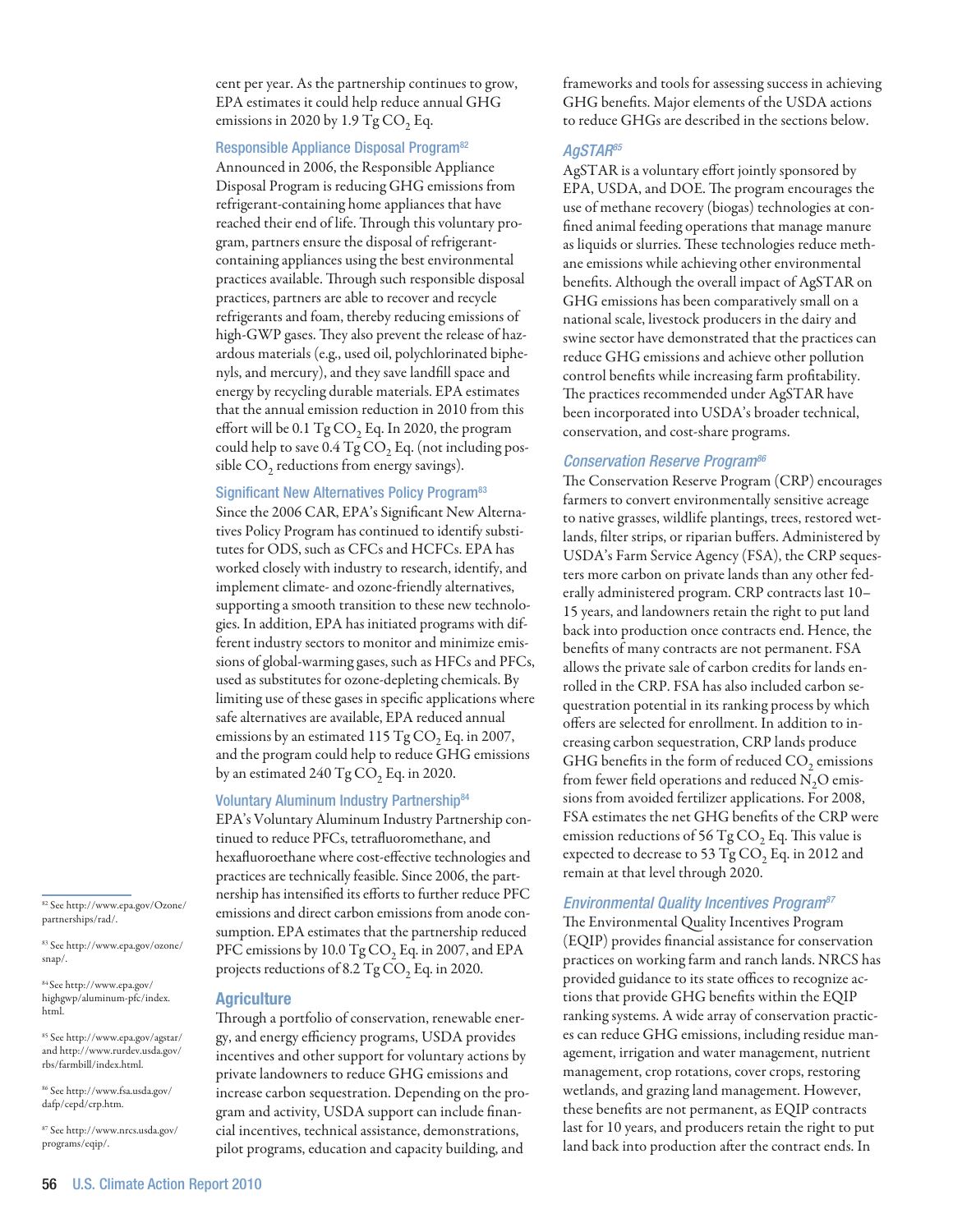2009, NRCS estimated the GHG mitigation benefits associated with 17 conservation practices that it identified as sequestering carbon and/or reducing emissions. For 2007, total GHG mitigation attributable to these practices is estimated at  $3.9 \text{ Tg CO}$ , Eq. This value is projected to increase to  $14.2$  Tg CO<sub>2</sub> in 2020.

# *Conservation Stewardship Program88*

Formerly known as the Conservation Security Program, USDA's Conservation Stewardship Program (CSP) is a voluntary nationwide program that provides financial and technical assistance to promote the conservation and improvement of soil, water, air, energy, plant and animal life, and other conservation purposes on tribal and private working lands. Working lands include cropland, grassland, prairie land, improved pasture, and range land, as well as forested land that is an incidental part of an agriculture operation. CSP contracts last 5 years, and landowners retain the right to put land back into production once contracts end. Hence, the benefits of many contracts are not permanent. CSP has the potential to support activities and actions that increase carbon sequestration and reduce GHG emissions. The program began in FY 2009. GHG emission reductions will depend on the contracts enrolled and practices those contracts put into place.

# *Wetlands Reserve Program89*

The Wetlands Reserve Program (WRP) is a voluntary program offering landowners the opportunity to protect, restore, and enhance wetlands on their property. NRCS provides technical and financial support to help landowners with their wetland restoration efforts, toward the goal of achieving the greatest wetland functions and values, along with optimum wildlife habitat, on every acre enrolled in the program. This program offers landowners an opportunity to establish long-term conservation and wildlife practices and protection. Activities associated with wetland conservation often increase carbon sequestration and reduce GHG emissions. For 2007, NRCS estimates the WRP reduced GHG emissions by  $0.18 \text{ Tg CO}_2$ Eq. These reductions are projected to increase to 0.25 Tg CO<sub>2</sub> Eq. in 2020.

# *Grassland Reserve Program90*

NRCS's Grassland Reserve Program (GRP) is a voluntary conservation program that emphasizes support for working grazing operations, enhancement of plant and animal biodiversity, and protection of grassland under threat of conversion to other uses. Participants voluntarily limit future development and cropping uses of the land, while retaining the right to conduct common grazing practices and operations related to the production of forage and seeding, subject to certain restrictions during nesting seasons of bird species that are in significant decline or are protected under federal or state law. A grazing management plan is

required for participants. Many of the conservation practices encouraged under the GRP increase the quantity of carbon sequestered in the affected soils. However, only part of these benefits is permanent, as the program includes both permanent easements and 10- to 20-year rental contracts. Once rental contracts end, farmers retain the right to put land back into production. For 2007, NRCS estimates the GRP reduced GHG emissions by 0.007  $Tg CO$ , Eq. These reductions are projected to increase to 0.027 Tg  $CO<sub>2</sub>$  Eq. in 2020.

# *Wildlife Habitat Incentives Program91*

The 2008 Farm Bill reauthorized the Wildlife Habitat Incentives Program (WHIP) as a voluntary approach to improving the nation's wildlife habitat. NRCS administers WHIP to provide both technical assistance and up to 75 percent cost-share assistance to establish and improve fish and wildlife habitat. WHIP costshare agreements between NRCS and the participant generally begin one year after the last conservation practice is implemented and end not more than 10 years from the date the agreement is signed. Establishing and enhancing wildlife habitats often increase carbon sequestration and reduce GHG emissions. However, these benefits are not permanent, as landowners retain the right to put land back into production once the contracts end. For 2007, NRCS estimates WHIP reduced GHG emissions by 0.25  $TgCO$ , Eq. These reductions are projected to increase to 0.50  $\text{kgCO}_2$ Eq. in 2020.

## **Forestry**

The U.S. government supports efforts to sequester carbon in both forests and harvested wood products to minimize unintended carbon emissions from forests by reducing the catastrophic risk of wildfires.

# *Enhancing Ecosystem Services on Forests, Grasslands, Parks, and Wildlife Reserves*

To address the effects of climate change on federal lands administered by DOI and other agencies, DOI, in conjunction with USDA, EPA, other federal agencies, academic institutions, and the private sector, is conducting thorough ecoregional analyses. These analyses will help DOI conserve, enhance, restore, and adapt ecosystems, find opportunities for carbon sequestration, and provide opportunities for renewable energy development. As a result of extreme fire events, other natural disasters, and human activities, public lands present a substantial opportunity to optimize the potential benefits of a carbon sequestration program. Those benefits include long-term capture and storage of CO<sub>2</sub>, improved biodiversity and wildlife habitat condition and connectivity, improved water quality and quantity, reduced soil erosion, decreased invasive species, improved environmental esthetics, and enhanced recreational experiences.<sup>92</sup>

88 See http://www.nrcs.usda.gov/ programs/CSP/.

89 See http://www.nrcs.usda.gov/ Programs/WRP/.

90 See http://www.nrcs.usda.gov/ programs/grp/.

91 See http://www.nrcs.usda.gov/ programs/whip/.

92 U.S. Forest Service, Forest Inventory and National Analysis Program. Forest Inventory Data Online. See http://fiatools.fs.fed. us/fido/. The estimate was prepared by DOI. The footnote refers generally to the USDA Forest Inventory data.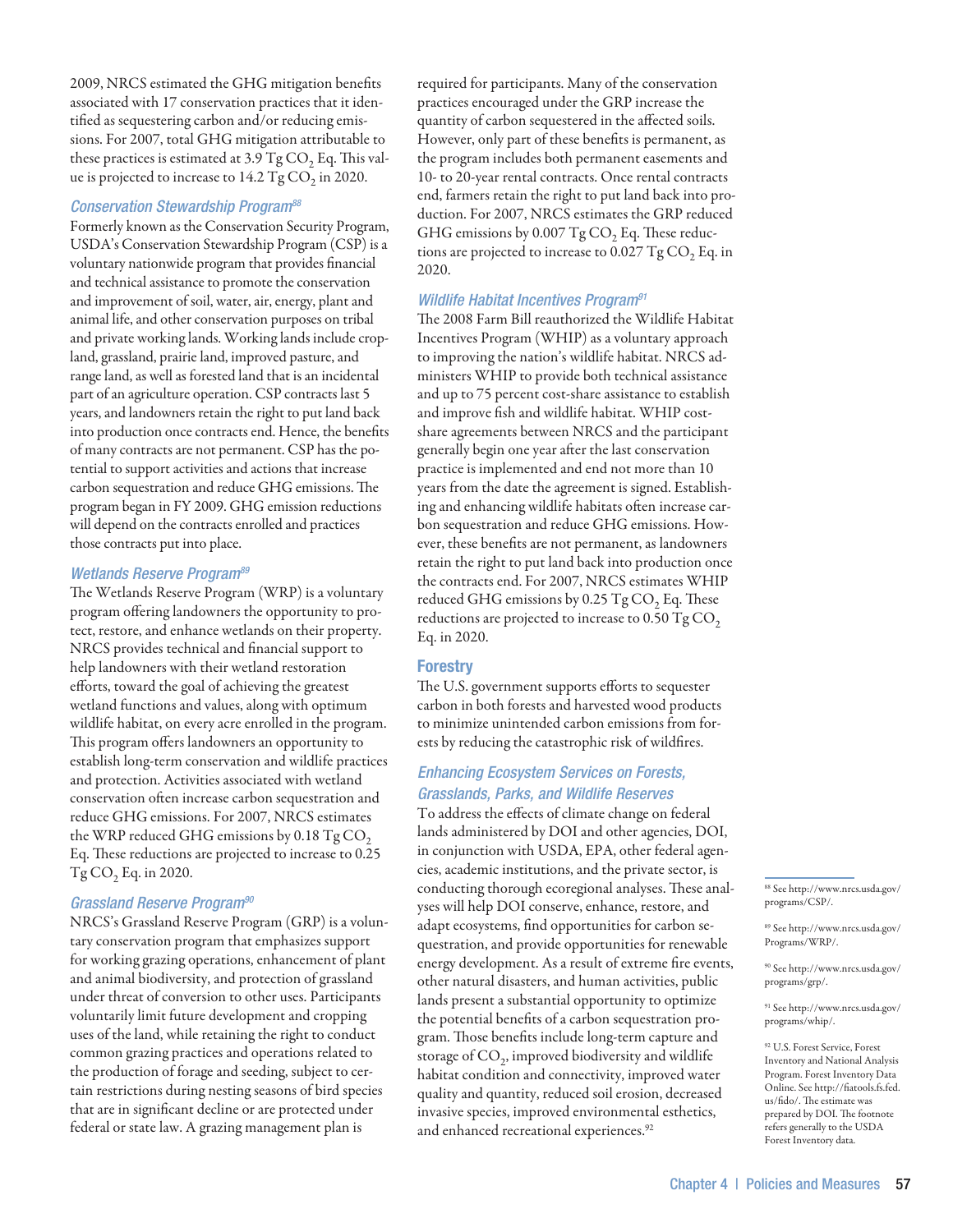# *Healthy Forest Initiative*

Today, up to 81 million ha (200 million ac) of federal lands are currently at risk for catastrophic wildfires, in large part due to significant changes in forest structure and density during the last 60–70 years, prolonged drought, and other environmental changes. The need for innovative, large-scale management to restore the health and productivity of at-risk ecosystems prompted the development of the Healthy Forest Initiative, which now includes the National Fire Plan<sup>93</sup> and the joint federal–state 10-Year Strategy Implementation Plan.<sup>94</sup> One goal of these efforts is to increase biomass and wood fiber utilization as an integral component of restoring the nation's forests, woodlands, and rangelands. Addressing hazardous fuels on federal lands is a key element of the National Fire Plan and related efforts, with almost 7.3 million ha (18 million ac) being treated by USDA since 2001.

## *Woody Biomass Utilization Grant Program95*

The Woody Biomass Utilization Grant Program focuses on creating markets for small-diameter material and low-valued trees removed from forest restoration activities, such as reducing hazardous fuels, handling insect and disease conditions, or treating forestlands impacted by catastrophic weather events. Most of this woody biomass would have been piled and burned in the open, so the program reduces GHG emissions when that material is used for energy or substitutes for fossil fuel-intensive products instead. For 2008, the U.S. Forest Service estimates this grant program reduced GHG emissions by  $0.43$  Tg CO<sub>2</sub> Eq. These reductions are projected to increase to  $0.77$  Tg CO<sub>2</sub> Eq. in 2020.

#### Waste Management

The U.S. government's waste management programs reduce municipal solid waste and GHG emissions through energy savings, increased carbon sequestration, and avoided methane emissions from landfill gas—the largest contributor to U.S. anthropogenic methane emissions.

#### *Stringent Landfill Rule96*

Promulgated under the Clean Air Act in March 1996, the New Source Performance Standards and Emissions Guidelines (Landfill Rule) require large landfills to capture and combust their landfill gas emissions. The implementation of the rule began at the state level in 1998. Recent data on the rule's impact indicate that increasing its stringency has significantly increased the number of landfills that must collect and combust their landfill gas. The current EPA projection is that reductions will be about 10  $TgCO$ , Eq. in 2020.

#### *Landfill Methane Outreach Program97*

EPA's Landfill Methane Outreach Program (LMOP) reduces GHG emissions at landfills by supporting the recovery and use of landfill gas for energy. Capturing

and using landfill gas reduces methane emissions directly and reduces  $CO<sub>2</sub>$  emissions by displacing the use of fossil fuels through the utilization of landfill gas as a source of energy.

Since the 2006 CAR, the LMOP continues to partner with landfill owners and operators, state energy and environmental agencies, utilities and other energy suppliers, corporations, industry, and other stakeholders to lower the barriers to installing cost-effective landfill gas energy projects. LMOP focuses its efforts on smaller landfills not required to collect and combust their landfill gas, as well as larger, regulated operations that are combusting their gas but not utilizing it as a clean energy source. LMOP has developed a range of technical resources and tools to help the landfill gas industry overcome barriers to energy project development, including feasibility analyses, project evaluation software, a database of more than 500 candidate landfills across the country, a project development handbook, commercial and industrial sector analyses, and economic analyses. Due to these efforts, the number of landfill gas energy projects has grown from approximately 100 in 1990 to 500 projects today. EPA estimates that LMOP reduced GHG emissions from landfills by 19  $TgCO$ , Eq. in 2007, and projects reductions of 30.8 Tg  $CO$ , Eq. in 2020.

#### *WasteWise98*

WasteWise encourages waste reduction through preventing and recycling waste and purchasing recycledcontent products. EPA is implementing a number of targeted efforts within this program and is working with organizations to reduce solid waste through voluntary waste reduction activities. New efforts since the 2006 CAR include WasteWise Communities, a WasteWise campaign in support of local governments to reduce residential municipal solid waste and its impact on climate change; WasteWise Re-TRAC, a valuable new Web-based tool to assist organizations with tracking and analyzing their waste reduction activities; and the Office Carbon Footprint Tool, which assists office-based organizations in making decisions to reduce the GHG emissions associated with their activities. In addition to program implementation, EPA's climate and waste programs support outreach, technical assistance, and research efforts on the linkages between climate change and waste management. EPA estimates GHG emission reductions in 2007 were 20  $Tg\,CO<sub>2</sub>$  Eq. EPA projects reductions will increase to 38 Tg CO<sub>2</sub> Eq. in 2020.

# Cross-Sectoral

# *Carbon Monitoring and Sequestration*

Under EISA, DOI's USGS is charged with assessing the status of U.S. carbon stores.<sup>99</sup> This includes the potential for global, active, long-term containment of carbon in subsurface geologic areas and the natural capacity of ecosystems—including forests, soils, wet-

93 See http://www.forestsandrange lands.gov/reports/documents/ 2001/8-20-en.pdf.

94 See http://www.forestsandrange lands.gov/plan/documents/10- YearStrategyFinal\_Dec2006.pdf.

95 See http://www.fs.fed.us/ woodybiomass/opportunities. shtml.

96 See http://www.epa.gov/ttn/ atw/landfill/landflpg.html.

97 See http://www.epa.gov/lmop/.

98 See http://www.epa.gov/waste/ partnerships/wastewise/index.htm.

99 See http://frwebgate.access.gpo. gov/cgi-bin/getdoc.cgi?dbname= 110\_cong\_public\_laws&docid=  $f:$ publ $140.110$ .pdf.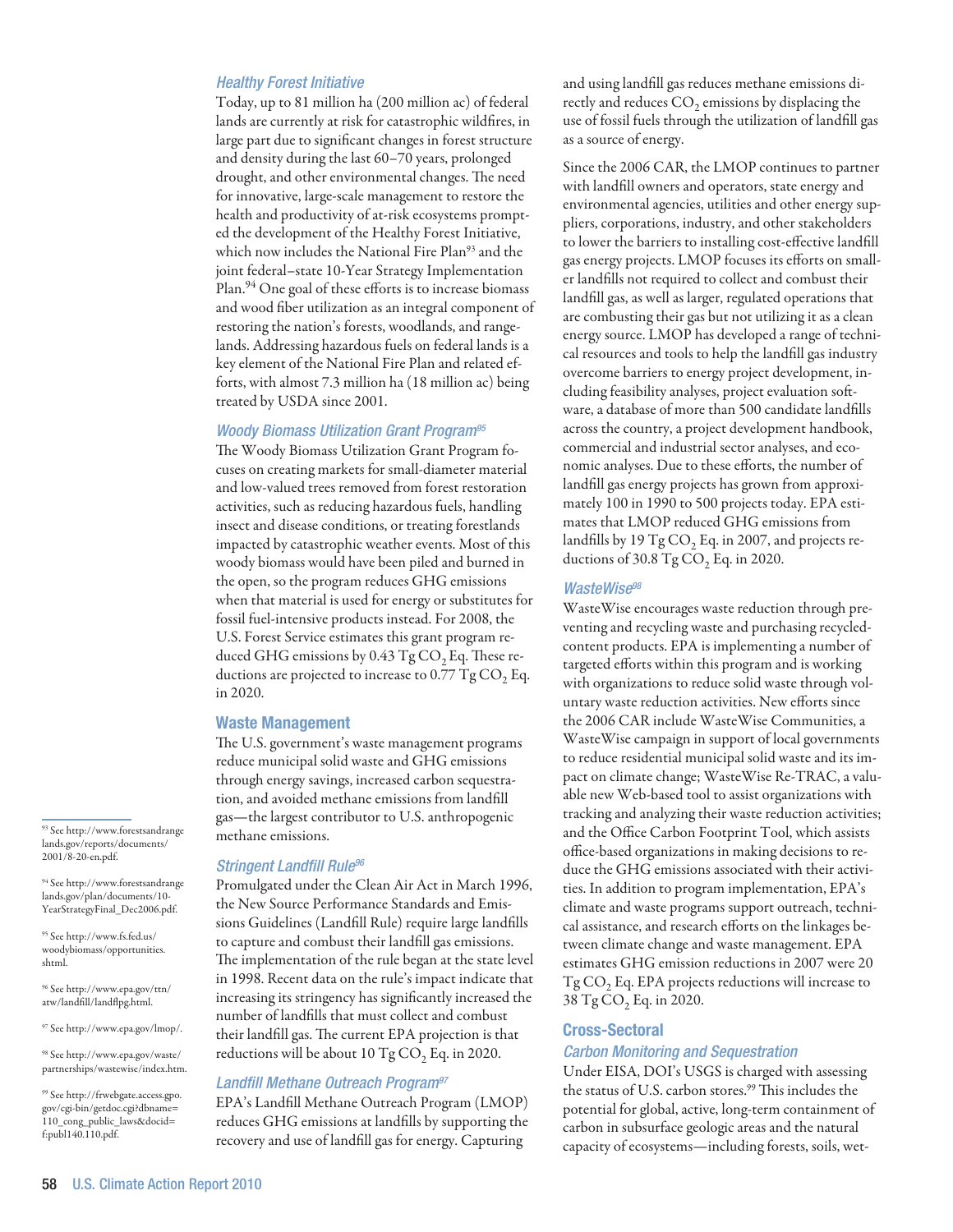lands, and coastal areas—to store carbon. DOI, in consultation with DOE, USDA, and others, conducts national assessments of biologic carbon sequestration, ecosystem GHG fluxes, and potential effects of management practices and policies on ecosystem carbon sequestration and GHG emissions. This work is essential to developing science-based best management practices for GHG mitigation within the United States and globally.

USGS scientists are helping to assess ways to limit human-caused  $CO<sub>2</sub>$  emissions and remove GHGs from the atmosphere through both geologic and biological carbon sequestration. They are also closely evaluating the potential environmental risks and economic costs of capturing and storing  $CO<sub>2</sub>$ , as well as other carbon management strategies, and are studying the global carbon cycle by observing both natural and human sources for  $CO<sub>2</sub>$  and how it moves and interacts in the environment. These data are crucial to establishing a baseline of carbon and GHG emissions essential to source attribution and reduced uncertainty in global carbon and climate models.

USGS also operates remote-sensing and satellite monitoring systems, such as Landsat, which help monitor afforestation and prevention of deforestation efforts globally. The Landsat data set contains over 2.4 million scenes of the Earth's surface spanning over 37 years and is the only global, radiometrically accurate, terrestrial database available today. As such, it is critical to studying land-use trends and ecosystem performance that occurs as a consequence of climate change. Landsat is Web-enabled and delivered over 1 million scenes to 166 countries during FY 2009.

# *Interagency Partnership for Sustainable Communities100*

In June 2009, DOT, HUD, and EPA announced the Interagency Partnership for Sustainable Communities.<sup>101</sup> This partnership has identified six principles to guide the alignment of federal transportation, environmental protection, and housing policies:

- Provide more transportation choices.
- Promote equitable, affordable housing.
- Enhance economic competitiveness.
- Support existing communities.
- Coordinate polices and leverage investment.
- Value communities and neighborhoods.

The interagency partnership will pursue these principles by establishing incentives for integrated regional design, identifying and removing federal barriers to sustainable design strategies, and providing information and training to federal employees to incorporate these principles at the local level. Key benefits of this partnership include reduced vehicle miles traveled, lower per-capita GHG emissions, and reduced dependence on fossil fuels.

# *Voluntary Greenhouse Gas Reporting in Agriculture and Forestry102*

In 2006, USDA completed the first phases of its development of comprehensive accounting rules and guidelines for forest and agriculture GHG emissions and carbon sequestration. These technical guidelines enable farmers, ranchers, and forest landowners to construct entity-level GHG inventories that account for emissions and removals from virtually all agriculture and forestry sources and sinks. By preparing annual inventories, farmers and forest landowners can quantify and track changes in GHG emissions and terrestrial carbon sequestration associated with changes in production activities and land-use practices. DOE has adopted USDA's technical guidelines for use in this voluntary GHG reporting program, which was originally established by Section 1605(b) of the Energy Policy Act of 1992. USDA will continue to develop technical guidelines and science-based methods for energy efficiency and quantifying GHG emissions and removals from agriculture and forestry sources and sinks, as directed by EISA.

# *Climate Leaders103*

EPA launched Climate Leaders in 2002. In recent years, the program has initiated work in several new areas—providing lower-emitting companies with more streamlined tools and guidance, advancing measurement of indirect emissions associated with firms' supply chains, and allowing partners to meet their voluntary reduction goals with offsets. Companies that join the partnership receive a number of benefits, such as understanding and managing their emissions, increased identification of cost-effective reduction opportunities, and strategic preparation for the future as the climate change policy discussion evolves. Climate Leader partners set aggressive, corporate-wide GHG reduction goals and conduct annual inventories of their emissions to measure progress. The program has expanded from its original 12 Charter Partners to over 250 partners across a number of industrial sectors from heavy manufacturing to banking and retail. The GHG emissions from these partners comprise more than 8 percent of total U.S. emissions.

# *Climate Showcase Communities Grant Program104*

In 2009, EPA issued \$10 million in grants through the Climate Showcase Communities program, an initiative to help local and tribal governments take steps to reduce GHG emissions while achieving additional environmental, economic, and social benefits.105 The goal of these grants was to create models of community action that generate cost-effective and persistent GHG reductions and can be replicated across the country. Local and tribal activities funded through the grants included energy performance in municipal, residential, commercial, and industrial operations; land use and transportation; waste management; renewable

100 See http://www.epa.gov/ dced/2009-0616-epahuddot.htm.

101 See http://www.dot.gov/ affairs/2009/dot8009.htm.

102 See http://www.usda.gov/oce/ global\_change/gg\_reporting.htm.

103 See http://www.epa.gov/ climateleaders/.

104 See http://www.epa.gov/ RDEE/energy-programs/ state-and-local/showcase.html.

105 See http://www.epa.gov/ RDEE/energy-programs/ state-and-local/showcase.html.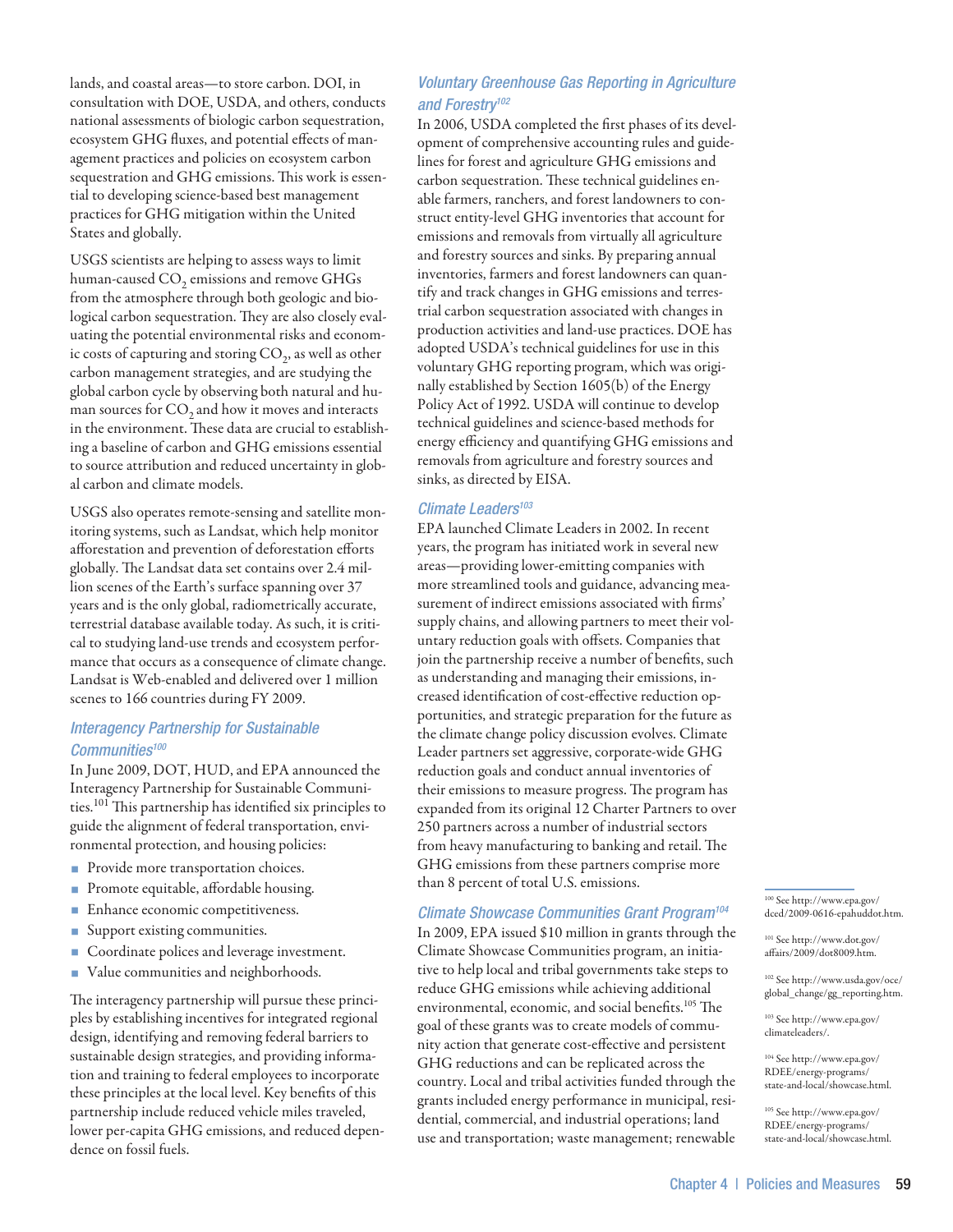energy; heat island management; removal of barriers to GHG management; and other innovative activities that generate measurable reductions of GHGs. EPA is offering peer exchange, training, and technical support to grant recipients, and showcasing the recipients' successes to spur additional action.

# *State Climate and Energy Partner Network106*

The State Climate and Energy Partner Network is the next generation of EPA's Clean Energy-Environment State Partnership, which operated from 2005 to 2009 and included 16 partner states (California, Colorado, Connecticut, Georgia, Hawaii, Massachusetts, Minnesota, New Jersey, New Mexico, New York, North Carolina, Ohio, Pennsylvania, Texas, Utah, and Virginia). Through the partnership, each state took important steps toward developing clean energy action plans and integrating energy and environmental strategies to achieve multiple benefits. Lessons learned from the partnership will be shared broadly through the new partner network.

#### *Climate Friendly Parks107*

Climate Friendly Parks (CFP) was launched in 2003 as a collaborative partnership between NPS and EPA. Run independently by NPS since July 2009, the CFP program is dedicated to helping NPS and the general public understand the interaction between climate change and national parks. The program now involves more than 70 parks and focuses on providing the necessary tools and resources so that parks can (1) measure their GHG emissions, (2) plan ways to reduce their impact on the global climate, (3) adapt to a changing climate, and (4) effectively promote sound science by educating park staff and the public about climate change. CFP's Climate Leadership in Parks tool, an Excel-based calculator designed for parks to assess their own GHG emissions, focuses on in-park operational activities, such as electricity use, transportation, waste and wastewater treatment, and other GHG-emitting activities inside parks.

# *National Action Plan for Energy Efficiency108*

Since 2005, DOE and EPA have facilitated the National Action Plan for Energy Efficiency, which engages more than 60 leading electric and gas utilities, state utility regulators and energy agencies, energy consumers, and others. The Action Plan focuses on the critical state-level policies that have a profound impact on the overall level of investment in energy efficiency across the country. Through its "Vision for 2025," this leadership group offers a complete policy framework to implement substantial cost-effective energy efficiency measures by 2025. A number of best-practice-based guides, reports, and tools are available to help organizations expand and meet their commitments to energy efficiency.

# *State Energy Program109*

The State Energy Program (SEP) provides grants and technical assistance to states and U.S. territories to promote energy conservation and reduce the growth of energy demand in ways that are consistent with national energy goals. State energy offices use SEP funds to develop state plans that identify new opportunities for states to adopt renewable energy and energy efficiency technologies. SEP funds are also used to implement programs to improve energy sustainability.

SEP is the only program in the DOE Office of Energy Efficiency and Renewable Energy that supports outreach for energy technologies in every sector of the economy: industry; businesses; residences; public facilities, schools, and hospitals; and transportation. SEP effectively leverages investment in renewable energy and energy efficiency. Based on the nationally peerreviewed 2005 Oak Ridge National Laboratory methodology, for each \$1 of federal investment in SEP, states report \$10 of nonfederal investment in energy projects and \$7.22 savings in energy costs. State energy offices propagate this financial leverage of SEP funds by co-sponsoring energy projects with local stakeholders and private-sector partners. Those partners, in turn, provide feedback and help DOE direct requests for technical assistance.

SEP is playing a central role in implementing ARRA. Under ARRA, states have received \$3.1 billion for energy projects through SEP. These funds are allocated among the states according to the following formula: one-third equally among states and territories, onethird according to population, and one-third according to energy consumption. States will use this funding to upgrade the efficiency of state and local facilities, expand utility energy efficiency programs that help families save money on their energy bills, promote consumer products that carry the ENERGY STAR® label for energy efficiency, and invest in alternative fuel infrastructure.

# Federal Government Programs

# *Federal Energy Management Program110*

The federal government is the largest single user of energy in the nation. DOE's Federal Energy Management Program (FEMP) works to reduce the cost and environmental impact of the federal government by advancing energy efficiency and water conservation, promoting the use of distributed and renewable energy, and improving utility management decisions at federal sites. FEMP accomplishes its mission by leveraging both federal and private resources to provide federal agencies with the technical and financial assistance they need to achieve their energy goals and statutory requirements. FEMP provides project transaction services (assistance with alternative financing mechanisms), applied technology services, and decision support services. FEMP also provides guidance

106 See http://www.epa.gov/ cleanenergy/energy-programs/ state-and-local/index.html.

107 See http://www.nps.gov/ climatefriendlyparks/.

108 See http://www.epa.gov/ eeactionplan/.

109 See http://apps1.eere.energy. gov/state\_energy\_program/.

110 See http://www1.eere.energy. gov/femp/.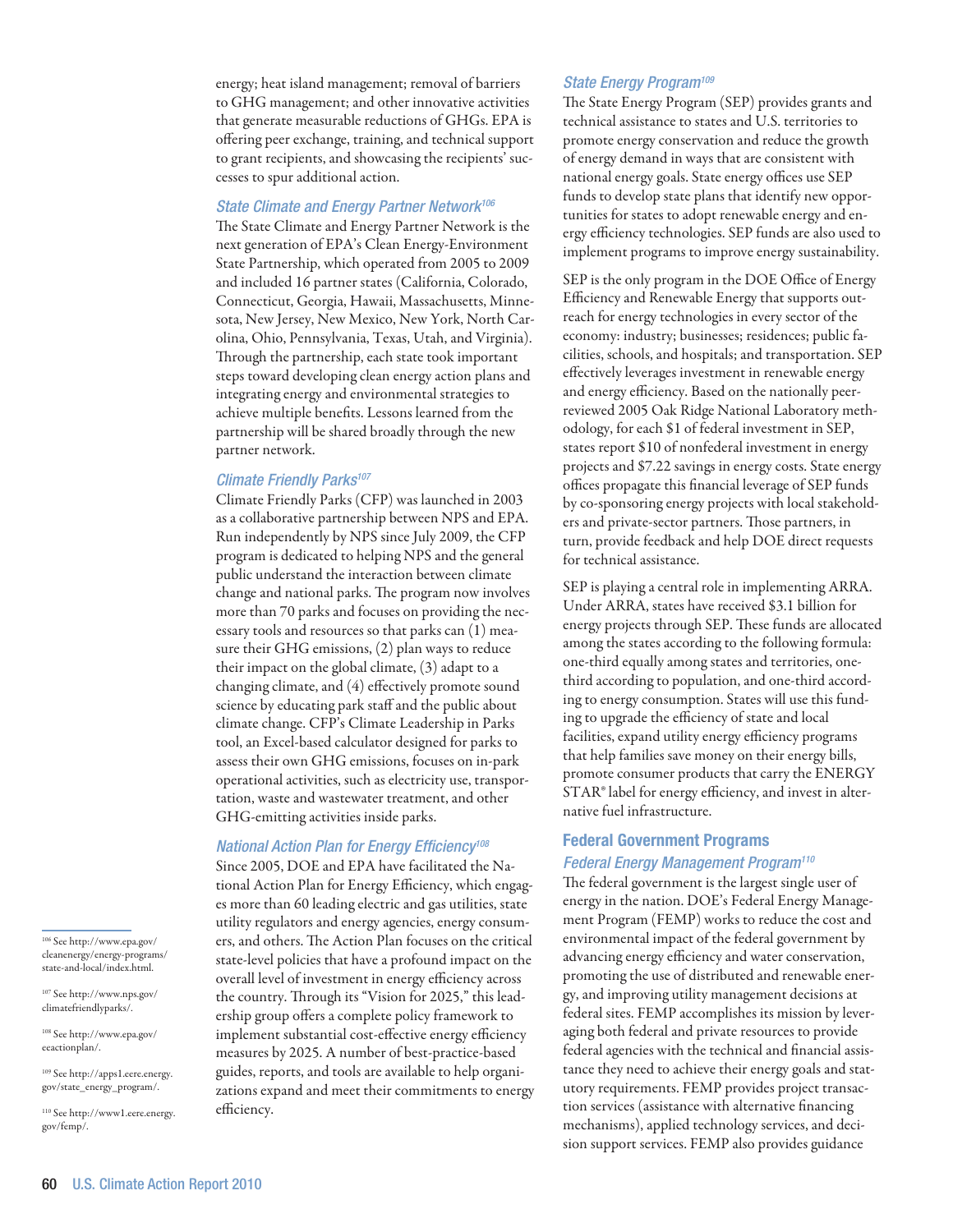and assistance for implementing and managing energy-efficient and alternative-fuel vehicles within federal fleets.

As of 2007, FEMP had assisted federal agencies in reducing the energy intensity of their buildings by 11 percent compared to 2003. DOE estimates that realizing FEMP's goal of providing financing and technical assistance to federal agencies to further the use of cost-effective energy efficiency and renewable energy could result in energy savings of about  $3.4$  Tg CO<sub>2</sub> Eq. in 2020.

# Nonfederal Policies and Measures

Within the United States, several regional, state, and local initiatives supplement the federal effort to reduce GHG emissions. These policies either directly regulate GHG emissions or encourage investments in energy efficiency and renewable energy, thereby leading to GHG reductions. Through the U.S. Department of State and its Office of Global Intergovernmental Affairs, the results of and feedback from state and local climate protection efforts will play an integral role in the development of the federal actions to address climate change. In addition, some of these actions serve as a model for countries that are beginning to formulate their response to climate change because they can be tailored to local and regional conditions, are often scalable, and can create economic opportunities and job growth through the promotion of clean energy.

# Direct Greenhouse Gas Policies and Measures *Regional Initiatives*

Many states have joined regional initiatives to reduce GHG emissions and promote clean energy. States participating in regional GHG cap-and-trade initiatives are shown in Figure 4-1.

# Regional Greenhouse Gas Initiative

Launched on January 1, 2009, the Regional Greenhouse Gas Initiative (RGGI) is the first mandatory market-based U.S. cap-and-trade program to reduce GHG emissions. Emissions from large electricity generators in 10 Northeast and Mid-Atlantic states are capped at approximately 188 million short tons (approximately 171 million metric tons) of CO<sub>2</sub> per year from 2009 to 2014. Then the cap will be reduced by 2.5 percent in each of the four years from 2015 through 2018, for a total reduction of 10 percent. As of August 2009, the RGGI states auctioned more than 110 million allowances and raised \$367 million. Most states have decided to auction the majority of allowances for public benefit and use the proceeds to invest in energy efficiency improvements and renewable energy programs at the state and local levels.<sup>111</sup>

# Western Climate Initiative

The Western Climate Initiative(WCI) was launched in February 2007 by the governors of five western states, with the goal of aggregate GHG emission reductions of 15 percent below 2005 levels by 2020. Beginning in 2012, WCI aims to cap emissions from the electricity sector (including imported electricity) and large industrial sources (including combustion and process emissions). The second phase is set to begin in 2015, when the program expands to include transportation fuels and residential, commercial, and industrial fuels not otherwise covered.112 The WCI also includes commitments to "complementary policies" promoting clean energy.

## Midwestern Greenhouse Gas Reduction Accord

The Midwestern Greenhouse Gas Reduction Accord includes six midwestern states that have agreed to develop a market-based and multisector cap-and-trade mechanism, along with complementary policies to help achieve GHG reduction targets. Details and recommendations are under development, but the group is considering mid-term targets that would reduce emissions by 16–20 percent from 2005 levels by 2020 and long-term targets that would reduce emissions by 80 percent<sup>113</sup> from 2005 levels by 2050.<sup>114</sup>

# *State Policies and Measures*

Many state governments are reducing GHG emissions through a wide range of policies and measures, from voluntary measures, such as tax credits, to legislative mandates, such as state GHG caps. Appreciating the value of collaboration, states are working with publicand private-sector stakeholders to develop the most cost-effective mitigation strategies. Table 4-2 illustrates the range of actions that states are taking on climate change.

# State Emission Targets and Caps

As of November 2009, 23 of the 50 states had adopted a state GHG reduction target, although these vary in stringency, timing, and enforceability. In 2006, Cali-

## Figure 4-1 U.S. Regional Climate Initiatives

Many states across the nation have joined regional initiatives to reduce greenhouse gas emissions and promote clean energy.



- Regional Greenhouse Gas Initiative (RGGI)
- RGGI Observer
- **Midwest Greenhouse Gas Reduction Accord (MGGRA)**
- **MGGRA Observer**
- **Western Climate Initiative (WCI)** WCI Observer
- Individual State Cap-and-Trade Program
- Source: Pew Center on Global Climate Change.

#### 111 See http://www.rggi.org/.

112 See http://www. westernclimateinitiative.org/.

113 See http://www.pewclimate. org/node/6572.

114 See http://www. midwesternaccord.org/.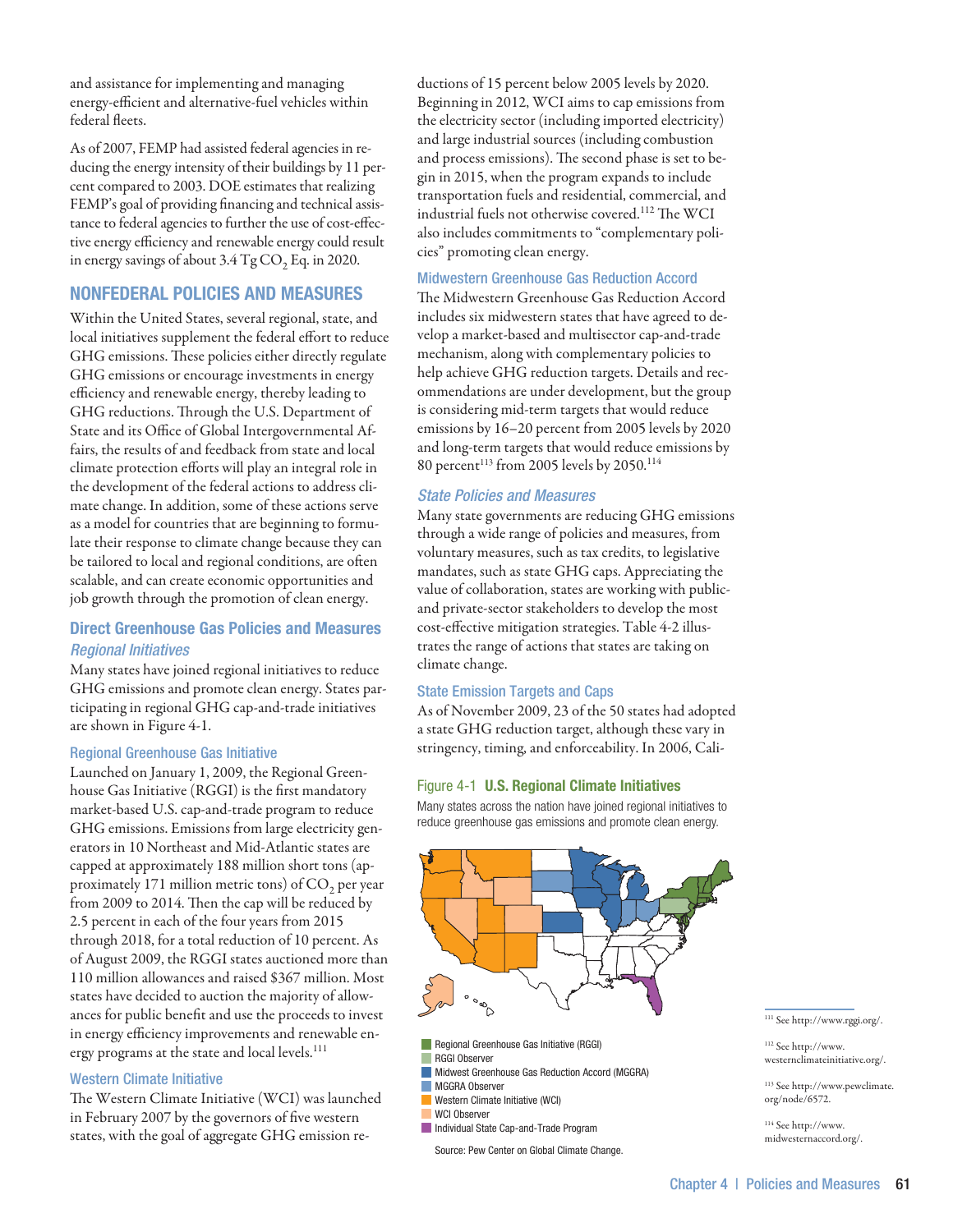fornia became the first state to adopt legislation specifying mandatory GHG reductions. It was soon joined by Hawaii, New Jersey, Washington, Connecticut, Massachusetts, Minnesota, and Maryland. These laws cap state GHG emissions by a certain percentage relative to a baseline year, such as 1990. For example, California's Global Warming Solution Act has capped the state's GHG emissions at 1990 levels by 2020.<sup>115</sup> In May 2009, Maryland passed a law requiring that the state achieve a 25 percent reduction in GHG emissions from 2005 levels by 2020. Maryland expects that decreasing emissions by this amount will have a positive net economic benefit of \$2 billion by 2020.<sup>116</sup>

In another example of state-based action on climate change, Florida passed legislation in 2008 that authorizes its Department of Environmental Protection to develop a cap-and-trade program for the electric utility sector. The state is currently evaluating whether to implement its own program or join one of the other existing regional cap-and-trade programs.

#### Performance Standards for Electric Power

As of July 2009, five states had enacted legislation requiring entities that sell electricity to customers to adhere to a standard of maximum allowable emissions per megawatt-hour (MWh) of electricity produced. In California, for example, the maximum emission level is 1,100 pounds (500 kg) of  $CO<sub>2</sub>$  per MWh of electricity produced.117

# *Local Policies and Measures* County Climate Protection Program

The County Climate Protection Program, under the aegis of the National Association of Counties (NACo), works to encourage and support counties in their actions to combat climate change. Several counties have made significant strides in implementing and achieving the objectives of emissions reduction and air quality improvement. The Fresh AIRE Program of Arlington, Virginia, and the Climate Protection Campaign of Sonoma County, California, are two examples of work being done under the County Climate Protection Program.

#### Local Governments for Sustainability

Several counties and municipalities are also making commitments to Local Governments for Sustainability (ICLEI), such as California's Alameda and San Francisco counties, and Florida's Miami-Dade County. These partnerships encourage the establishment and implementation of goals to reduce GHG emissions. Special attention is paid to producing identifiable and measurable results from these goals.

#### National League of Cities

The National League of Cities (NLC) is a driving force in strengthening and promoting local government in the United States. NLC is actively coordinating and encouraging climate change initiatives across the nation. NLC's commitment to sustainability is illustrated by the climate protection agreements and pledges made at the 2009 Congress of Cities, and also by NLC's determination to urge Congress and the Obama administration to study and address climate change.

Examples of initiatives undertaken by NLC members include the Clean and Green Program in Riverside, California; the Cambridge Energy Alliance in Cambridge, Massachusetts; and the Energy Efficiency and Climate Change Rally for residents and local businesses in Waterbury, Vermont.

# U.S. Conference of Mayors Climate Protection **Agreement**

To date, 965 mayors have signed the U.S. Conference of Mayors Climate Protection Agreement to reduce GHG emissions in their cities to 7 percent below 1990 levels by 2012.118 While signatories are embracing a wide range of measures to meet this ambitious goal, recent best practices award winners include Denver, which has reduced emissions by over 60,000 metric tons of  $CO<sub>2</sub>$  through investment in rapid transit, and San Francisco, whose restaurant grease recycling program is reducing emissions by over 6,000 metric tons of  $CO<sub>2</sub>$  annually.<sup>119</sup>

#### Cities for Climate Protection Campaign

As of August 2009, 569 U.S. cities and counties are participating in the International Council for Local Environmental Initiatives' Cities for Climate Protection Campaign.120 Participants pledge to reduce GHG emissions from local government operations and throughout their communities, while the program provides training and technical assistance. Participants are developing plans for their respective communities, such as the Arlington (Virginia) Initiative to Reduce Emissions, which aims to achieve a 10 percent reduction in GHG emissions from county operations by 2012 through building efficiency, employee engagement, and fleet efficiency.121

# Clean Energy and Energy Efficiency Policies and Measures

### *State Policies and Measures*

A number of state governments have made energy efficiency and renewable energy a high priority, recognizing the significant economic and environmental benefits and widespread public support. Table 4-2 illustrates the range of actions that states are taking on clean energy and energy efficiency.

#### Lead by Example

Many state and local governments lead by example by establishing programs that achieve substantial energy cost savings within their own operations and buildings (owned or leased). These "lead-by-example" programs include energy standards for new buildings, binding usage reduction targets for existing buildings, and innovations in financing efficiency projects. In addition

115 See http://www.pewclimate. org/what\_s\_being\_done/in\_the\_ states/emissionstargets\_map.cfm.

116 See http://www.climate strategies.us/What\_New.cfm.

<sup>117</sup> Rubin, E.S. "A Performance Standards Approach to Reducing CO<sub>2</sub> Emissions from Electric Power Plants." Coal Initiative Series. Pew Center on Global Climate Change. June 2009.

118 See http://www.usmayors.org/ climateprotection/revised/.

119 See http://usmayors.org/ pressreleases/uploads/ ClimateBestPractices061209.pdf.

120 See http://www.iclei.org/index. php?id=1484&region=NA.

121 See http://www.arlingtonva.us/ portals/Topics/Climate.aspx.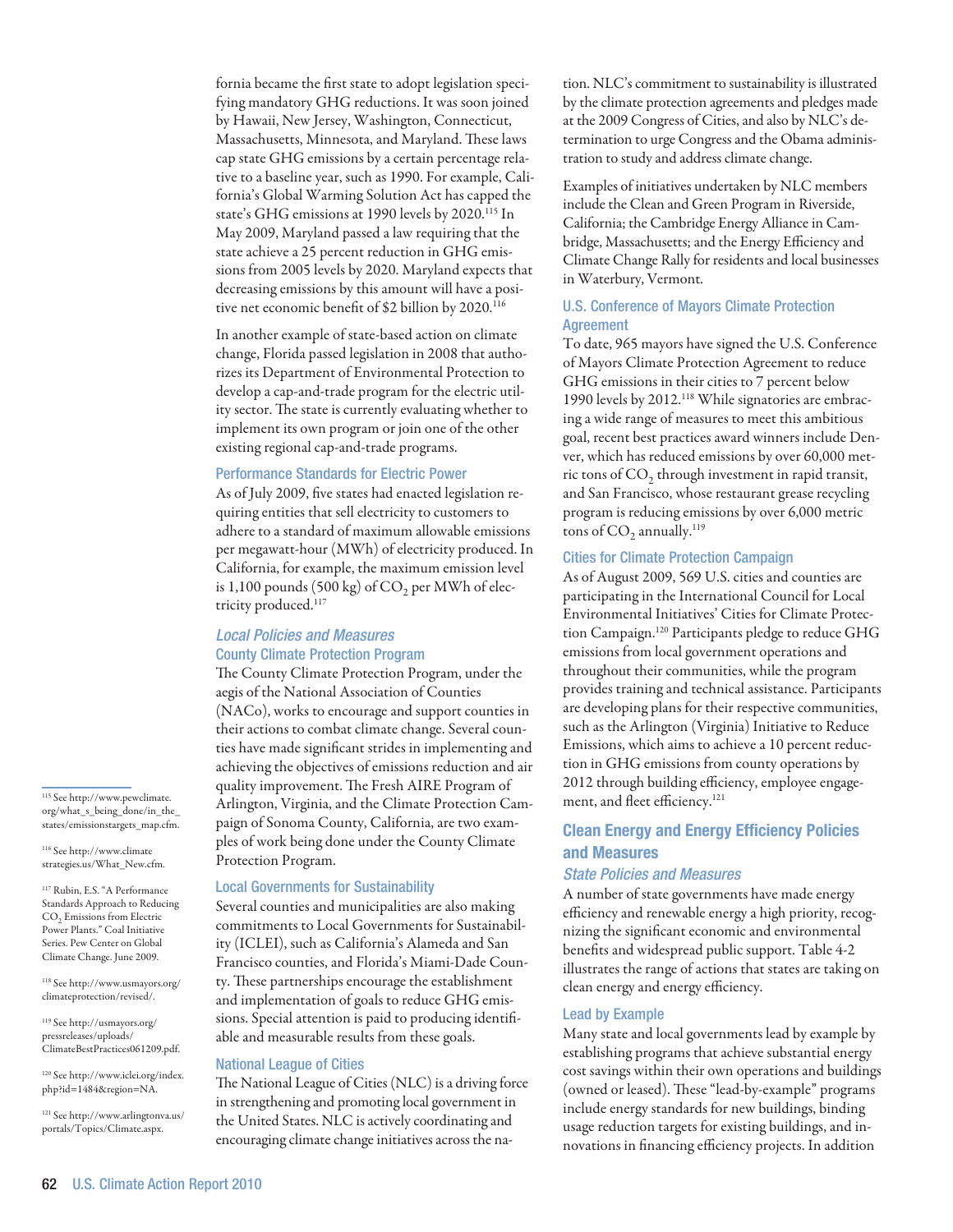# Table 4-2 State Actions on Climate Change (as of August 2009)

A number of state governments have made energy efficiency and renewable energy a high priority, recognizing the significant economic and environmental benefits of and widespread public support for taking action.

| <b>Type of Action</b>                                                                    | <b>Participating States</b>                                                                                                                                                                                                                                                                                                                                                                                                                                                                                         | <b>Number of States</b>                                                                        |
|------------------------------------------------------------------------------------------|---------------------------------------------------------------------------------------------------------------------------------------------------------------------------------------------------------------------------------------------------------------------------------------------------------------------------------------------------------------------------------------------------------------------------------------------------------------------------------------------------------------------|------------------------------------------------------------------------------------------------|
| <b>Greenhouse Gas Policies and Measures</b>                                              |                                                                                                                                                                                                                                                                                                                                                                                                                                                                                                                     |                                                                                                |
| Mandatory Greenhouse Gas<br>Reductions <sup>1</sup>                                      | California, Connecticut, Hawaii, Maryland, Massachusetts, Minnesota, New Jersey, Washington                                                                                                                                                                                                                                                                                                                                                                                                                         | 8                                                                                              |
| Emission Targets and Goals <sup>2</sup>                                                  | Arizona, Colorado, Florida, Illinois, Maine, Michigan, Montana, New Hampshire, New Mexico, New York, Oregon,<br>Rhode Island, Utah, Vermont, Virginia                                                                                                                                                                                                                                                                                                                                                               | 15                                                                                             |
| Greenhouse Gas Performance<br><b>Standards for Power Plant</b><br>Emissions <sup>3</sup> | California, Illinois, Minnesota, Montana, Oregon, Washington                                                                                                                                                                                                                                                                                                                                                                                                                                                        | 5                                                                                              |
| Offsets and Limits on Power<br>Plant Emissions <sup>4</sup>                              | California, Massachusetts, Montana, Oregon, New Hampshire, Washington                                                                                                                                                                                                                                                                                                                                                                                                                                               | 6                                                                                              |
| Greenhouse Gas Emission<br>Standards for Vehicles <sup>5</sup>                           | Arizona, California, Connecticut, Florida, Maine, Maryland, Massachusetts, New Jersey, New Mexico, New York,<br>Oregon, Pennsylvania, Rhode Island, Vermont, Washington                                                                                                                                                                                                                                                                                                                                             | 15                                                                                             |
| Low-Carbon Fuel Standard <sup>6</sup>                                                    | California                                                                                                                                                                                                                                                                                                                                                                                                                                                                                                          | $\mathbf{1}$                                                                                   |
| Renewable Fuels Standards7                                                               | California, Florida, Hawaii, Iowa, Louisiana, Massachusetts, Minnesota, Missouri, Montana, New Mexico, Oregon,<br>Washington                                                                                                                                                                                                                                                                                                                                                                                        | 12                                                                                             |
| <b>Energy Efficiency and Renewable Energy Policies</b>                                   |                                                                                                                                                                                                                                                                                                                                                                                                                                                                                                                     |                                                                                                |
| Green Building Standards for<br>State Buildings <sup>8</sup>                             | Arizona, California, Colorado, Connecticut, Florida, Illinois, Indiana, Kentucky, Maine, Maryland, Massachusetts,<br>Michigan, Minnesota, Nevada, New Jersey, New Mexico, New York, Oklahoma, Rhode Island, South Carolina, South<br>Dakota, Virginia, Washington                                                                                                                                                                                                                                                   | 23                                                                                             |
| Net Metering <sup>9</sup>                                                                | Arizona, Arkansas, California, Colorado, Connecticut, Delaware, District of Columbia, Florida, Georgia, Hawaii, Idaho,<br>Illinois, Indiana, Iowa, Kansas, Kentucky, Louisiana, Maine, Maryland, Massachusetts, Michigan, Minnesota, Missouri,<br>Montana, Nebraska, Nevada, New Hampshire, New Jersey, New Mexico, New York, North Carolina, North Dakota,<br>Ohio, Oklahoma, Oregon, Pennsylvania, Rhode Island, South Carolina, Texas, Utah, Vermont, Virginia, Washington,<br>West Virginia, Wisconsin, Wyoming | 46                                                                                             |
| Green Power Purchasing <sup>10</sup>                                                     | Connecticut, Illinois, Indiana, Maine, Maryland, Massachusetts, New York, Pennsylvania, Wisconsin                                                                                                                                                                                                                                                                                                                                                                                                                   | 9                                                                                              |
| Green Pricing <sup>11,12</sup>                                                           | Colorado, Iowa, Montana, New Mexico, Oregon, Washington (Alabama, Alaska, Arizona, Arkansas, California,<br>Connecticut, Delaware, District of Columbia, Florida, Georgia, Hawaii, Idaho, Illinois, Indiana, Kentucky, Louisiana,<br>Maryland, Massachusetts, Michigan, Minnesota, Mississippi, Missouri, Nebraska, Nevada, New York, North Carolina,<br>North Dakota, Ohio, Oklahoma, South Carolina, South Dakota, Tennessee, Texas, Utah, Vermont, West Virginia,<br>Wisconsin, Wyoming)                         | $6 (+ 39 states$<br>green pricing<br>programs available)                                       |
| Renewable Portfolio<br>Standards (RPS) <sup>13,14</sup>                                  | Arizona, California, Colorado, Connecticut, Delaware, District of Columbia, Hawaii, Illinois, Iowa, Kansas, Maine,<br>Maryland, Massachusetts, Michigan, Minnesota, Missouri, Montana, Nevada, New Hampshire, New Jersey, New<br>Mexico, New York, North Carolina, Ohio, Oregon, Pennsylvania, Rhode Island, Texas, Washington, Wisconsin (North<br>Dakota, South Dakota, Utah, Vermont, Virginia [Florida])                                                                                                        | $30 (+ 5 state voluntary)$<br>standards [and 1 state<br>with a utility that offers<br>an RPS]) |
| Public Benefit Funds for<br>Renewables and Efficiency <sup>15,16</sup>                   | California, Connecticut, Delaware, District of Columbia, Illinois, Maine, Massachusetts, Michigan, Minnesota,<br>Montana, New Jersey, New York, Ohio, Oregon, Pennsylvania, Rhode Island, Vermont, Wisconsin                                                                                                                                                                                                                                                                                                        | 18                                                                                             |
| Public Benefits Funds for<br>Energy Efficiency <sup>17</sup>                             | Hawaii, Nevada, New Hampshire, New Mexico, Nebraska, Texas                                                                                                                                                                                                                                                                                                                                                                                                                                                          | 6                                                                                              |
| <b>Energy Efficiency Resource</b><br>Standards <sup>18</sup>                             | California, Colorado, Hawaii, Illinois, Maryland, Massachusetts, Michigan, Minnesota, Nevada, New Mexico, New<br>York, New Jersey, North Carolina, Ohio, Pennsylvania, Texas, Vermont, Virginia, Washington                                                                                                                                                                                                                                                                                                         | 19                                                                                             |
| Appliance and Equipment<br>Efficiency Standards <sup>19</sup>                            | Arizona, California, Connecticut, District of Columbia, Maryland, Massachusetts, New Jersey, New York, Oregon,<br>Rhode Island, Vermont, Washington                                                                                                                                                                                                                                                                                                                                                                 | 12                                                                                             |
| Compliance with Stringent<br><b>Residential Energy Building</b><br>Codes <sup>20</sup>   | Alaska, California, Florida, Georgia, Idaho, Iowa, Kentucky, Louisiana, Maryland, Massachusetts, Minnesota, Nevada,<br>New Hampshire, New Jersey, New Mexico, North Carolina, Oregon, Pennsylvania, Rhode Island, South Carolina,<br>Utah, Vermont, Virginia, Washington, Wisconsin                                                                                                                                                                                                                                 | 25                                                                                             |

1 See http://www.ncsl.org/?TabId=13240.

10 See http://www.dsireusa.org/summarytables/rrpre.cfm.

11 See http://apps3.eere.energy.gov/greenpower/markets/pricing.shtml?page=4.

12 See http://www.pewclimate.org/what\_s\_being\_done/in\_the\_states/west\_coast\_map.cfm.

<sup>3</sup> Rubin, E.S. June 2009. "A Performance Standards Approach to Reducing CO<sub>2</sub> Emissions from Electric Power Plants." Coal Initiative Series. Pew Center on Global Climate Change. See http://www. pewclimate.org/white-papers/coal-initiative/performance-standards-electric.

4 Pew Center on Climate Change. 2009. "Climate Change 101: State Action." See http://www. pewclimate.org/docUploads/Climate101-State-Jan09.pdf.

<sup>2</sup> See http://www.pewclimate.org/what\_s\_being\_done/in\_the\_states/emissionstargets\_map.cfm.

<sup>5</sup> See http://www.pewclimate.org/what\_s\_being\_done/in\_the\_states/vehicle\_ghg\_standard.cfm.

6 See http://www.pewclimate.org/docUploads/Climate101-State-Jan09.pdf.

<sup>7</sup> See http://www.pewclimate.org/docUploads/Climate101-State-Jan09.pdf.

<sup>8</sup> See http://www.pewclimate.org/what\_s\_being\_done/in\_the\_states/leed\_state\_buildings.cfm.

9 See http://www.dsireusa.org/summarytables/rrpre.cfm.

13 See http://www.dsireusa.org/summarytables/rrpre.cfm. 14 See http://www.pewclimate.org/what\_s\_being\_done/in\_the\_states/rps.cfm.

15 See http://www.dsireusa.org/summarytables/rrpre.cfm.

16 See http://www.pewclimate.org/what\_s\_being\_done/in\_the\_states/public\_benefit\_funds.cfm.

17 See http://www.pewclimate.org/what\_s\_being\_done/in\_the\_states/public\_benefit\_funds.cfm.

18 See http://www.pewclimate.org/what\_s\_being\_done/in\_the\_states/efficiency\_resource.cfm.

19 See http://www.pewclimate.org/what\_s\_being\_done/in\_the\_states/energy\_eff\_map.cfm.

20 See http://www.pewclimate.org/what\_s\_being\_done/in\_the\_states/res\_\_energy\_codes.cfm.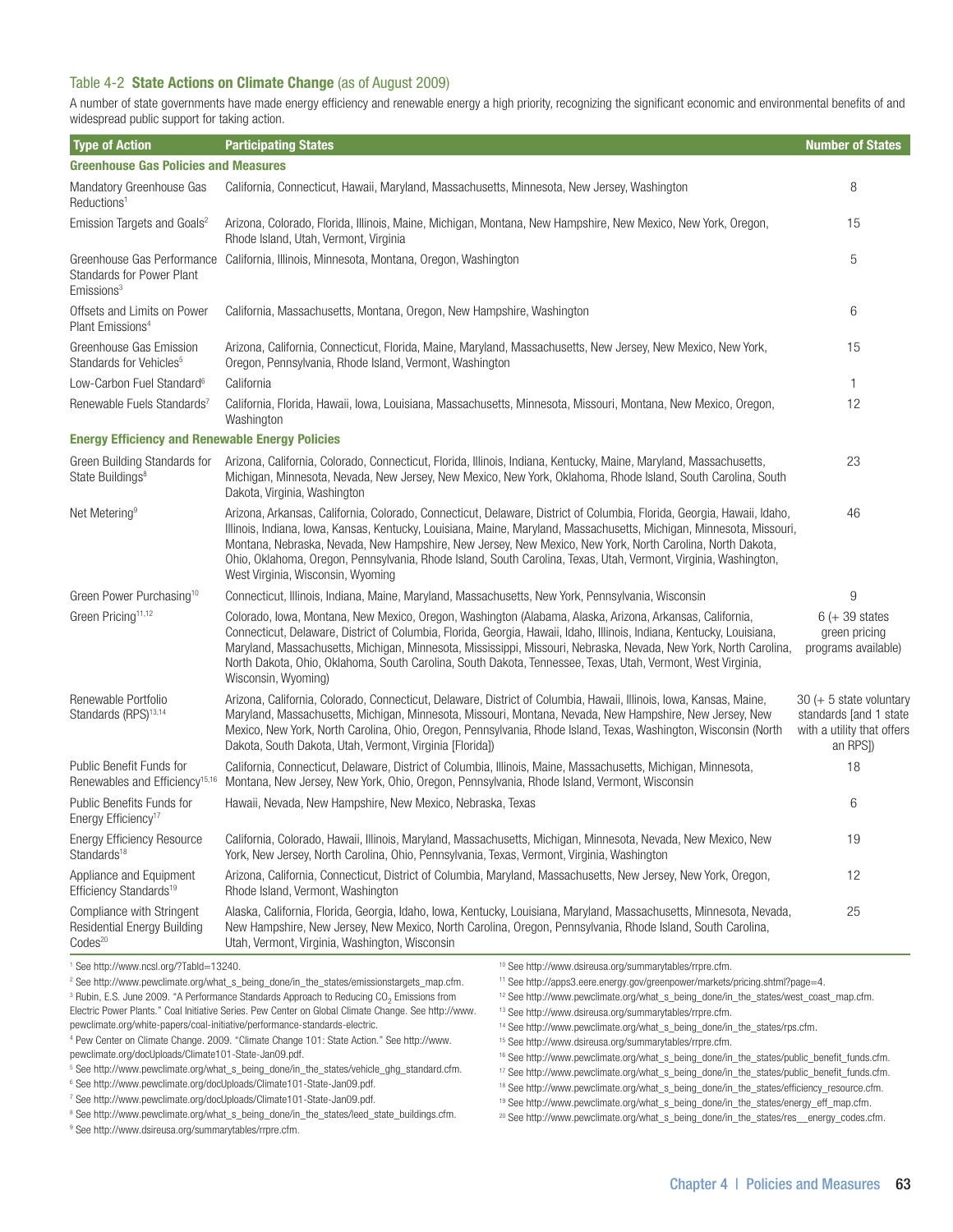to reducing state energy bills and emissions, these efforts demonstrate the feasibility and benefits of clean energy to the larger market.

#### Net Metering

Most states have at least one utility that permits customers to sell electricity back to the grid, a practice known as net metering.<sup>122</sup> Net metering is available statewide in 18 states, and is offered by select utilities in 27 states.<sup>123</sup> Limits on the capacity of eligible installations range from 10 kW in Indiana to 80 MW in New Mexico.124 While the utilization of these programs varies greatly among states and utilities, PG&E in California has reported more than 31,600 total installations with a combined capacity of 275 MW of solar and wind power as of June 2009, representing 1.3 percent of the peak load (the program is limited to 2.5 percent of the peak load).<sup>125</sup>

#### Renewable Energy Standards

A mandatory renewable energy standard (RES), sometimes referred to as a renewable portfolio standard (RPS), requires utilities to generate a certain amount of electricity or install a certain amount of capacity from renewable energy sources in a set time frame. As of November 2009, 30 states had mandatory RES programs, and an additional 5 states had voluntary RES programs.126, 127

In 1999, Texas passed its first RPS, which mandated that electricity providers collectively provide 2,000 MW of additional renewable energy capacity by 2009. The program exceeded expectations, and the state reached this goal in six years. During that time, wind power development in Texas more than quadrupled. In 2005, the state legislature expanded the RPS mandate to 5,880 MW by 2015, with a target of 10,000 MW for 2025. The required increase in renewable energy generation capacity is allocated between providers according to percentage market share of energy sales. Like most states with an RES in place, the Texas program includes a renewable energy credit (REC) program that allows utility companies to buy or trade RECs and use them toward compliance. In Texas, each REC represents 1 MW of installed capacity from renewable sources. If a utility earns extra RECs through its renewable energy generation, it may sell these credits to other utilities that do not have sufficient renewable energy capacity to meet the RPS requirements.128

Although Massachusetts has had an RPS program since the late 1990s, in July 2008 the state doubled existing requirements by mandating that its RPS requirement must grow by 1 percent per year. Under these guidelines, renewable energy will account for 15 percent of electricity generation by 2020 and 25 percent by 2030. The new legislation also divided renewable energy into two classes based on age of operating facility in order to support the continued operation of older renewable energy facilities. In Massachusetts, electricity providers may meet their obligations by producing renewable energy, purchasing a REC or paying an Alternative Compliance Payment.<sup>129, 130</sup>

#### Public Benefit Funds

Currently, 24 states have some form of public benefit funds, in which utility consumers pay a small charge to a common fund, often as part of the monthly billing cycle. The utility uses these funds to invest in energy efficiency and renewable energy projects, such as home weatherization and renewable technologies. Existing funds are anticipated to generate \$7.3 billion for renewable energy by 2017.131, 132, 133

#### Tax Credits for Renewable Energy

Currently 21 states offer personal and/or corporate tax credits for investment in renewable energy.134 Oregon's program includes both residential tax credits for small-scale renewable capacity and business tax credits up to \$20 million for renewable energy equipment manufacturing, thereby cultivating both renewable energy and green jobs in the state.<sup>135</sup> Most other states offer some type of deduction or exemption from sales, income, corporate, or property taxes tied to renewable energy.136

#### *Local Policies and Measures*

Local, state, and tribal governments and territories are using funds made available under ARRA through the Energy Efficiency and Conservation Block Grant Program to develop and implement projects that improve energy efficiency and reduce energy consumption. The first 19 cities and counties received funds in July 2009 to develop energy efficiency and conservation strategies, to be supported with additional funds for implementation.<sup>137</sup>

Many local and tribal governments are developing their own programs to foster the development of renewable energy. The City of Madison (Wisconsin) has initiated the MadiSUN Solar Energy Program to double solar electric and solar hot water installations by 2011, which would reduce the city's  $CO<sub>2</sub>$  emissions by 100,000 tons. The Ogala Sioux Tribe Renewable Energy Development Authority will oversee community and commercial-scale renewable energy development on the Pine Ridge Indian Reservation in South Dakota. The Authority estimates that the reservation has the potential to develop several hundred megawatts of wind power.<sup>138</sup>

Local governments are also active in promoting weatherization projects in their jurisdictions. For example, the City of Portland's (Oregon) Block-by-Block Weatherization Program provides basic weatherization and education to low-income households, and hopes to weatherize 1,250 homes by 2020, reducing annual energy demand by 215 billion Btus (63,000 MWh).139

122 See http://www.pewclimate. org/what\_s\_being\_done/in\_the\_ states/net\_metering\_map.cfm.

123 See http://www.dsireusa.org/ summarytables/rrpre.cfm.

124 See http://www.dsireusa.org/ summarytables/rrpre.cfm.

125 See http://www.pge.com/ mybusiness/energysavingsrebates/ solar/nemtracking/index.shtml.

126 See http://www.dsireusa.org/ summarytables/rrpre.cfm.

127 See http://www.pewclimate. org/what\_s\_being\_done/in\_the\_ states/rps.cfm.

128 See http://www.seco.cpa.state. tx.us/re\_rps-portfolio.htm.

129 See http://www.pewclimate. org/what\_s\_being\_done/in\_the\_ states/rps.cfm.

130 See http://www.dsireusa.org/ incentives/incentive.cfm? Incentive\_Code= MA05R& state=MA& CurrentPageID=1.

131 See http://www.dsireusa.org/ summarytables/rrpre.cfm.

132 See http://www.pewclimate. org/what\_s\_being\_done/in\_the\_ states/public\_benefit\_funds.cfm.

133 See http://www.dsireusa.org/ documents/SummaryMaps/ PBF\_Map.ppt.

134 See http://www.dsireusa.org/ documents/SummaryMaps/ TaxIncentives\_Map.ppt.

135 See http://www.dsireusa.org/ incentives/index.cfm?re=1&ee=& spv=0&st=0&srp=1&state=OR.

136 See http://www.dsireusa.org/ summarytables/finre.cfm.

137 See http://www.eecbg.energy. gov/.

138 See http://www.indiancountry today.com/national/50848652. html.

139 See http://www.smart communities.ncat.org/success/ block.shtml.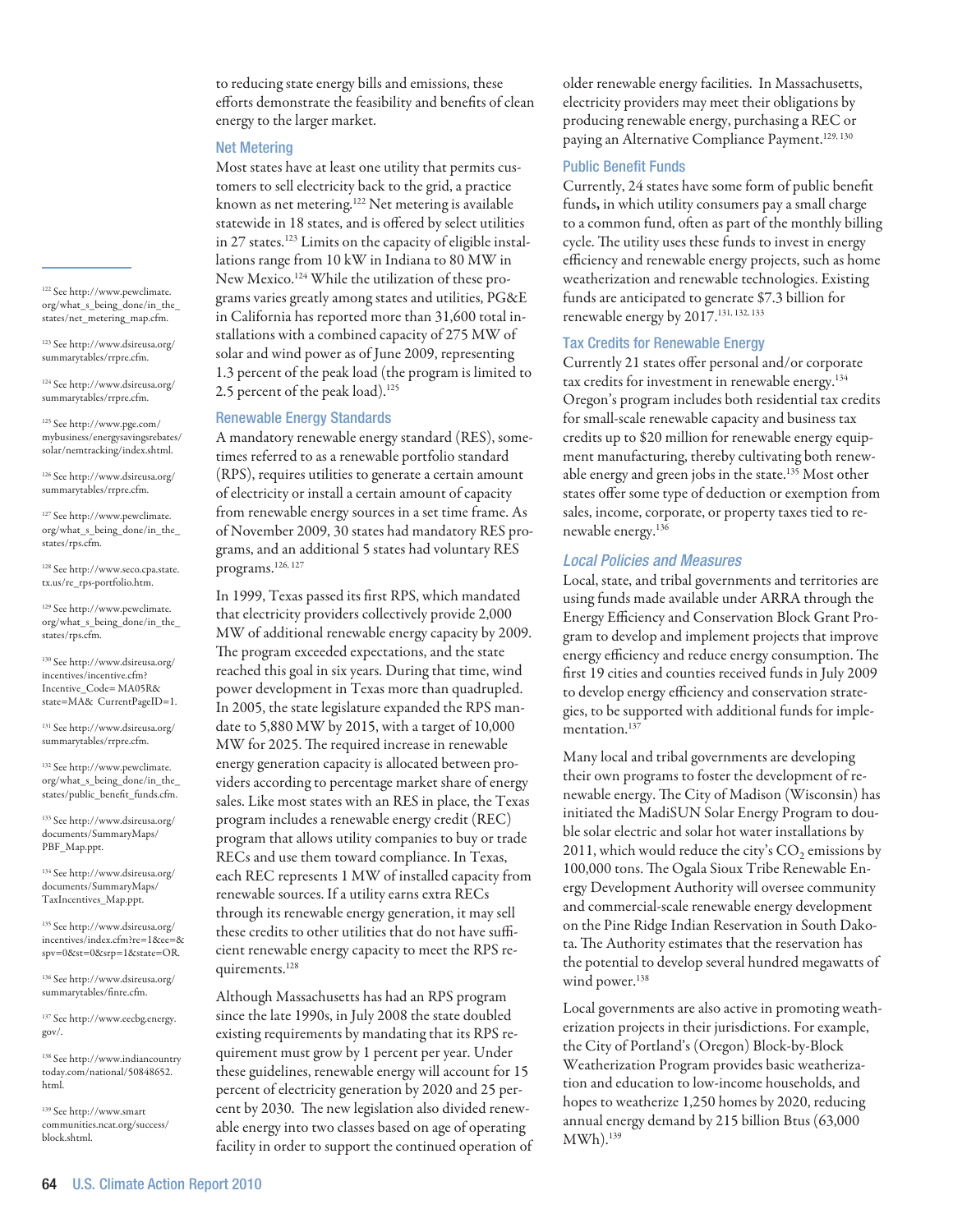| <b>Name of Policy</b><br>or Measure                                                                                       | <b>Objective and/or</b><br><b>Activity Affected</b>                                                                                                                                                                                                                                                                  | <b>Greenhouse</b><br><b>Gas Affected</b> | <b>Type of</b><br>Program | <b>Status</b> | <b>Implementing</b><br><b>Entities</b> | <b>Estimated</b><br><b>Mitigation</b><br><b>Impact for</b><br>2007 | <b>Estimated</b><br><b>Mitigation</b><br><b>Impact for</b><br>2010 | <b>Estimated</b><br><b>Mitigation</b><br>Impact for<br>2015 | <b>Estimated</b><br><b>Mitigation</b><br><b>Impact for</b><br>2020 |
|---------------------------------------------------------------------------------------------------------------------------|----------------------------------------------------------------------------------------------------------------------------------------------------------------------------------------------------------------------------------------------------------------------------------------------------------------------|------------------------------------------|---------------------------|---------------|----------------------------------------|--------------------------------------------------------------------|--------------------------------------------------------------------|-------------------------------------------------------------|--------------------------------------------------------------------|
| <b>Energy: Residential and Commercial<sup>2</sup></b>                                                                     |                                                                                                                                                                                                                                                                                                                      |                                          |                           |               |                                        |                                                                    |                                                                    |                                                             |                                                                    |
| Appliances and<br>Commercial<br><b>Equipment Standards</b><br>Program, Appliance<br><b>Energy Efficiency</b><br>Standards | Analyzes, develops, reviews<br>and updates efficiency<br>standards for most major<br>household appliances and<br>major commercial building<br>technologies and equipment.                                                                                                                                            | CO <sub>2</sub>                          | Regulatory                | Implemented   | <b>DOE</b>                             | 0.0                                                                | 1.3                                                                | 4.3                                                         | 6.1                                                                |
| <b>Building Energy</b><br>Codes Program                                                                                   | Promotes stronger building<br>energy codes and helps states<br>adopt, implement, and enforce<br>them. Recognizes that energy<br>codes maximize energy<br>efficiency only when they are<br>fully embraced by users and<br>supported through education,<br>implementation, and<br>enforcement.                         | CO <sub>2</sub>                          | Regulatory                | Implemented   | <b>DOE</b>                             | 0.0                                                                | 1.3                                                                | 5.8                                                         | 11.3                                                               |
| <b>Lighting Energy</b><br><b>Efficiency Standards</b>                                                                     | Mandates standards that will<br>result in phasing out the<br>130-year-old incandescent<br>light bulb by the middle of the<br>next decade and phases out<br>less efficient fluorescent tubes.<br>New standards will also apply<br>to reflector lamps-the<br>cone-shaped bulbs used in<br>recessed and track lighting. | CO <sub>2</sub>                          | Regulatory                | Implemented   | <b>DOE</b>                             | 0.0                                                                | 0.4                                                                | 1.2                                                         | 1.5                                                                |
| <b>ENERGY STAR</b><br>Labeled Products                                                                                    | Labels distinguish energy-<br>efficient products in the<br>marketplace.                                                                                                                                                                                                                                              | CO <sub>2</sub>                          | Voluntary                 | Implemented   | EPA/DOE                                | 64.5                                                               | 82.5                                                               | 113.6                                                       | 141.2                                                              |
| <b>ENERGY STAR for the</b><br><b>Commercial Market</b>                                                                    | Promotes the improvement of<br>energy performance in<br>commercial buildings.                                                                                                                                                                                                                                        | CO <sub>2</sub>                          | Voluntary                 | Implemented   | EPA                                    | 66.0                                                               | 56.8                                                               | 75.0                                                        | 93.5                                                               |
| <b>ENERGY STAR for the</b><br><b>Residential Market</b>                                                                   | Promotes the improvement of<br>energy performance in<br>residential buildings beyond<br>the labeling of products.                                                                                                                                                                                                    | CO <sub>2</sub>                          | Voluntary                 | Implemented   | <b>EPA</b>                             | 1.8                                                                | 5.5                                                                | 21.1                                                        | 44.0                                                               |
| Net-Zero-Energy<br><b>Commercial Building</b><br>Initiative                                                               | Achieves marketable net-zero-<br>energy commercial buildings<br>by 2025. Encompasses all<br>activities that support this goal,<br>including industry partnerships,<br>research, and tool development.                                                                                                                | CO <sub>2</sub>                          | Voluntary                 | Implemented   | <b>DOE</b>                             | N/A                                                                | 8.2                                                                | 12.7                                                        | 15.5                                                               |
| <b>Building America</b>                                                                                                   | Develops cost-effective<br>solutions that reduce the<br>average energy use of housing<br>by 40-100% through research<br>partnerships with all facets of<br>the residential building industry.                                                                                                                        | CO <sub>2</sub>                          | Economic                  | Implemented   | <b>DOE</b>                             | 0.0                                                                | 3.8                                                                | 11.0                                                        | 19.8                                                               |
| <b>Energy Efficiency</b><br>and Conservation<br><b>Block Grants</b>                                                       | Provides funds to units of local<br>and state government, Native<br>American nations, and<br>territories to develop and<br>implement projects to improve<br>energy efficiency and reduce<br>energy use and fossil fuel<br>emissions in their communities.                                                            | CO <sub>2</sub>                          | Economic                  | Implemented   | <b>DOE</b>                             | N/A                                                                | N/A                                                                | N/A                                                         | N/A                                                                |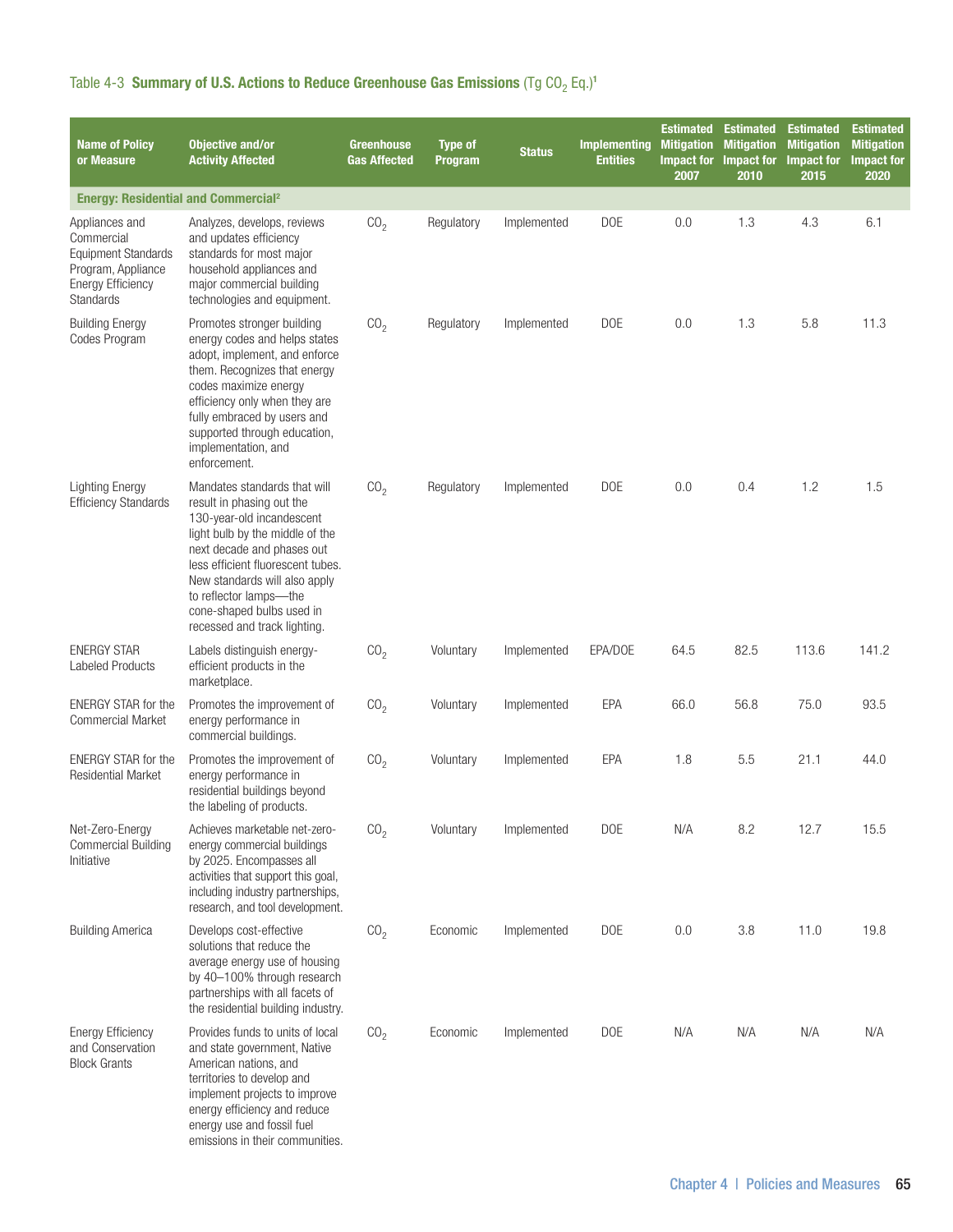| <b>Name of Policy</b><br>or Measure             | <b>Objective and/or</b><br><b>Activity Affected</b>                                                                                                                                                                                            | <b>Greenhouse</b><br><b>Gas Affected</b> | <b>Type of</b><br><b>Program</b> | <b>Status</b> | <b>Implementing</b><br><b>Entities</b> | <b>Estimated</b><br><b>Mitigation</b><br><b>Impact for</b><br>2007 | <b>Estimated</b><br><b>Mitigation</b><br><b>Impact for</b><br>2010 | <b>Estimated</b><br><b>Mitigation</b><br><b>Impact for</b><br>2015 | <b>Estimated</b><br><b>Mitigation</b><br><b>Impact for</b><br>2020 |
|-------------------------------------------------|------------------------------------------------------------------------------------------------------------------------------------------------------------------------------------------------------------------------------------------------|------------------------------------------|----------------------------------|---------------|----------------------------------------|--------------------------------------------------------------------|--------------------------------------------------------------------|--------------------------------------------------------------------|--------------------------------------------------------------------|
|                                                 | <b>Energy: Residential and Commercial<sup>2</sup> (Continued)</b>                                                                                                                                                                              |                                          |                                  |               |                                        |                                                                    |                                                                    |                                                                    |                                                                    |
| Weatherization<br>Assistance Program            | Enables low-income families to<br>permanently reduce their<br>energy bills by making their<br>homes more energy efficient.                                                                                                                     | CO <sub>2</sub>                          | Economic                         | Implemented   | <b>DOE</b>                             | N/A                                                                | 6.7                                                                | 7.8                                                                | 8.9                                                                |
| <b>Energy: Industrial</b>                       |                                                                                                                                                                                                                                                |                                          |                                  |               |                                        |                                                                    |                                                                    |                                                                    |                                                                    |
| <b>ENERGY STAR for</b><br>Industry              | Enables industrial companies<br>to evaluate and cost-effectively<br>reduce energy use.                                                                                                                                                         | CO <sub>2</sub>                          | Voluntary                        | Implemented   | EPA                                    | 23.1                                                               | 18.0                                                               | 25.6                                                               | 36.6                                                               |
| Save Energy Now                                 | National initiative of the<br>Industrial Technologies<br>Program to drive a 25%<br>reduction in industrial energy<br>intensity in 10 years.                                                                                                    | CO <sub>2</sub>                          | Voluntary                        | Implemented   | <b>DOE</b>                             | N/A                                                                | 9.4                                                                | 28.2                                                               | 28.9                                                               |
| Industrial Assessment<br>Centers                | Provide in-depth assessments<br>of a plant's site and its<br>facilities, services, and<br>manufacturing operations.                                                                                                                            | CO <sub>2</sub>                          | Voluntary                        | Implemented   | <b>DOE</b>                             | N/A                                                                | 0.6                                                                | 2.7                                                                | 5.1                                                                |
| Industry-Specific<br>and Cross-Cutting<br>RDD&D | Develops and delivers<br>advanced energy efficiency,<br>renewable energy, and<br>pollution prevention<br>technologies for industrial<br>applications through<br>partnerships with industry,<br>government, and<br>nongovernment organizations. | CO <sub>2</sub>                          | Information<br>and Research      | Implemented   | <b>DOE</b>                             | N/A                                                                | 0.0                                                                | 0.8                                                                | 3.4                                                                |
| <b>Energy: Supply</b>                           |                                                                                                                                                                                                                                                |                                          |                                  |               |                                        |                                                                    |                                                                    |                                                                    |                                                                    |
| Solar Energy<br>Development<br>Program          | Provides opportunities for and<br>encourages use of federal<br>public lands for the<br>development of solar energy.                                                                                                                            | CO <sub>2</sub>                          | Research and<br>Information      | Implemented   | <b>DOI</b>                             | N/A                                                                | N/A                                                                | N/A                                                                | N/A                                                                |
| Wind Energy Program                             | Seeks to improve the<br>cost-effectiveness of wind<br>energy technology and lower<br>market and regulatory barriers<br>to the use of wind.                                                                                                     | CO <sub>2</sub>                          | Research and<br>Information      | Implemented   | <b>DOE</b>                             | N/A                                                                | 1.9                                                                | 30.2                                                               | 67.6                                                               |
| Geothermal Energy<br>Development<br>Program     | Provides opportunities for and<br>encourages use of federal<br>public lands for the<br>development of geothermal<br>energy.                                                                                                                    | CO <sub>2</sub>                          | Research and<br>Information      | Implemented   | <b>DOI</b>                             | N/A                                                                | N/A                                                                | N/A                                                                | N/A                                                                |
| <b>Energy Transmission</b><br>Infrastructure    | Provides for new and updated<br>transmission for new energy<br>development and improvement<br>of the existing system.                                                                                                                          | CO <sub>2</sub>                          | Voluntary                        | Initiated     | <b>DOI</b>                             | N/A                                                                | N/A                                                                | N/A                                                                | N/A                                                                |
| <b>Energy Smart Parks</b>                       | Works to reduce carbon<br>emissions in all aspects of<br>national park operations and<br>deploys renewable and<br>efficient energy<br>technologies throughout the<br>national park system.                                                     | CO <sub>2</sub>                          | Voluntary                        | Initiated     | DOI/DOE                                | N/A                                                                | N/A                                                                | N/A                                                                | N/A                                                                |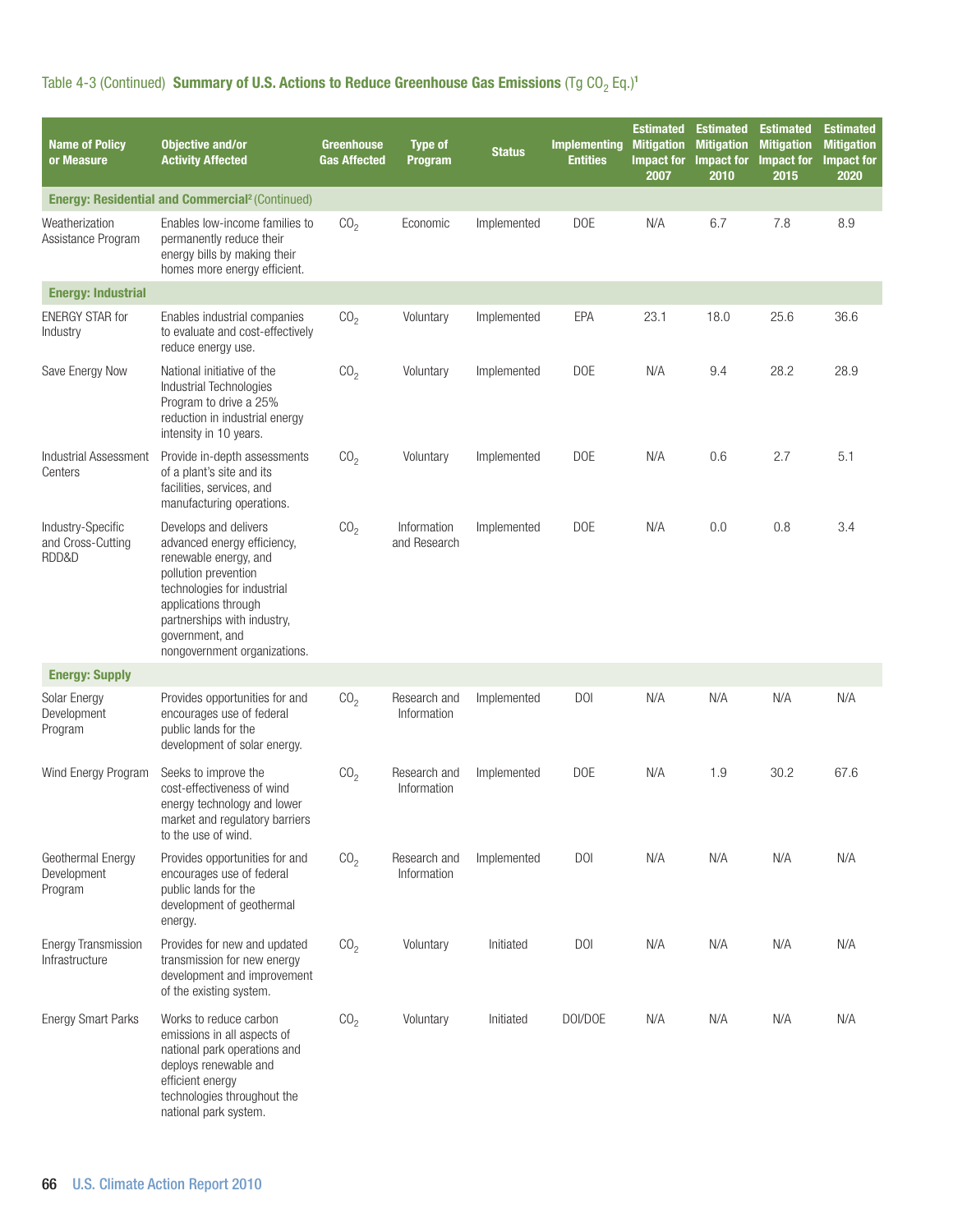| <b>Name of Policy</b><br>or Measure                                                                       | <b>Objective and/or</b><br><b>Activity Affected</b>                                                                                                                                                                                                                                                                                                      | <b>Greenhouse</b><br><b>Gas Affected</b> | <b>Type of</b><br><b>Program</b>                | <b>Status</b> | <b>Implementing</b><br><b>Entities</b> | <b>Estimated</b><br><b>Mitigation</b><br><b>Impact for</b><br>2007 | <b>Estimated</b><br><b>Mitigation</b><br><b>Impact for</b><br>2010 | <b>Estimated</b><br><b>Mitigation</b><br>Impact for<br>2015 | <b>Estimated</b><br><b>Mitigation</b><br><b>Impact for</b><br>2020 |
|-----------------------------------------------------------------------------------------------------------|----------------------------------------------------------------------------------------------------------------------------------------------------------------------------------------------------------------------------------------------------------------------------------------------------------------------------------------------------------|------------------------------------------|-------------------------------------------------|---------------|----------------------------------------|--------------------------------------------------------------------|--------------------------------------------------------------------|-------------------------------------------------------------|--------------------------------------------------------------------|
| <b>Energy: Supply (Continued)</b>                                                                         |                                                                                                                                                                                                                                                                                                                                                          |                                          |                                                 |               |                                        |                                                                    |                                                                    |                                                             |                                                                    |
| Clean Energy<br>Initiative; Green<br>Power Partnership;<br>Combined Heat and<br>Power Partnership         | Remove market barriers to<br>increased penetration of a<br>cleaner, more efficient energy<br>supply.                                                                                                                                                                                                                                                     | CO <sub>2</sub>                          | Voluntary,<br>Education                         | Implemented   | EPA                                    | 17.6                                                               | 19.8                                                               | 44.0                                                        | 73.3                                                               |
| Indian Education<br>Renewable Energy<br>Challenge                                                         | Provides opportunities for<br>students attending tribal high<br>schools and colleges to pursue<br>careers in the fields of green<br>and renewable energy.                                                                                                                                                                                                |                                          | Voluntary                                       | Initiated     | DOI/DOE                                | N/A                                                                | N/A                                                                | N/A                                                         | N/A                                                                |
| University-National<br>Park Energy<br>Partnership Program                                                 | Provides parks assistance in<br>addressing their energy<br>concerns.                                                                                                                                                                                                                                                                                     | CO <sub>2</sub>                          | Voluntary                                       | Initiated     | DOI/DOE                                | N/A                                                                | N/A                                                                | N/A                                                         | N/A                                                                |
| Biorefinery<br>Assistance                                                                                 | Provides loan guarantees for<br>the development, construction,<br>and retrofitting of commercial-<br>scale biorefineries, and grants<br>to help pay for the<br>development and construction<br>costs of demonstration-scale<br>biorefineries.                                                                                                            | CO <sub>2</sub>                          | Economic                                        | Implemented   | <b>USDA</b>                            | N/A                                                                | N/A                                                                | N/A                                                         | N/A                                                                |
| Nuclear Power<br>(AFCI, NP2010, Loan<br>Guarantee Program,<br>Standby Support for<br>Certain Delays, PAA) | Provides risk insurance against<br>construction and operational<br>delays beyond the control of<br>the plants' sponsors and<br>against liability claims from<br>nuclear incidents. Also provides<br>loan guarantees for new plants<br>and R&D support for advanced<br>nuclear technologies.                                                              | CO <sub>2</sub>                          | Economic,<br>Fiscal,<br>Regulatory,<br>Research | Implemented   | <b>DOE</b>                             | 0.0                                                                | 0.0                                                                | 5.2                                                         | 14.4                                                               |
| Renewable Energy<br><b>Production Incentive</b>                                                           | Provides financial incentives<br>for electricity generated by new<br>qualifying renewable energy<br>generation, cost-sharing<br>incentives for RDD&D of<br>renewable energy technology<br>manufacturing, and 50%<br>matching grants for small-<br>scale renewable projects.                                                                              | CO <sub>2</sub>                          | Economic,<br>Fiscal,<br>Research                | Implemented   | <b>DOE</b>                             | N/A                                                                | N/A                                                                | N/A                                                         | N/A                                                                |
| Rural Energy for<br>America Program                                                                       | Provides grants and loan<br>guarantees to rural residents,<br>agricultural producers, and<br>rural businesses for energy<br>efficiency and renewable<br>energy systems, energy audits,<br>and technical assistance; and<br>for projects ranging from<br>biofuels to wind, solar,<br>geothermal, methane gas<br>recovery, advanced hydro, and<br>biomass. | CO <sub>2</sub>                          | Economic                                        | Implemented   | <b>USDA</b>                            | 2.0                                                                | 0.9                                                                | 0.7                                                         | 1.2                                                                |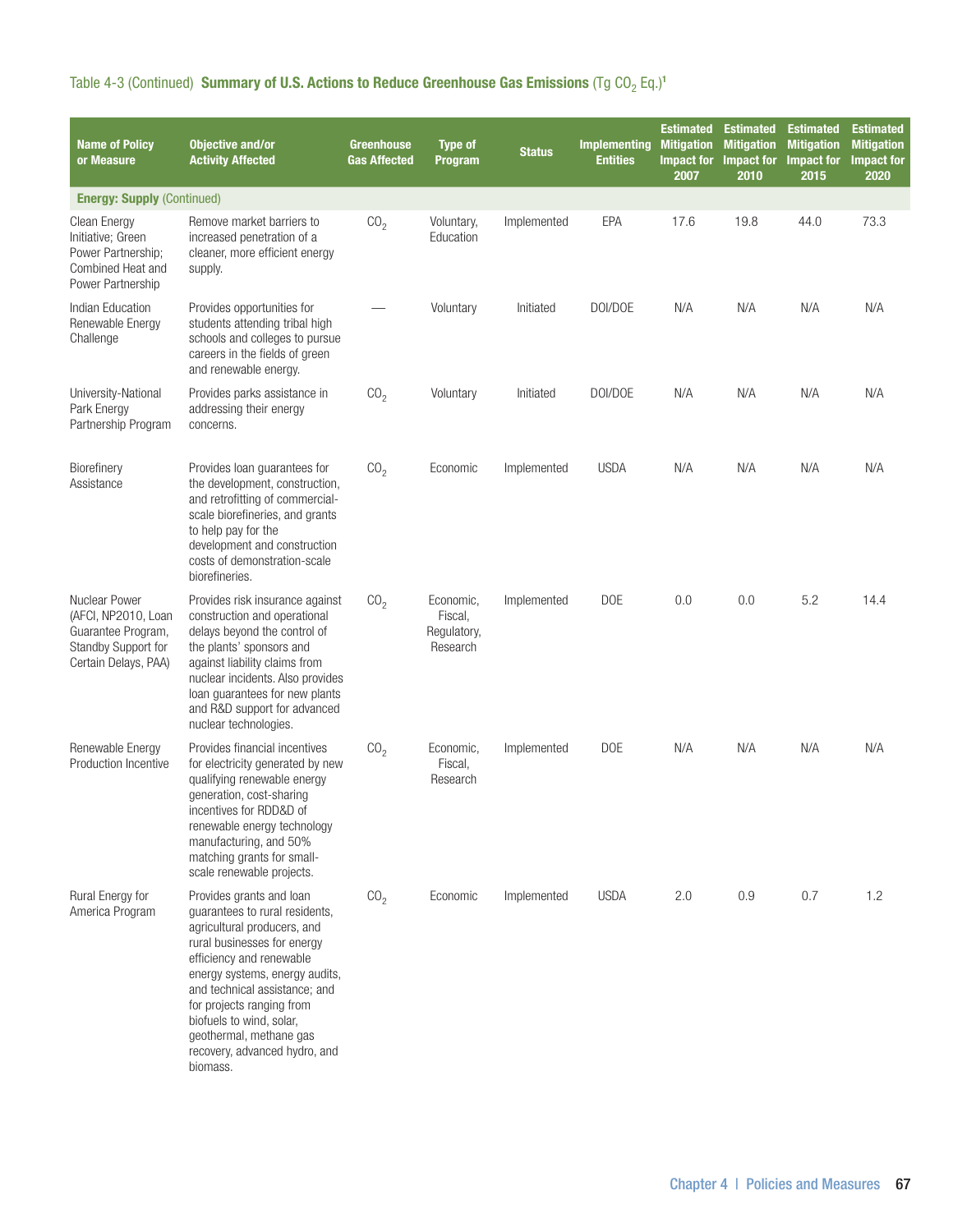| <b>Name of Policy</b><br>or Measure                                                                                                                                                                                     | <b>Objective and/or</b><br><b>Activity Affected</b>                                                                                                                                                                                                                                                                                                                                                                                                                                                                                                                                                        | <b>Greenhouse</b><br><b>Gas Affected</b> | <b>Type of</b><br>Program           | <b>Status</b>             | <b>Implementing</b><br><b>Entities</b> | <b>Estimated</b><br><b>Mitigation</b><br><b>Impact for</b><br>2007 | <b>Estimated</b><br><b>Mitigation</b><br>2010 | <b>Estimated</b><br><b>Mitigation</b><br>Impact for Impact for<br>2015 | <b>Estimated</b><br><b>Mitigation</b><br><b>Impact for</b><br>2020 |
|-------------------------------------------------------------------------------------------------------------------------------------------------------------------------------------------------------------------------|------------------------------------------------------------------------------------------------------------------------------------------------------------------------------------------------------------------------------------------------------------------------------------------------------------------------------------------------------------------------------------------------------------------------------------------------------------------------------------------------------------------------------------------------------------------------------------------------------------|------------------------------------------|-------------------------------------|---------------------------|----------------------------------------|--------------------------------------------------------------------|-----------------------------------------------|------------------------------------------------------------------------|--------------------------------------------------------------------|
| <b>Energy: Supply (Continued)</b>                                                                                                                                                                                       |                                                                                                                                                                                                                                                                                                                                                                                                                                                                                                                                                                                                            |                                          |                                     |                           |                                        |                                                                    |                                               |                                                                        |                                                                    |
| Solar Energy<br>Technologies Program                                                                                                                                                                                    | Supports R&D and deployment<br>of cost-effective technologies<br>toward growing the use of<br>solar energy throughout the<br>nation and the world. Seeks<br>to make solar electricity cost-<br>competitive with conventional<br>forms of electricity by 2015.                                                                                                                                                                                                                                                                                                                                              | CO <sub>2</sub>                          | Research and<br>Information         | Implemented               | <b>DOE</b>                             | N/A                                                                | 0.2                                           | 1.5                                                                    | 2.5                                                                |
| Wind Energy<br>Development<br>Program                                                                                                                                                                                   | Provides opportunities for and<br>encourages use of federal<br>public lands for development of<br>wind energy.                                                                                                                                                                                                                                                                                                                                                                                                                                                                                             | CO <sub>2</sub>                          | Voluntary                           | Implemented               | <b>DOI</b>                             | N/A                                                                | N/A                                           | N/A                                                                    | N/A                                                                |
| Biomass Program (BFI,<br>Integrated Cellulosic<br>Biorefineries and<br>Financial Assistance,<br><b>Woody Biomass</b><br>Utilization, BRDI,<br><b>Grants for Advanced</b><br>Biofuels, Biorefinery<br>Energy Efficiency) | Develops a portfolio of RD&D<br>geared toward biomass<br>feedstocks and conversion<br>technologies. Includes<br>development and deployment<br>of infrastructure and<br>opportunities for market<br>penetration of bio-based fuels<br>and products.                                                                                                                                                                                                                                                                                                                                                         | CO <sub>2</sub>                          | Research and<br>Information         | Implemented               | <b>DOE</b>                             | 0.0                                                                | 3.3                                           | 29.2                                                                   | 55.2                                                               |
| Coal Technologies<br>(Innovations for<br>Existing Plants,<br>Carbon Sequestration<br>Program, Gasification<br>Technologies Program,<br>CCPI, FutureGen,<br>Demonstration)                                               | Seeks to develop and<br>demonstrate a portfolio of<br>technologies that can increase<br>operating efficiency and<br>capture and permanently store<br>GHGs in new commercial-scale<br>plants or existing plants. Also<br>includes tax credits.                                                                                                                                                                                                                                                                                                                                                              | CO <sub>2</sub>                          | Research,<br>Fiscal,<br>Information | Implemented               | <b>DOE</b>                             | 0.0                                                                | 18.6                                          | 25.3                                                                   | 23.1                                                               |
| Geothermal<br>Technologies<br>Program                                                                                                                                                                                   | Supports deployment, market<br>transformation, technology<br>diffusion, information, and<br>technical assistance for<br>expanding the use of<br>geothermal resources.                                                                                                                                                                                                                                                                                                                                                                                                                                      | CO <sub>2</sub>                          | Research and<br>Information         | Implemented               | <b>DOE</b>                             | N/A                                                                | 0.0                                           | 1.1                                                                    | 1.8                                                                |
| <b>Transportation</b>                                                                                                                                                                                                   |                                                                                                                                                                                                                                                                                                                                                                                                                                                                                                                                                                                                            |                                          |                                     |                           |                                        |                                                                    |                                               |                                                                        |                                                                    |
| Renewable Fuel<br>Standard (RFS)                                                                                                                                                                                        | Implements the Energy<br>Independence and Security Act<br>of 2007 requirements revising<br>the RFS. Changes include<br>increasing the total volume of<br>renewable fuel used in<br>transportation to 36 billion<br>gallons by 2022, as well as<br>adding specific volume<br>standards for cellulosic biofuel,<br>biomass-based diesel, and<br>advanced biofuel within the<br>total volume required. Also<br>includes new definitions and<br>criteria for both renewable<br>fuels and the feedstocks used<br>to produce them, including<br>new life-cycle (GHG) emission<br>thresholds for renewable fuels. | All                                      | Regulatory                          | New: Being<br>Implemented | <b>EPA</b>                             | N/A                                                                | N/A                                           | N/A                                                                    | 138                                                                |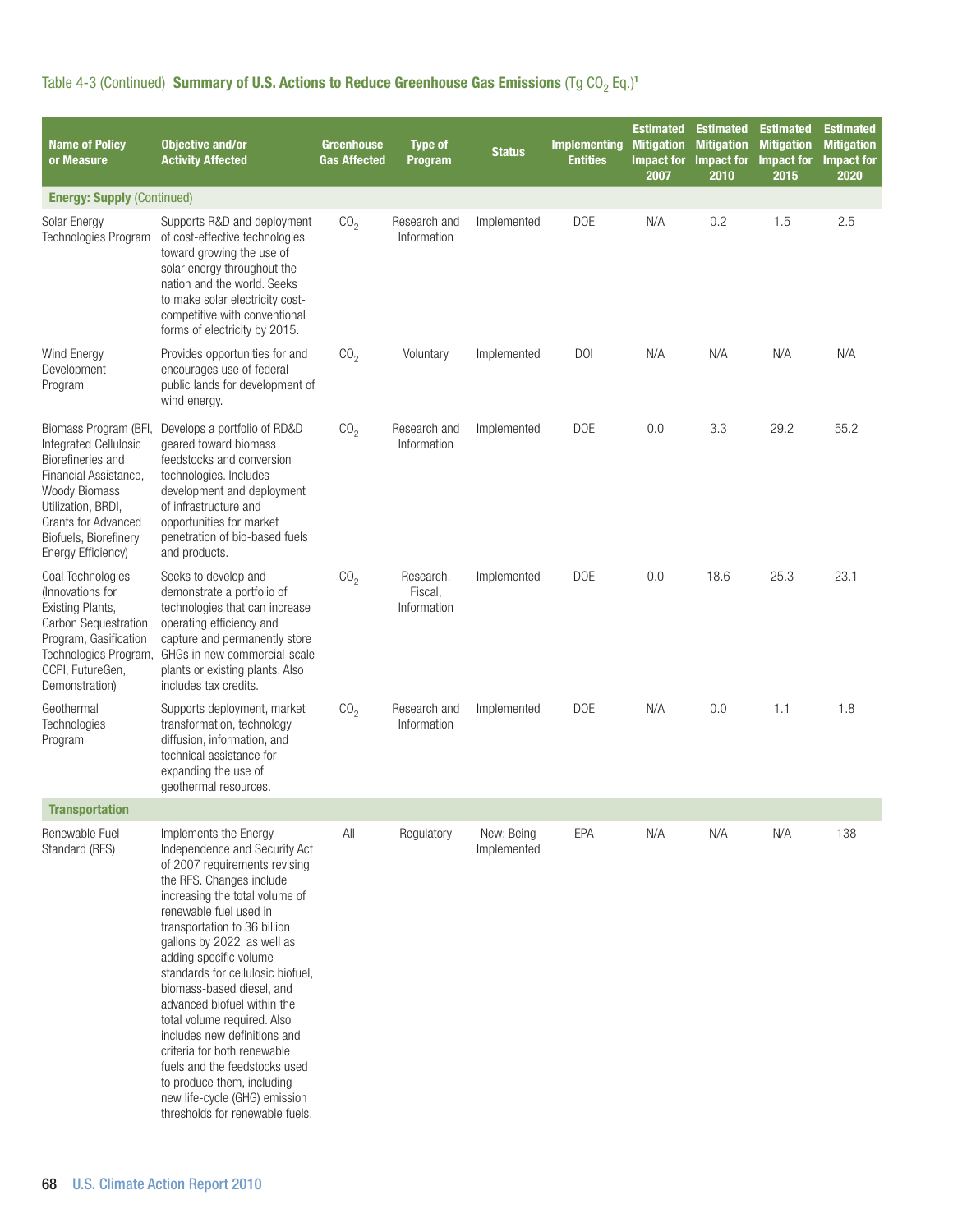| <b>Name of Policy</b><br>or Measure                                                                            | <b>Objective and/or</b><br><b>Activity Affected</b>                                                                                                                                                                                                                                                                                                                                 | <b>Greenhouse</b><br><b>Gas Affected</b> | <b>Type of</b><br><b>Program</b>        | <b>Status</b> | <b>Implementing</b><br><b>Entities</b> | <b>Estimated</b><br><b>Mitigation</b><br><b>Impact for</b><br>2007 | <b>Estimated</b><br><b>Mitigation</b><br>Impact for<br>2010 | <b>Estimated</b><br><b>Mitigation</b><br>Impact for<br>2015 | <b>Estimated</b><br><b>Mitigation</b><br><b>Impact for</b><br>2020 |
|----------------------------------------------------------------------------------------------------------------|-------------------------------------------------------------------------------------------------------------------------------------------------------------------------------------------------------------------------------------------------------------------------------------------------------------------------------------------------------------------------------------|------------------------------------------|-----------------------------------------|---------------|----------------------------------------|--------------------------------------------------------------------|-------------------------------------------------------------|-------------------------------------------------------------|--------------------------------------------------------------------|
| <b>Transportation (Continued)</b>                                                                              |                                                                                                                                                                                                                                                                                                                                                                                     |                                          |                                         |               |                                        |                                                                    |                                                             |                                                             |                                                                    |
| Corporate Average<br>Fuel Economy<br>Standards                                                                 | Raise the fuel economy<br>standard for light-duty trucks<br>for MY 2005-2010.                                                                                                                                                                                                                                                                                                       | CO <sub>2</sub>                          | Regulatory                              | Implemented   | DOT                                    | 8.7                                                                | 29.1                                                        | 33.7                                                        | 35.9                                                               |
| Corporate Average<br>Fuel Economy<br>Standards (Model Year<br>2011)                                            | Raise the fuel economy<br>standard for light-duty trucks<br>and passenger cars for MY<br>2011 (cumulative with savings)<br>from previous rules).                                                                                                                                                                                                                                    | CO <sub>2</sub>                          | Regulatory                              | Implemented   | EPA/DOT                                | N/A                                                                | N/A                                                         | 37.6                                                        | 43.4                                                               |
| National Policy to<br>Establish Vehicle GHG<br>Emissions and<br>Corporate Average<br>Fuel Economy<br>Standards | EPA and DOT are jointly<br>proposing GHG and fuel<br>economy standards for<br>passenger cars, light-duty<br>trucks, and medium-duty<br>passenger vehicles, covering<br>MY 2012-2016. These<br>standards that would achieve<br>an average of 250 grams per<br>mile in 2016 (with a related<br>fuel economy standard of<br>about 35.5 miles per gallon).                              | All                                      | Regulatory                              | Implemented   | EPA/DOT                                | N/A                                                                | N/A                                                         | 39.0                                                        | 132.0                                                              |
| National Clean Diesel<br>Campaign                                                                              | Works aggressively to reduce<br>diesel emissions across the<br>country through the<br>implementation of proven<br>emission control technologies<br>and innovative strategies with<br>the involvement of national,<br>state, and local partners,<br>including financial support<br>through DERA.                                                                                     | $CO2$ and<br>black carbon                | Voluntary,<br>Education,<br>Information | Implemented   | EPA                                    | N/A                                                                | N/A                                                         | N/A                                                         | N/A                                                                |
| SmartWay Transport<br>Partnership                                                                              | Accelerates the uptake of<br>low-GHG technologies and<br>strategies in the freight and<br>consumer sectors.                                                                                                                                                                                                                                                                         | CO <sub>2</sub>                          | Voluntary,<br>Information,<br>Education | Implemented   | EPA                                    | 4.2                                                                | 15.8                                                        | 36.8                                                        | 43                                                                 |
| <b>Aviation Fuel</b><br>Efficiency, Renewable<br>Fuels, and Market<br>Measures <sup>3</sup>                    | Improve aircraft/engine<br>technology and operational<br>procedures, enhance the<br>airspace transportation system<br>to reduce aviation's $CO2$<br>emissions contribution, develop<br>environmentally clean and<br>affordable alternative fuels,<br>secure energy future for<br>sustainable aviation growth,<br>and apply market measures,<br>such as charges or cap and<br>trade. | CO <sub>2</sub>                          | Research                                | Implemented   | FAA                                    | N/A                                                                | N/A                                                         | N/A                                                         | N/A                                                                |
| <b>Commercial Aviation</b><br><b>Alternative Fuels</b><br>Initiative                                           | Develops environmentally clean<br>and affordable alternative fuels<br>and secures energy future for<br>sustainable aviation growth.                                                                                                                                                                                                                                                 | CO <sub>2</sub>                          | Research                                | Implemented   | FAA                                    | N/A                                                                | N/A                                                         | N/A                                                         | N/A                                                                |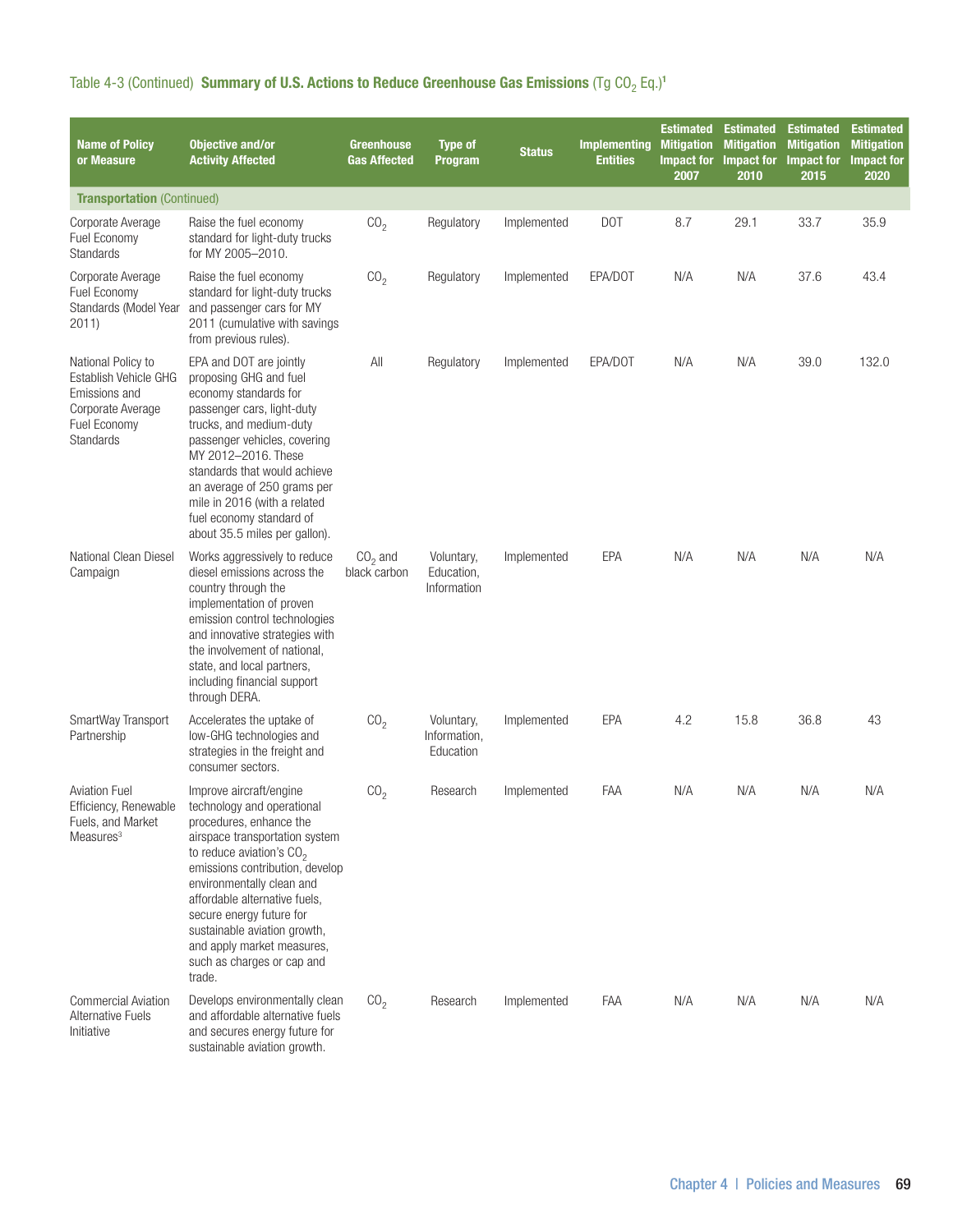| <b>Name of Policy</b><br>or Measure                                                                                            | <b>Objective and/or</b><br><b>Activity Affected</b>                                                                                                                                                                                                                                                                       | <b>Greenhouse</b><br><b>Gas Affected</b> | <b>Type of</b><br>Program | <b>Status</b> | <b>Implementing</b><br><b>Entities</b> | <b>Estimated</b><br><b>Mitigation</b><br><b>Impact for</b><br>2007 | <b>Estimated</b><br><b>Mitigation</b><br>Impact for<br>2010 | <b>Estimated</b><br><b>Mitigation</b><br>Impact for<br>2015 | <b>Estimated</b><br><b>Mitigation</b><br><b>Impact for</b><br>2020 |
|--------------------------------------------------------------------------------------------------------------------------------|---------------------------------------------------------------------------------------------------------------------------------------------------------------------------------------------------------------------------------------------------------------------------------------------------------------------------|------------------------------------------|---------------------------|---------------|----------------------------------------|--------------------------------------------------------------------|-------------------------------------------------------------|-------------------------------------------------------------|--------------------------------------------------------------------|
| <b>Transportation (Continued)</b>                                                                                              |                                                                                                                                                                                                                                                                                                                           |                                          |                           |               |                                        |                                                                    |                                                             |                                                             |                                                                    |
| Clean Automotive<br>Technology Program                                                                                         | Searches for cost-effective<br>advanced automotive<br>technologies that cut GHG<br>emissions, increase fuel<br>efficiency, reduce health-<br>related emissions, and are<br>affordable for mainstream<br>consumer and commercial<br>vehicles, while partnering with<br>industry to move these<br>technologies to the road. | CO <sub>2</sub>                          | Research                  | Implemented   | EPA                                    | N/A                                                                | N/A                                                         | N/A                                                         | N/A                                                                |
| <b>Fuel Cell Technologies</b><br>Program                                                                                       | Supports R&D of fuel cell<br>technologies and infrastructure<br>for electricity generation and<br>transportation to reduce energy<br>use, GHG emissions, and<br>criteria pollutants                                                                                                                                       | CO <sub>2</sub>                          | Research                  | Implemented   | <b>DOE</b>                             | 0.0                                                                | 0.0                                                         | 0.0                                                         | 0.0                                                                |
| Federal Transit<br>Program                                                                                                     | Provides grants and technical<br>assistance to support public<br>transportation systems across<br>the country.                                                                                                                                                                                                            | All                                      | Voluntary                 | Implemented   | DOT                                    | N/A                                                                | N/A                                                         | N/A                                                         | N/A                                                                |
| Transit Investments for<br>Greenhouse Gas and<br><b>Energy Reduction</b>                                                       | Provides funds to public transit<br>agencies for capital<br>investments that will assist in<br>reducing the energy<br>consumption or GHG emissions<br>of public transportation<br>systems.                                                                                                                                | All                                      | Voluntary                 | Implemented   | DOT                                    | N/A                                                                | N/A                                                         | N/A                                                         | N/A                                                                |
| Loan Programs<br>(Advanced Battery<br>Loan Guarantee,<br><b>Advanced Technology</b><br>Vehicles<br>Manufacturing<br>Incentive) | Provide loan guarantees to<br>advanced vehicle<br>manufacturers and their<br>component suppliers for the<br>construction of facilities that<br>manufacture U.S.-developed<br>and -produced advanced<br>vehicle batteries, lithium ion<br>batteries, and hybrid electrical<br>systems.                                     | CO <sub>2</sub>                          | Economic                  | Implemented   | <b>DOE</b>                             | N/A                                                                | N/A                                                         | N/A                                                         | N/A                                                                |
| Congestion Mitigation<br>and Air Quality<br>Improvement Program                                                                | Provides states with funds to<br>reduce congestion and to<br>improve air quality through<br>transportation control<br>measures and other strategies.                                                                                                                                                                      | CO <sub>2</sub>                          | Fiscal                    | Implemented   | DOT                                    | N/A                                                                | N/A                                                         | N/A                                                         | N/A                                                                |
| Alternative Transport<br>Systems and Use of<br>Clean Vehicles                                                                  | Replace traditional fueled<br>vehicles with "clean" energy<br>vehicles and reduce the size of<br>vehicles and vehicle fleets.                                                                                                                                                                                             | CO <sub>2</sub>                          | Voluntary                 | implemented   | <b>DOI</b>                             | N/A                                                                | N/A                                                         | N/A                                                         | N/A                                                                |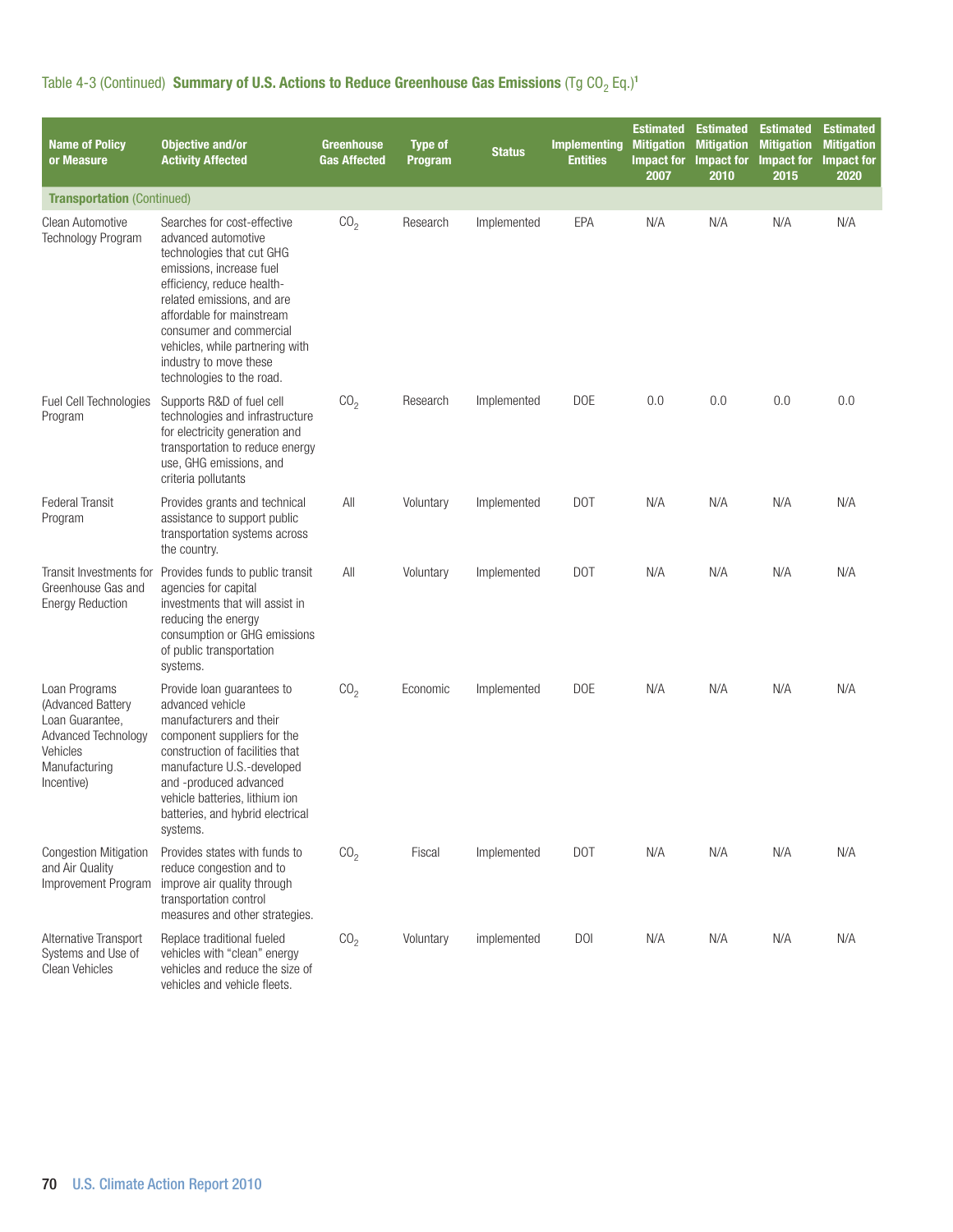| Table 4-3 (Continued) Summary of U.S. Actions to Reduce Greenhouse Gas Emissions (Tg CO <sub>2</sub> Eq.) <sup>1</sup> |  |  |  |  |  |
|------------------------------------------------------------------------------------------------------------------------|--|--|--|--|--|
|------------------------------------------------------------------------------------------------------------------------|--|--|--|--|--|

| <b>Name of Policy</b><br>or Measure                                                                    | <b>Objective and/or</b><br><b>Activity Affected</b>                                                                                                                                                                                                            | <b>Greenhouse</b><br><b>Gas Affected</b> | <b>Type of</b><br>Program               | <b>Status</b> | <b>Implementing</b><br>Entities | <b>Estimated</b><br><b>Mitigation</b><br><b>Impact for</b><br>2007 | <b>Estimated</b><br><b>Mitigation</b><br>Impact for<br>2010 | <b>Estimated</b><br><b>Mitigation</b><br>Impact for<br>2015 | <b>Estimated</b><br><b>Mitigation</b><br><b>Impact for</b><br>2020 |
|--------------------------------------------------------------------------------------------------------|----------------------------------------------------------------------------------------------------------------------------------------------------------------------------------------------------------------------------------------------------------------|------------------------------------------|-----------------------------------------|---------------|---------------------------------|--------------------------------------------------------------------|-------------------------------------------------------------|-------------------------------------------------------------|--------------------------------------------------------------------|
| Industry (Non-CO <sub>2</sub> )                                                                        |                                                                                                                                                                                                                                                                |                                          |                                         |               |                                 |                                                                    |                                                             |                                                             |                                                                    |
| Coalbed Methane<br>Outreach Program                                                                    | Reduces methane emissions<br>from U.S. coal mining<br>operations through cost-<br>effective means.                                                                                                                                                             | CH <sub>4</sub>                          | Education,<br>Information               | Implemented   | EPA                             | 7.3                                                                | 9.9                                                         | 11                                                          | 12.1                                                               |
| Natural Gas STAR<br>Program                                                                            | Reduces methane emissions<br>from U.S. natural gas systems<br>through the widespread<br>adoption of industry best<br>management practices.                                                                                                                     | CH <sub>4</sub>                          | Voluntary                               | Implemented   | EPA                             | 37                                                                 | 27.5                                                        | 35.6                                                        | 46.9                                                               |
| Environmental<br>Stewardship Initiative                                                                | Limits emissions of HFCs,<br>PFCs, and $SF6$ in industrial<br>applications.                                                                                                                                                                                    | HFCs, PFCs,<br>SF <sub>6</sub>           | Voluntary                               | Implemented   | <b>EPA</b>                      | 17.3                                                               | 25.5                                                        | 34.1                                                        | 44.7                                                               |
| Voluntary Code of the<br>Reductions of<br>Emissions of HFC and<br><b>PFC Fire Protection</b><br>Agents | Minimizes non-fire emissions<br>of HFCs and PFCs used as<br>fire-suppression alternatives<br>and protects people and<br>property from the threat of fire<br>through the use of proven,<br>effective products and<br>systems.                                   | HFCs, PFCs                               | Voluntary                               | Implemented   | <b>EPA</b>                      | N/A                                                                | N/A                                                         | N/A                                                         | N/A                                                                |
| HFC-23 Partnership                                                                                     | Encourages reduction of<br>HFC-23 emissions through<br>cost-effective practices or<br>technologies.                                                                                                                                                            | HFC-23                                   | Voluntary                               | Implemented   | <b>EPA</b>                      | 17.8                                                               | 22.9                                                        | 20.7                                                        | 20.9                                                               |
| Mobile Air<br><b>Conditioning Climate</b><br><b>Protection Partnership</b>                             | Identifies near-term<br>opportunities to improve the<br>environmental performance of<br>mobile air conditioners and<br>promotes cost-effective<br>designs and improved service<br>procedures to minimize<br>emissions from mobile air<br>conditioning systems. | CO <sub>2</sub><br><b>HFC-134a</b>       | Voluntary,<br>Research                  | Implemented   | EPA                             | 0.0                                                                | 0.2                                                         | 13.6                                                        | 24.6                                                               |
| GreenChill Advanced<br>Refrigeration<br>Partnership                                                    | Reduces ozone-depleting and<br>GHG refrigerant emissions<br>from supermarkets.                                                                                                                                                                                 | <b>HFCs</b>                              | Voluntary,<br>Information,<br>Education | Implemented   | <b>EPA</b>                      | N/A                                                                | 0.3                                                         | 1.0                                                         | 1.9                                                                |
| Responsible Appliance<br>Disposal Program                                                              | Reduces emissions of<br>refrigerant and foam-blowing<br>agents from end-of-life<br>appliances.                                                                                                                                                                 | <b>HFCs</b>                              | Voluntary                               | Implemented   | <b>EPA</b>                      | 0.0                                                                | 0.1                                                         | 0.2                                                         | 0.4                                                                |
| <b>Significant New</b><br><b>Alternatives Policy</b><br>Program                                        | Facilitates smooth transition<br>away from ozone-depleting<br>chemicals in industrial and<br>consumer sectors.                                                                                                                                                 | HFCs, PFCs,<br>SF <sub>6</sub>           | Regulatory,<br>Information              | Implemented   | EPA                             | 115.4                                                              | 159.8                                                       | 208.5                                                       | 243                                                                |
| <b>Voluntary Aluminum</b><br><b>Industry Partnership</b>                                               | Encourages reduction of $CF_4$<br>and $C_2F_6$ where technically<br>feasible and cost-effective.                                                                                                                                                               | PFCs                                     | Voluntary                               | Implemented   | EPA                             | 10.0                                                               | 8.1                                                         | 8.1                                                         | 8.2                                                                |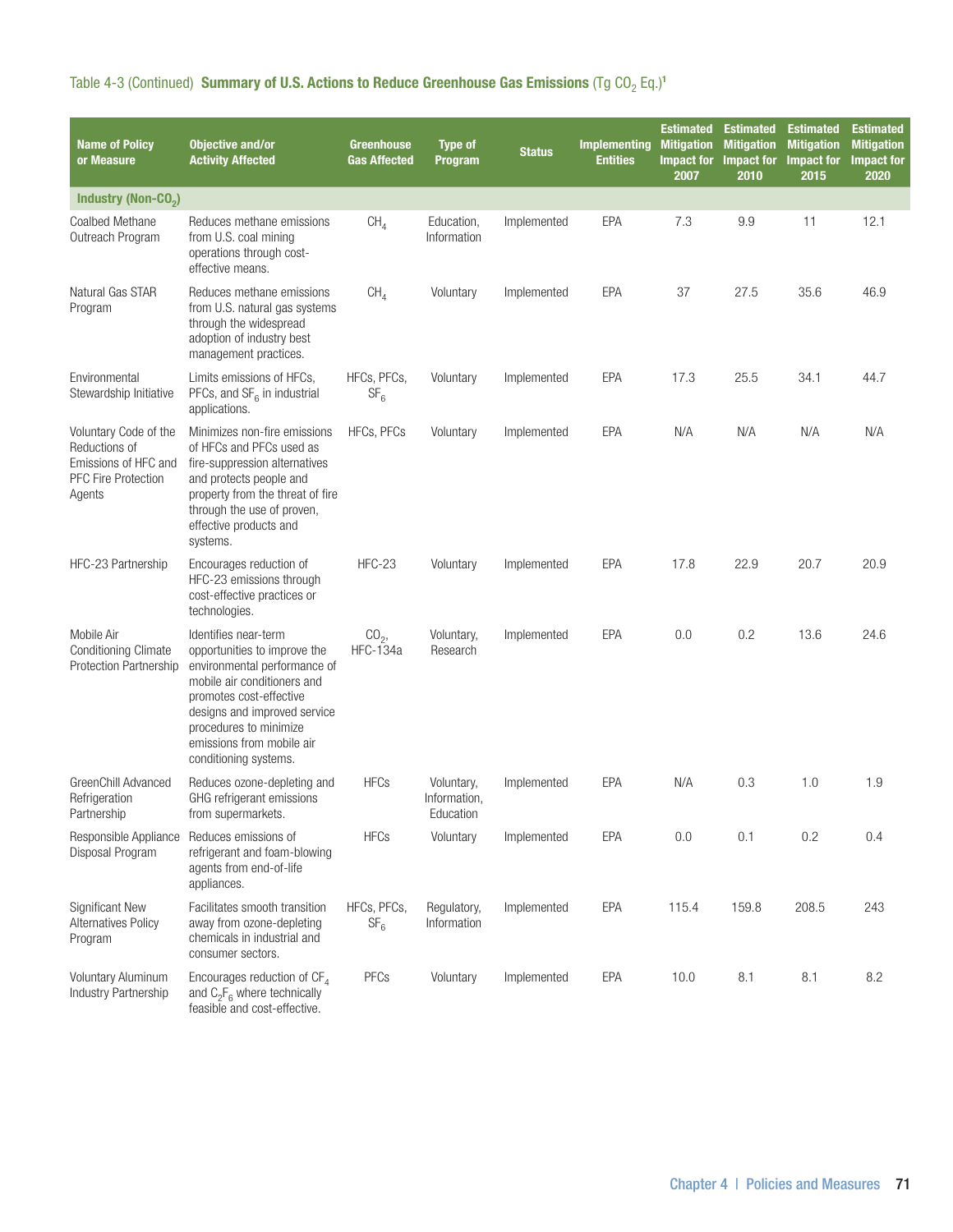Table 4-3 (Continued) Summary of U.S. Actions to Reduce Greenhouse Gas Emissions (Tg  $CO_2$  Eq.)<sup>1</sup>

| <b>Name of Policy</b><br>or Measure                | <b>Objective and/or</b><br><b>Activity Affected</b>                                                                                                                                                                                                                                                                                             | <b>Greenhouse</b><br><b>Gas Affected</b>         | <b>Type of</b><br>Program | <b>Status</b>                       | <b>Implementing</b><br><b>Entities</b> | <b>Estimated</b><br><b>Mitigation</b><br><b>Impact for</b><br>2007 | <b>Estimated</b><br><b>Mitigation</b><br><b>Impact for</b><br>2010 | <b>Estimated</b><br><b>Mitigation</b><br><b>Impact for</b><br>2015 | <b>Estimated</b><br><b>Mitigation</b><br><b>Impact for</b><br>2020 |
|----------------------------------------------------|-------------------------------------------------------------------------------------------------------------------------------------------------------------------------------------------------------------------------------------------------------------------------------------------------------------------------------------------------|--------------------------------------------------|---------------------------|-------------------------------------|----------------------------------------|--------------------------------------------------------------------|--------------------------------------------------------------------|--------------------------------------------------------------------|--------------------------------------------------------------------|
| <b>Agriculture</b>                                 |                                                                                                                                                                                                                                                                                                                                                 |                                                  |                           |                                     |                                        |                                                                    |                                                                    |                                                                    |                                                                    |
| AgSTAR                                             | Promotes practices to reduce<br>GHG emissions from U.S.<br>farms.                                                                                                                                                                                                                                                                               | CH <sub>4</sub>                                  | Information,<br>Education | Implemented                         | EPA/USDA                               | N/A                                                                | N/A                                                                | N/A                                                                | N/A                                                                |
| <b>Conservation Reserve</b><br>Program             | Encourages farmers to convert<br>highly erodible cropland or<br>other environmentally sensitive<br>acreage to native grasses,<br>wildlife plantings, trees, filter<br>strips, or riparian buffers to<br>improve soil, water, wildlife,<br>and other natural resources.                                                                          | $CO_2$ , $N_2O$                                  | Voluntary                 | Implemented                         | <b>USDA</b>                            | 59.6                                                               | 57.14                                                              | 53                                                                 | 53                                                                 |
| <b>Environmental Quality</b><br>Incentives Program | Offers innovation grants to<br>livestock producers and<br>owners of working farmlands<br>to accelerate the development,<br>transfer, and adoption of<br>innovative technologies and<br>approaches, including those<br>that deliver GHG benefits and<br>improve the quality of nutrient<br>management systems.                                   | $CO_2$ , CH <sub>4</sub> ,<br>$\bar{N}_2$ O      | Voluntary                 | Implemented                         | USDA/NRCS                              | 3.9                                                                | 6.3                                                                | 10.2                                                               | 14.2                                                               |
| Conservation<br>Stewardship Program                | This new program will provide<br>financial and technical<br>assistance to promote<br>conservation on working<br>cropland, pasture, and range<br>land, as well as forested land<br>that is an incidental part of an<br>agriculture operation.<br>Significant GHG emission<br>reductions are possible,<br>depending on the contracts<br>enrolled. | $CO_2$ , $CH_4$ ,<br>N <sub>2</sub> 0            | Voluntary                 | Implemented<br>Beginning in<br>2009 | <b>USDA</b>                            | $\mathbf{0}$                                                       | 0.3                                                                | 0.6                                                                | 0.7                                                                |
| Wetlands Reserve<br>Program                        | Purchases easements and<br>restores the hydrology of<br>previously drained wetlands,<br>trequently restoring woody<br>wetlands and producing carbon<br>sequestration benefits.                                                                                                                                                                  | $CO_2$ , CH <sub>4</sub> ,<br>$\overline{N}_2$ O | Voluntary                 | Implemented                         | <b>USDA</b>                            | 0.18                                                               | 0.19                                                               | 0.22                                                               | 0.25                                                               |
| <b>Grassland Reserve</b><br>Program                | Purchases easements to<br>restore or maintain grassland<br>to a good or excellent condition<br>to enhance carbon<br>sequestration.                                                                                                                                                                                                              | $CO_2$ , CH <sub>4</sub> ,<br>$N_2$ O            | Voluntary                 | Implemented                         | <b>USDA</b>                            | 0.007                                                              | 0.01                                                               | 0.02                                                               | 0.03                                                               |
| Wildlife Habitat<br>Incentives Program             | Provides funds to help private<br>landowners create habitat for<br>specific wildlife species,<br>frequently resulting in the<br>establishment of woody and<br>grass species that sequester<br>carbon.                                                                                                                                           | $CO2$ , CH <sub>4</sub> ,<br>$\overline{N}_2$ O  | Voluntary                 | Implemented                         | <b>USDA</b>                            | 0.2                                                                | 0.3                                                                | 0.4                                                                | 0.5                                                                |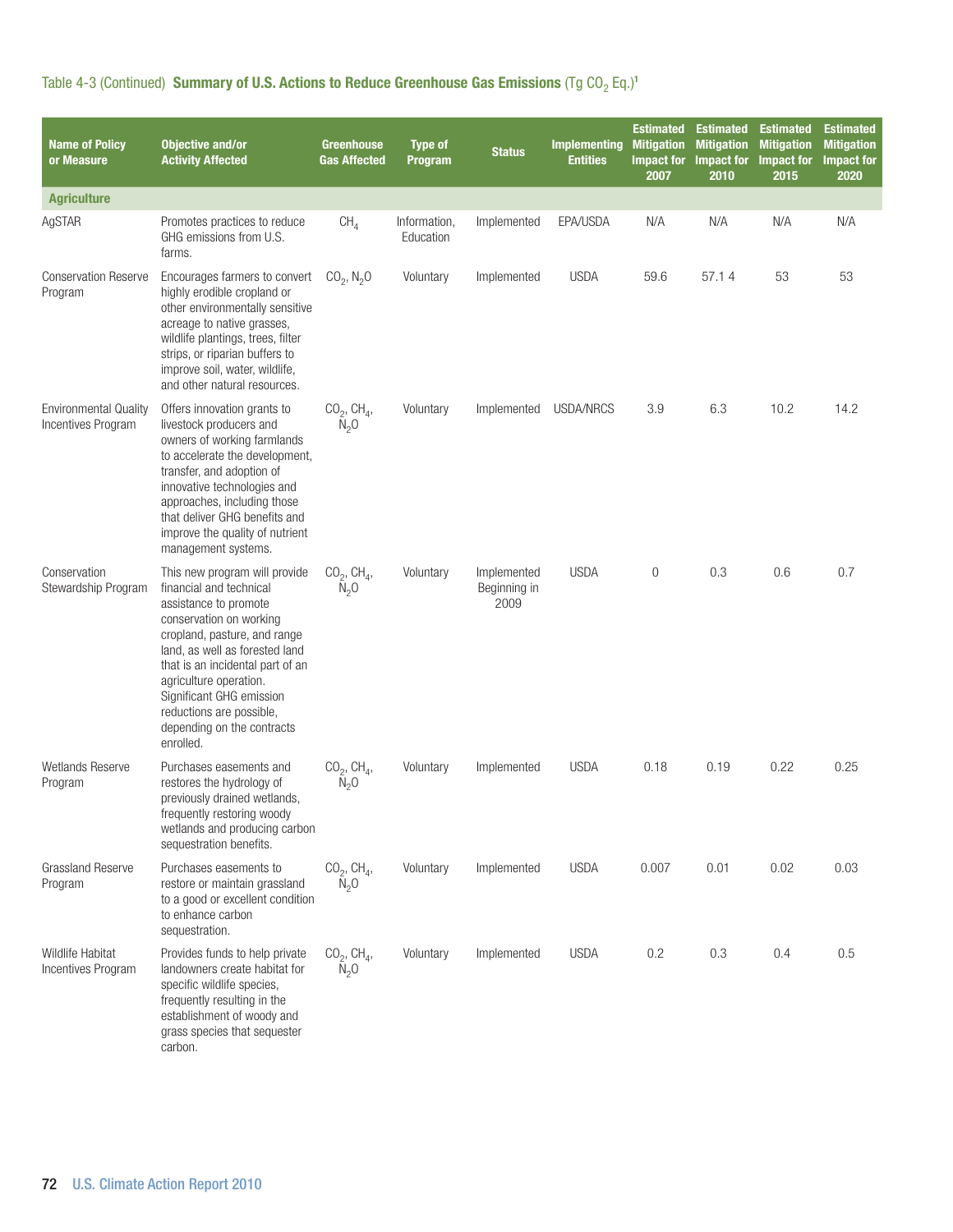| Table 4-3 (Continued) Summary of U.S. Actions to Reduce Greenhouse Gas Emissions (Tg CO <sub>2</sub> Eq.) <sup>1</sup> |  |  |  |  |  |  |  |  |  |
|------------------------------------------------------------------------------------------------------------------------|--|--|--|--|--|--|--|--|--|
|------------------------------------------------------------------------------------------------------------------------|--|--|--|--|--|--|--|--|--|

| <b>Name of Policy</b><br>or Measure                                                               | <b>Objective and/or</b><br><b>Activity Affected</b>                                                                                                                                                                                                                                                                                                                                                              | <b>Greenhouse</b><br><b>Gas Affected</b> | <b>Type of</b><br>Program               | <b>Status</b> | <b>Implementing</b><br><b>Entities</b> | <b>Estimated</b><br><b>Mitigation</b><br><b>Impact for</b><br>2007 | <b>Estimated</b><br><b>Mitigation</b><br><b>Impact for</b><br>2010 | <b>Estimated</b><br><b>Mitigation</b><br><b>Impact for</b><br>2015 | <b>Estimated</b><br><b>Mitigation</b><br><b>Impact for</b><br>2020 |
|---------------------------------------------------------------------------------------------------|------------------------------------------------------------------------------------------------------------------------------------------------------------------------------------------------------------------------------------------------------------------------------------------------------------------------------------------------------------------------------------------------------------------|------------------------------------------|-----------------------------------------|---------------|----------------------------------------|--------------------------------------------------------------------|--------------------------------------------------------------------|--------------------------------------------------------------------|--------------------------------------------------------------------|
| <b>Forestry</b>                                                                                   |                                                                                                                                                                                                                                                                                                                                                                                                                  |                                          |                                         |               |                                        |                                                                    |                                                                    |                                                                    |                                                                    |
| Enhancing<br>Ecosystems Services<br>on Forestland,<br>Grasslands, Parks.<br>and Wildlife Reserves | Conducts regional analyses to<br>determine opportunities for<br>carbon sequestration and to<br>conserve, enhance, and<br>restore, or assist in the<br>adaptation of ecosystems.                                                                                                                                                                                                                                  | CO <sub>2</sub>                          | Voluntary                               | Initiated     | <b>DOI</b>                             | N/A                                                                | N/A                                                                | N/A                                                                | N/A                                                                |
| <b>Healthy Forest</b><br>Initiative                                                               | Restores the health of U.S.<br>forests, woodlands, and<br>rangelands. Coordination<br>among DOI, USDA, and DOE<br>and cooperative work with<br>states, tribes, private<br>landowners, nongovernmental<br>organizations, and other<br>interested parties and potential<br>partners is key to success.<br>Improves air quality, particularly<br>emissions from smoke, PM,<br>$CO2$ , and $NOx$ .                   | CO <sub>2</sub>                          | Voluntary                               | Implemented   | <b>USDA</b>                            | N/A                                                                | N/A                                                                | N/A                                                                | N/A                                                                |
| <b>Woody Biomass</b><br><b>Utilization Grants</b><br>Program                                      | Focuses on creating markets<br>for small-diameter material<br>and low-valued trees removed<br>from forest restoration<br>activities, such as reducing<br>hazardous fuels, handling<br>insect and disease conditions,<br>or treating forestland impacted<br>by catastrophic weather<br>events. Helps communities,<br>entrepreneurs, and others turn<br>residues into marketable forest<br>and/or energy products. | CO <sub>2</sub>                          | Economic                                | Implemented   | <b>USDA</b>                            | N/A                                                                | N/A                                                                | N/A                                                                | N/A                                                                |
| <b>Waste Management</b>                                                                           |                                                                                                                                                                                                                                                                                                                                                                                                                  |                                          |                                         |               |                                        |                                                                    |                                                                    |                                                                    |                                                                    |
| Stringent Landfill Rule                                                                           | Reduces methane/landfill gas<br>emissions from U.S. landfills.                                                                                                                                                                                                                                                                                                                                                   | CH <sub>4</sub>                          | Regulatory                              | Implemented   | EPA                                    | 9.2                                                                | 9.2                                                                | 9.5                                                                | 9.9                                                                |
| Landfill Methane<br>Outreach Program                                                              | Reduces methane emissions<br>from U.S. landfills through<br>cost-effective means.                                                                                                                                                                                                                                                                                                                                | CH <sub>4</sub>                          | Voluntary,<br>Information,<br>Education | Implemented   | EPA                                    | 19.1                                                               | 22.7                                                               | 26.4                                                               | 30.8                                                               |
| Waste Wise                                                                                        | Encourages recycling, source<br>reduction, and other<br>progressive integrated waste<br>management activities to<br>reduce GHG emissions.                                                                                                                                                                                                                                                                        | All                                      | Voluntary,<br>Information,<br>Research  | Implemented   | EPA                                    | 20.1                                                               | 23.4                                                               | 29.9                                                               | 38.1                                                               |
| <b>Cross-Sectoral</b>                                                                             |                                                                                                                                                                                                                                                                                                                                                                                                                  |                                          |                                         |               |                                        |                                                                    |                                                                    |                                                                    |                                                                    |
| Carbon Monitoring<br>and Sequestration                                                            | Assesses the potential for<br>global, active, long-term<br>containment of carbon geologic<br>areas and the natural capacity<br>of ecosystems to store carbon.                                                                                                                                                                                                                                                    | CO <sub>2</sub>                          | Regulatory                              | Initiated     | <b>DOI</b>                             | N/A                                                                | N/A                                                                | N/A                                                                | N/A                                                                |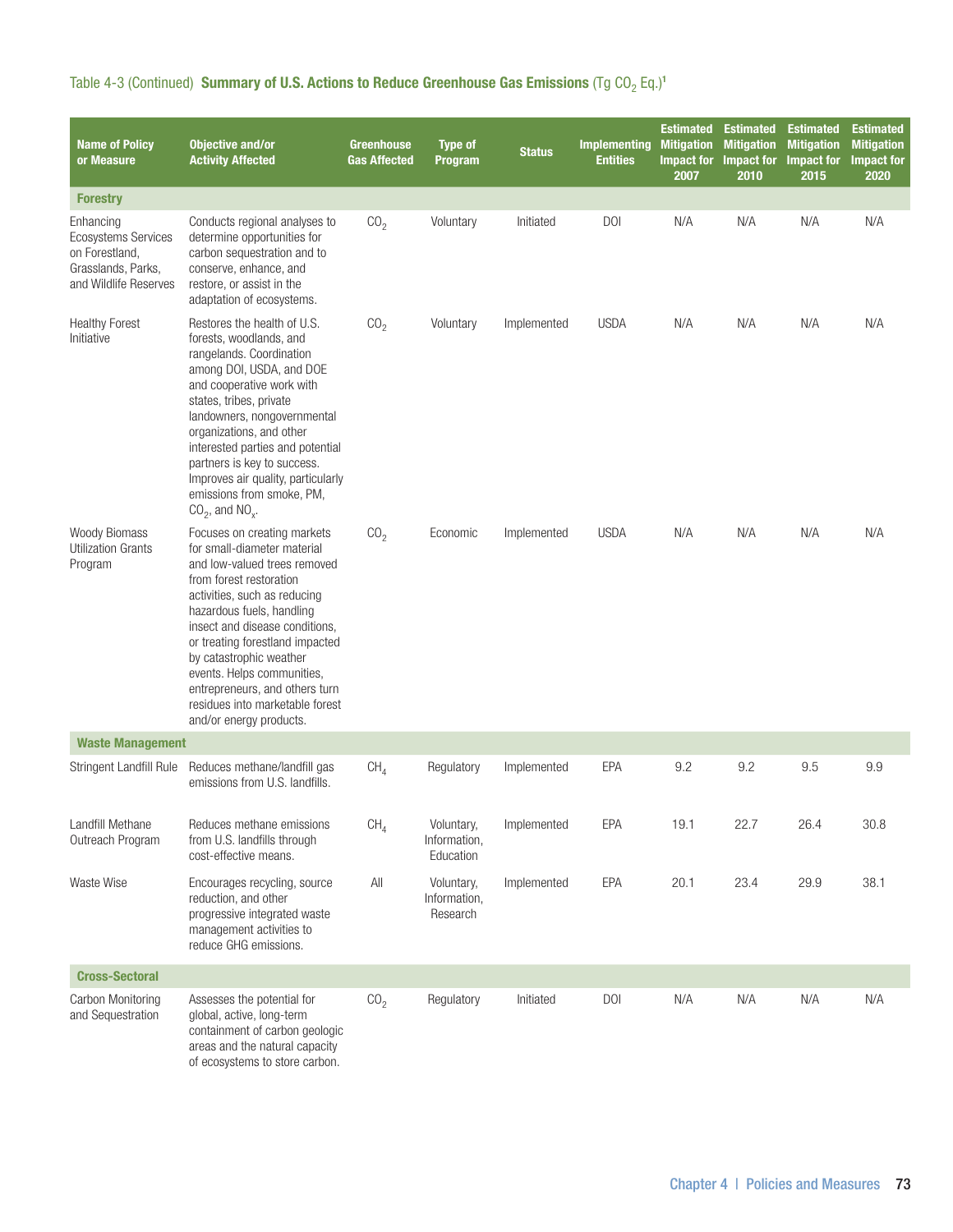| <b>Name of Policy</b><br>or Measure                            | <b>Objective and/or</b><br><b>Activity Affected</b>                                                                                                                                                                                                     | <b>Greenhouse</b><br><b>Gas Affected</b> | <b>Type of</b><br>Program                  | <b>Status</b> | <b>Implementing</b><br><b>Entities</b> | <b>Estimated</b><br><b>Mitigation</b><br>Impact for<br>2007 | <b>Estimated</b><br><b>Mitigation</b><br>Impact for<br>2010 | <b>Estimated</b><br><b>Mitigation</b><br><b>Impact for</b><br>2015 | <b>Estimated</b><br><b>Mitigation</b><br><b>Impact for</b><br>2020 |
|----------------------------------------------------------------|---------------------------------------------------------------------------------------------------------------------------------------------------------------------------------------------------------------------------------------------------------|------------------------------------------|--------------------------------------------|---------------|----------------------------------------|-------------------------------------------------------------|-------------------------------------------------------------|--------------------------------------------------------------------|--------------------------------------------------------------------|
| <b>Cross-Sectoral (Continued)</b>                              |                                                                                                                                                                                                                                                         |                                          |                                            |               |                                        |                                                             |                                                             |                                                                    |                                                                    |
| Interagency<br>Partnership for<br>Sustainable<br>Communities   | Encourages integrated regional<br>planning by aligning federal<br>policies for housing,<br>transportation, and the<br>environment. Aims to reduce<br>vehicle-miles traveled.<br>per-capita GHG emissions, and<br>dependence on fossil fuels.            | All                                      | Voluntary,<br>Economic, and<br>Information |               | Implemented EPA/DOT/HUD                | N/A                                                         | N/A                                                         | N/A                                                                | N/A                                                                |
| <b>Voluntary Reporting</b><br>of Greenhouse<br>Gases (1605(b)) | Provides a means for<br>organizations and individuals to<br>record the results of voluntary<br>measures to reduce, avoid, or<br>sequester GHG emissions.                                                                                                | All                                      | Voluntary                                  | Implemented   | DOE/EPA/<br><b>USDA</b>                | N/A                                                         | N/A                                                         | N/A                                                                | N/A                                                                |
| <b>Climate Leaders</b>                                         | Assists companies with<br>developing long-term<br>comprehensive climate change<br>strategies.                                                                                                                                                           | All                                      | Voluntary                                  | Implemented   | EPA                                    | N/A                                                         | N/A                                                         | N/A                                                                | N/A                                                                |
| <b>Climate Showcase</b><br><b>Communities Grant</b><br>Program | Creates models of local and<br>tribal government community<br>actions that generate<br>cost-effective and persistent<br>GHG reductions and can be<br>replicated across the country.                                                                     | All                                      | Economic.<br>Information                   | Implemented   | EPA                                    | N/A                                                         | N/A                                                         | N/A                                                                | N/A                                                                |
| State Climate and<br><b>Energy Partner</b><br>Network          | Motivates GHG emission<br>reductions as one of several<br>benefits states derive from<br>implementing a comprehensive<br>suite of cost-effective clean<br>energy policies and programs.                                                                 | All                                      | Information,<br>Education                  | Implemented   | <b>EPA</b>                             | N/A                                                         | N/A                                                         | N/A                                                                | N/A                                                                |
| <b>Climate Friendly</b><br>Parks                               | Parks conduct emission<br>inventories, develop strategies<br>for reducing emissions by<br>developing action plans, and<br>educate park visitors about<br>climate change and what parks<br>are doing to address the issue                                | CO <sub>2</sub>                          | Voluntary                                  | Implemented   | <b>DOI</b>                             | N/A                                                         | N/A                                                         | N/A                                                                | N/A                                                                |
| National Action Plan<br>for Energy Efficiency                  | Provides policy<br>recommendations, reports,<br>technical assistance, and<br>outreach to encourage states,<br>utilities, and stakeholders to<br>meet electricity and natural gas<br>demand with zero-GHG-<br>emitting energy efficiency.                | All                                      | Information,<br>Education                  | Implemented   | EPA/DOE                                | N/A                                                         | N/A                                                         | N/A                                                                | N/A                                                                |
| <b>State Energy</b><br>Program                                 | Strengthens and supports the<br>capabilities of states to<br>promote energy efficiency and<br>to adopt renewable energy<br>technologies, helping the<br>nation achieve a stronger<br>economy, a cleaner<br>environment, and greater<br>energy security. | CO <sub>2</sub>                          | Economic,<br>Information                   | Implemented   | <b>DOE</b>                             | 2.5                                                         | 3.7                                                         | 3.7                                                                | 3.7                                                                |